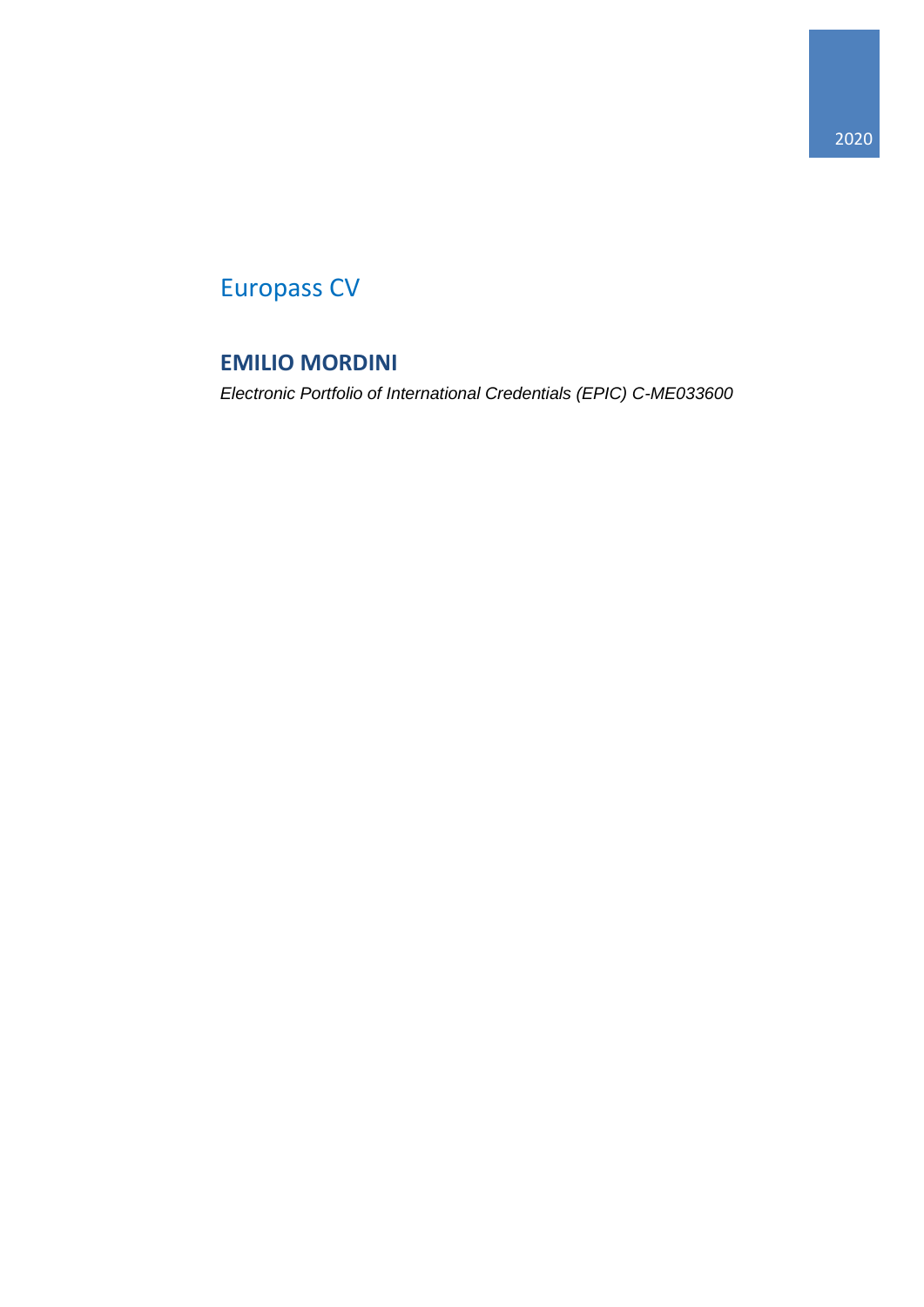



## **PERSONAL INFORMATION Surname / First name | MORDINI EMILIO Current Positions** | Clinical Psychoanalyst (private practice) President, NORIA Onlus **Addresses** VIA A.ALTAN 47 - 33078 SAN VITO AL TAGLIAMENTO – ITALY **Telephones** +39 0434 1836395 Skype emilio.mordini E-mails | [emilio.mordini@noria-onlus.it](mailto:emilio.mordini@noria-onlus.it) ; [emordini@univ.haifa.ac.il;](mailto:emordini@univ.haifa.ac.il) emilio.mordini@responsibletechnology.eu; Web site | [www.emiliomordini.info](http://www.emiliomordini.info/) **Nationality ITALIAN Date of birth** 05/June/1956 **Gender** MALE Licensures | Registered Medical Doctor (Medical Association of Pordenone n. 2146) Registered Psychotherapist, (Medical Association of Rome, n. 69) **EDUCATION** Dates | NOVEMBER 2016 – MAY 2018 Course "*Fondements théoriques d'une sociologie des acteurs et de la culture*" seminar led by Alain Touraine CADIS - École des Hautes Études en Sciences Sociales Level n.a. Dates NOVEMBER 1989 – OCTOBER 1994<br>Title of qualification awarded DEGREE IN PHILOSOPHY (M.PHIL) The of automated DEGREE IN PHILOSOPHY (M.PHIL)<br>Organisation Pontificia Studiorum Universitas Pontificia Studiorum Universitas a S. Thoma Aq. in Urbe Level 5 Dates | NOVEMBER 1982 – DECEMBER 1986<br>varded | QUALIFIED PSYCHOANALYST Title of qualification awarded Organisation | Psychoanalytic Institute for Social Research (Adult Psychoanalytic Training) Level 6 Dates | JANUARY 1982 – DECEMBER 1985<br>Title of qualification awarded | SPECIALIST IN GASTROENTEROLOG SPECIALIST IN GASTROENTEROLOGY **Organisation** 2<sup>nd</sup> School of Specialisation in Gastroenterology, University of Rome La Sapienza Level 6 Dates | NOVEMBER 1975 – NOVEMBER 1981<br>varded | MEDICAL DOCTOR (MD) Title of qualification awarded Organisation University of Rome La Sapienza Level  $\frac{1}{5}$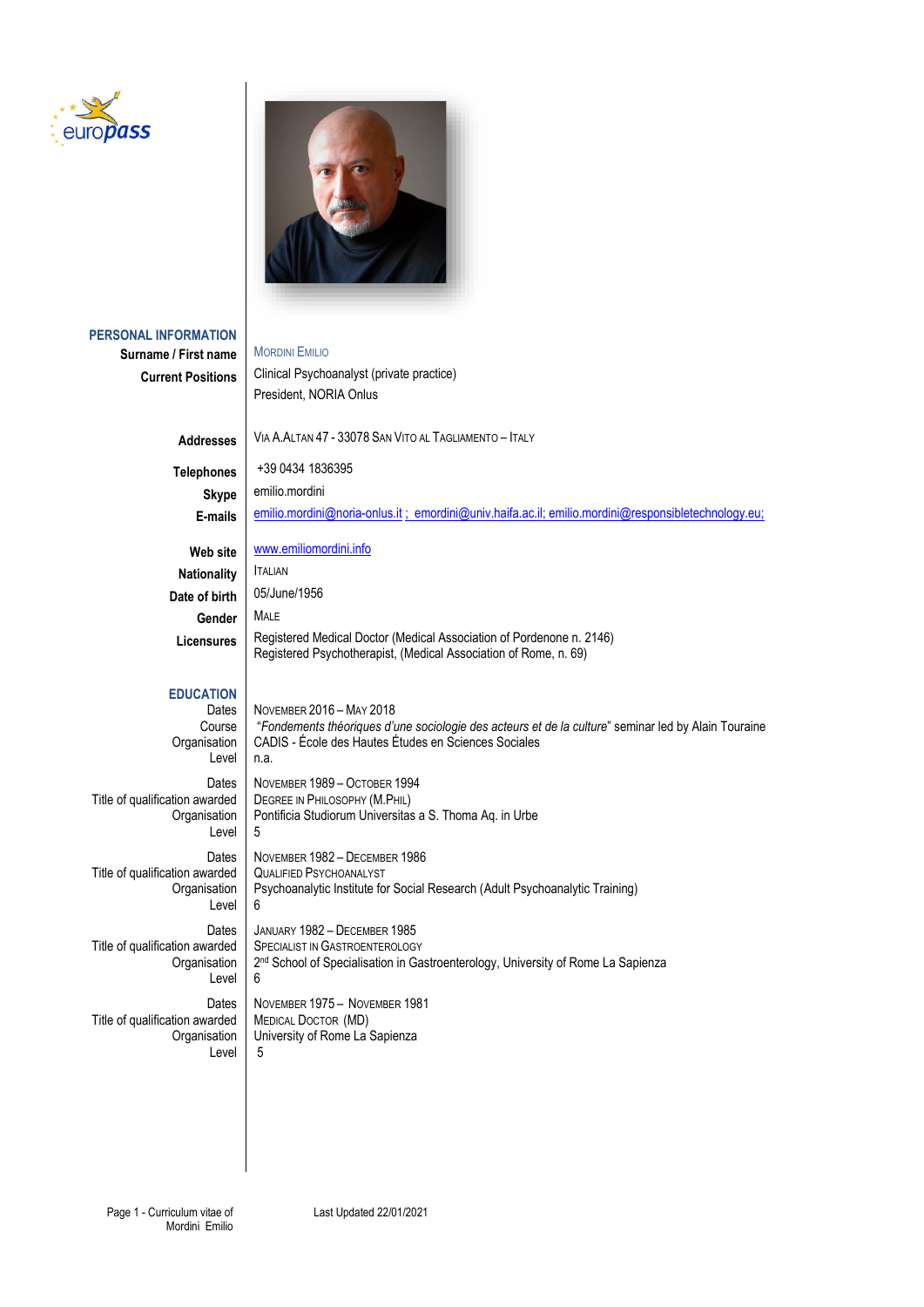### **LANGUAGES**

| Mother tongue(s)                                               | Italian                                                                                                                                                                                                 |                |  |                    |  |                   |                                                                                                                    |
|----------------------------------------------------------------|---------------------------------------------------------------------------------------------------------------------------------------------------------------------------------------------------------|----------------|--|--------------------|--|-------------------|--------------------------------------------------------------------------------------------------------------------|
| Other language(s)                                              |                                                                                                                                                                                                         |                |  |                    |  |                   |                                                                                                                    |
| Self-assessment                                                |                                                                                                                                                                                                         | Understanding  |  | Speaking           |  |                   | Writing                                                                                                            |
| European level (*)                                             | Listening                                                                                                                                                                                               | Reading        |  | Spoken interaction |  | Spoken production |                                                                                                                    |
| English                                                        | C <sub>2</sub>                                                                                                                                                                                          | C <sub>2</sub> |  | C <sub>2</sub>     |  | C <sub>2</sub>    | C <sub>2</sub>                                                                                                     |
| French                                                         | C <sub>2</sub>                                                                                                                                                                                          | C <sub>2</sub> |  | C <sub>1</sub>     |  | C <sub>1</sub>    | C <sub>1</sub>                                                                                                     |
|                                                                | (*) Common European Framework of Reference (CEF) level                                                                                                                                                  |                |  |                    |  |                   |                                                                                                                    |
|                                                                |                                                                                                                                                                                                         |                |  |                    |  |                   |                                                                                                                    |
| <b>WORK EXPERIENCE</b>                                         |                                                                                                                                                                                                         |                |  |                    |  |                   |                                                                                                                    |
| Dates<br>Occupation or position held<br>Company or Institution | FROM 2015 TO PRESENT<br>President<br>NORIA Onlus - Non-profit association for the promotion of culture as a critical infrastructure                                                                     |                |  |                    |  |                   |                                                                                                                    |
| Dates<br>Occupation or position held<br>Company or Institution | FROM 2013 TO 2020<br>Chairman<br>Responsible Technology SAS                                                                                                                                             |                |  |                    |  |                   |                                                                                                                    |
| Dates<br>Occupation or position held<br>Company or Institution | FROM 2002 TO 2013<br>Director<br>Centre for Science, Society and Citizenship                                                                                                                            |                |  |                    |  |                   |                                                                                                                    |
| Dates<br>Occupation or position held<br>Company or Institution | <b>FROM 1986 ТО 2001</b><br>Partner<br>Psychoanalytic Institute for Social Research                                                                                                                     |                |  |                    |  |                   |                                                                                                                    |
| Dates<br>Occupation or position held<br>Filmography            | <b>FROM 1976 ТО 1977</b><br><b>Assistant Film Director</b><br>C.Veo                                                                                                                                     |                |  |                    |  |                   | La dernière femme (1976) by M.Ferreri ; I Violenti di Roma Bene (1976) by S.Grieco, Amore all'arrabbiata (1977) by |
| <b>CLINICAL EXPERIENCE</b>                                     |                                                                                                                                                                                                         |                |  |                    |  |                   |                                                                                                                    |
| Dates<br>Practice<br>Place                                     | FROM 1986 TO PRESENT<br>Private Practice as Adult Psychoanalyst<br>Rome (1986-2013) San Vito al Tagliamento (2018-present)                                                                              |                |  |                    |  |                   |                                                                                                                    |
| Dates<br>Practice<br>Place                                     | FROM 1982 TO JAN 1984<br>Medical Intern (First Vessel Lieutenant, MD)<br>Naval Hospital, La Maddalena (SS)                                                                                              |                |  |                    |  |                   |                                                                                                                    |
| <b>ACADEMIC POSITIONS AND</b><br><b>PROFESSIONAL HONOURS</b>   |                                                                                                                                                                                                         |                |  |                    |  |                   |                                                                                                                    |
| Dates<br>Position or honour<br>University or Institution       | FROM 2016 TO PRESENT<br><b>Research Fellow</b><br>Haifa University Health and Risk Communication Center<br>School of Public Health - Faculty of Social Welfare and Health Science - University of Haifa |                |  |                    |  |                   |                                                                                                                    |
| Datos I                                                        | $E_{\text{DOM}}$ 2016 To 2020                                                                                                                                                                           |                |  |                    |  |                   |                                                                                                                    |

Dates | FROM 2016 TO 2020<br>Position or honour | Professor of Ethics Position or honour<br>
Professor of Ethics and Cultural Studies<br>
University or Institution<br>
Certificate of Advanced Studies "Biometricate"

*Universitäre Fernstudien Schweiz* Dates | FROM 2014 TO 2019<br>
Nonour | Member Position or honour<br>University or Institution European Technology Assessment Group (ETAG)

Dates | FROM 2014 TO PRESENT<br>Position or honour | Member of the Internati Member of the International Advisory Board University or Institution *Master en Éthique at University Paris Sud (FR)*

Page 2 - Curriculum vitae of Mordini Emilio Last Updated 22/01/2021

University or Institution *Certificate of Advanced Studies "Biometrics & Privacy"*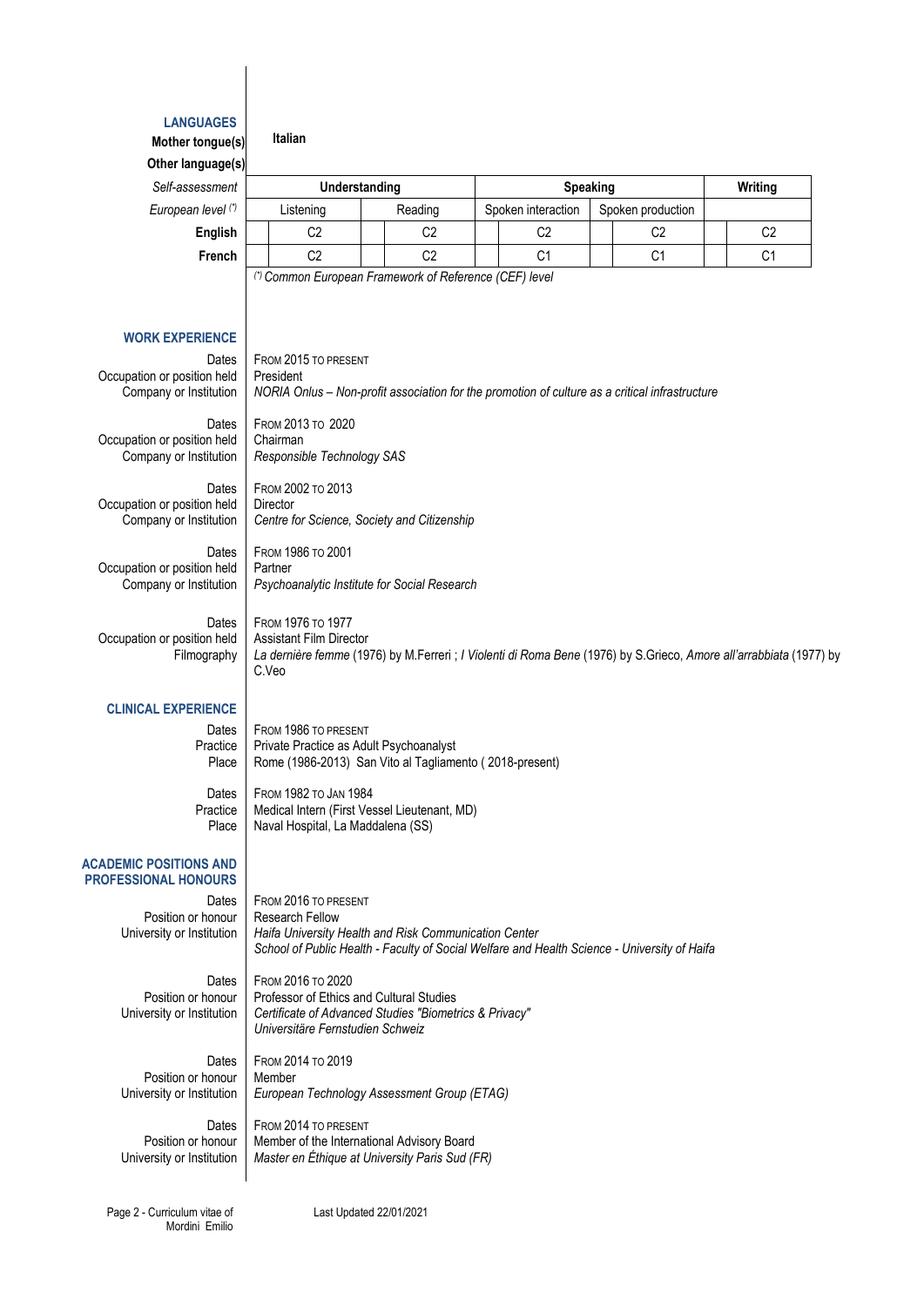| Dates                                                         | FROM 2009 TO PRESENT                                                                                                                                                                                                                                                                                                                                                                                                                                                                                                                                                                                                                                                                                                                                                                                                                                                                                                                                                                                                                                                                                                                                                                                                                                                                                                                                                            |
|---------------------------------------------------------------|---------------------------------------------------------------------------------------------------------------------------------------------------------------------------------------------------------------------------------------------------------------------------------------------------------------------------------------------------------------------------------------------------------------------------------------------------------------------------------------------------------------------------------------------------------------------------------------------------------------------------------------------------------------------------------------------------------------------------------------------------------------------------------------------------------------------------------------------------------------------------------------------------------------------------------------------------------------------------------------------------------------------------------------------------------------------------------------------------------------------------------------------------------------------------------------------------------------------------------------------------------------------------------------------------------------------------------------------------------------------------------|
| Position or honour                                            | Lecturer in Ethics and Societal Impact - International Summer School on Biometrics                                                                                                                                                                                                                                                                                                                                                                                                                                                                                                                                                                                                                                                                                                                                                                                                                                                                                                                                                                                                                                                                                                                                                                                                                                                                                              |
| University or Institution                                     | Computer Vision Laboratory at the University of Sassari (IT)                                                                                                                                                                                                                                                                                                                                                                                                                                                                                                                                                                                                                                                                                                                                                                                                                                                                                                                                                                                                                                                                                                                                                                                                                                                                                                                    |
| Dates                                                         | FROM 2020 TO PRESENT                                                                                                                                                                                                                                                                                                                                                                                                                                                                                                                                                                                                                                                                                                                                                                                                                                                                                                                                                                                                                                                                                                                                                                                                                                                                                                                                                            |
| Position or honour                                            | Member of the Management Committee                                                                                                                                                                                                                                                                                                                                                                                                                                                                                                                                                                                                                                                                                                                                                                                                                                                                                                                                                                                                                                                                                                                                                                                                                                                                                                                                              |
| University or Institution                                     | CA19121 - Network on Privacy-Aware Audio- and Video-Based Applications for Active and Assisted Living                                                                                                                                                                                                                                                                                                                                                                                                                                                                                                                                                                                                                                                                                                                                                                                                                                                                                                                                                                                                                                                                                                                                                                                                                                                                           |
| Dates                                                         | FROM 2012 TO 2017                                                                                                                                                                                                                                                                                                                                                                                                                                                                                                                                                                                                                                                                                                                                                                                                                                                                                                                                                                                                                                                                                                                                                                                                                                                                                                                                                               |
| Position or honour                                            | Member of the Management Committee                                                                                                                                                                                                                                                                                                                                                                                                                                                                                                                                                                                                                                                                                                                                                                                                                                                                                                                                                                                                                                                                                                                                                                                                                                                                                                                                              |
| University or Institution                                     | COST ACTION IC1206 De-identification for privacy protection in multimedia content                                                                                                                                                                                                                                                                                                                                                                                                                                                                                                                                                                                                                                                                                                                                                                                                                                                                                                                                                                                                                                                                                                                                                                                                                                                                                               |
| Dates                                                         | FROM 2011 TO 2016                                                                                                                                                                                                                                                                                                                                                                                                                                                                                                                                                                                                                                                                                                                                                                                                                                                                                                                                                                                                                                                                                                                                                                                                                                                                                                                                                               |
| Position or honour                                            | Member of the Management Committee                                                                                                                                                                                                                                                                                                                                                                                                                                                                                                                                                                                                                                                                                                                                                                                                                                                                                                                                                                                                                                                                                                                                                                                                                                                                                                                                              |
| University or Institution                                     | COST ACTION IC1106 Integrating Biometrics and Forensics for the Digital Age                                                                                                                                                                                                                                                                                                                                                                                                                                                                                                                                                                                                                                                                                                                                                                                                                                                                                                                                                                                                                                                                                                                                                                                                                                                                                                     |
| Dates                                                         | FROM 2000 TO 2003                                                                                                                                                                                                                                                                                                                                                                                                                                                                                                                                                                                                                                                                                                                                                                                                                                                                                                                                                                                                                                                                                                                                                                                                                                                                                                                                                               |
| Position or honour                                            | Scientific Secretary                                                                                                                                                                                                                                                                                                                                                                                                                                                                                                                                                                                                                                                                                                                                                                                                                                                                                                                                                                                                                                                                                                                                                                                                                                                                                                                                                            |
| University or Institution                                     | Bioethical Commission of the Italian National Council of Research (CNR)                                                                                                                                                                                                                                                                                                                                                                                                                                                                                                                                                                                                                                                                                                                                                                                                                                                                                                                                                                                                                                                                                                                                                                                                                                                                                                         |
| Dates                                                         | FROM 1996 TO 2004                                                                                                                                                                                                                                                                                                                                                                                                                                                                                                                                                                                                                                                                                                                                                                                                                                                                                                                                                                                                                                                                                                                                                                                                                                                                                                                                                               |
| Position or honour                                            | Adjunct Professor of Bioethics                                                                                                                                                                                                                                                                                                                                                                                                                                                                                                                                                                                                                                                                                                                                                                                                                                                                                                                                                                                                                                                                                                                                                                                                                                                                                                                                                  |
| University or Institution                                     | Il School of Specialization in Gyn & Obs, Faculty of Medicine, University La Sapienza- Rome (IT)                                                                                                                                                                                                                                                                                                                                                                                                                                                                                                                                                                                                                                                                                                                                                                                                                                                                                                                                                                                                                                                                                                                                                                                                                                                                                |
| Dates                                                         | <b>FROM 1996 то 1997</b>                                                                                                                                                                                                                                                                                                                                                                                                                                                                                                                                                                                                                                                                                                                                                                                                                                                                                                                                                                                                                                                                                                                                                                                                                                                                                                                                                        |
| Position or honor                                             | Scientific Coordinator and Lecturer - Advanced Course on Psychiatric Ethics                                                                                                                                                                                                                                                                                                                                                                                                                                                                                                                                                                                                                                                                                                                                                                                                                                                                                                                                                                                                                                                                                                                                                                                                                                                                                                     |
| University or Institution                                     | Italian Psychiatric Association                                                                                                                                                                                                                                                                                                                                                                                                                                                                                                                                                                                                                                                                                                                                                                                                                                                                                                                                                                                                                                                                                                                                                                                                                                                                                                                                                 |
| Dates                                                         | FROM 1995 TO 1998                                                                                                                                                                                                                                                                                                                                                                                                                                                                                                                                                                                                                                                                                                                                                                                                                                                                                                                                                                                                                                                                                                                                                                                                                                                                                                                                                               |
| Position or honor                                             | Lecturer in bioethics                                                                                                                                                                                                                                                                                                                                                                                                                                                                                                                                                                                                                                                                                                                                                                                                                                                                                                                                                                                                                                                                                                                                                                                                                                                                                                                                                           |
| University or Institution                                     | Master in Bioethics - University of Sannio (Benevento, IT)                                                                                                                                                                                                                                                                                                                                                                                                                                                                                                                                                                                                                                                                                                                                                                                                                                                                                                                                                                                                                                                                                                                                                                                                                                                                                                                      |
| Dates                                                         | <b>FROM1994 то 1999</b>                                                                                                                                                                                                                                                                                                                                                                                                                                                                                                                                                                                                                                                                                                                                                                                                                                                                                                                                                                                                                                                                                                                                                                                                                                                                                                                                                         |
| Position or honour                                            | Fellow                                                                                                                                                                                                                                                                                                                                                                                                                                                                                                                                                                                                                                                                                                                                                                                                                                                                                                                                                                                                                                                                                                                                                                                                                                                                                                                                                                          |
| University or Institution                                     | Bioethical Commission of the Italian National Council of Research (CNR)                                                                                                                                                                                                                                                                                                                                                                                                                                                                                                                                                                                                                                                                                                                                                                                                                                                                                                                                                                                                                                                                                                                                                                                                                                                                                                         |
| Dates                                                         | FROM 1994 TO 1999                                                                                                                                                                                                                                                                                                                                                                                                                                                                                                                                                                                                                                                                                                                                                                                                                                                                                                                                                                                                                                                                                                                                                                                                                                                                                                                                                               |
| Position or honor                                             | Secretary of the Ethical Commission                                                                                                                                                                                                                                                                                                                                                                                                                                                                                                                                                                                                                                                                                                                                                                                                                                                                                                                                                                                                                                                                                                                                                                                                                                                                                                                                             |
| University or Institution                                     | <b>Medical Association of Rome</b>                                                                                                                                                                                                                                                                                                                                                                                                                                                                                                                                                                                                                                                                                                                                                                                                                                                                                                                                                                                                                                                                                                                                                                                                                                                                                                                                              |
| <b>PROFESSIONAL SOCIETIES</b>                                 | European Association of Biometrics (EAB) - Member and Chair of the Ethical Committee<br>Association of Professional Futurists - Full Member<br>Association for the Advancement of Philosophy and Psychiatry (AAPP) - Member<br>International Association of Bioethics (IAB) - Member (board member from 1996 to 2000)<br>Medical Journalists Association (MJA) - Member<br>Italian Psychiatric Association (SIP) - Member                                                                                                                                                                                                                                                                                                                                                                                                                                                                                                                                                                                                                                                                                                                                                                                                                                                                                                                                                       |
| <b>COMMITTEE SERVICES</b><br><b>Current Committee Service</b> | DEMRT Board of Advisors, University of Illinois Chicago (Member)<br>Ethics Committee of the Swiss Center for Biometrics Research and Testing (Member)<br>International Advisory Board, Association for the Advancement of Philosophy and Psychiatry (Member)<br>International Advisory Board - Master en Éthique at University Paris Sud (Member)                                                                                                                                                                                                                                                                                                                                                                                                                                                                                                                                                                                                                                                                                                                                                                                                                                                                                                                                                                                                                               |
| <b>Past Committee Services</b>                                | Member (2015-2019) AF3 -Advisory-Board<br>Member (2015-2019) VRMND Project Ethics Advisory Board<br>Member (2008 - 2015) International Advisory Board, Center for Public Health Security at Haifa University<br>Member (2007 - 2014) International Network on the History of Individual Identity Documentation<br>Chair (2008-2012), IAB Network on Ethical Aspects of Surveillance and Security Technology<br>Chair (2009-2012), Biometric Sector, Italian Confederation of Education and Knowledge Companies<br>European Group on Ethics in Science and new technologies (EGE) (Reserve list 2012-2014)<br>Integrated Mission Group on Security (2012-2014) Member of the Coordination Group, Chair TA3<br>Member (2011-2012) CEN/TC224/WG18 on Biometrics<br>Member (1994-03), Bioethical Commission of the National Research Council - CNR<br>Member (1996-2000), Board of Directors International Association of Bioethics<br>Member (1998 -2011), Board of Directors, European Postgraduate Training Institute of Health Care<br>Member (2007-2010), European Committee for Standardization ICT Focus Group on Biometrics<br>Member (2007-2011) International Biometric Advisory Committee (IBAC)<br>Member(1996-2002), Ethical Committee of the Rome Medical Association<br>Scientific Secretary (2000-03), Bioethical Commission of the National Research Council - CNR |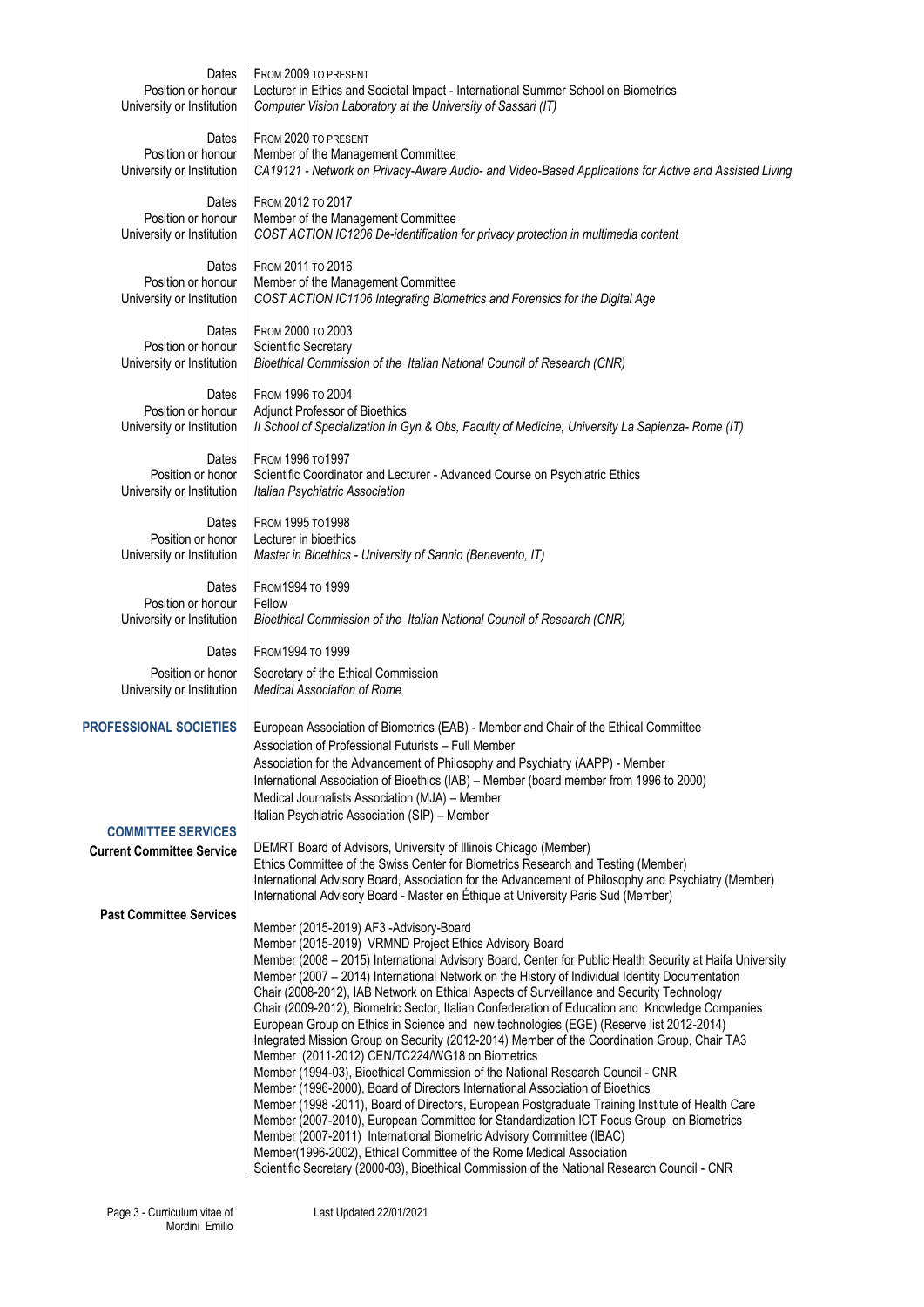|                                                 | Secretary (2010-2012), Italian Biometric Alliance<br>Secretary General (1996-1998), European Association of Centres of Medical Ethics (EACME)<br>Treasurer (1994-1996), European Association of Centres of Medical Ethics (EACME)<br>Member (1994-1996) Board of Directors of the Italian Society of Bioethics                                                                                                                                                                                                                                                                                                                                                                                                                                                                                                                                                                                                                                                                                                                                                                                                                                                                                                                                                      |
|-------------------------------------------------|---------------------------------------------------------------------------------------------------------------------------------------------------------------------------------------------------------------------------------------------------------------------------------------------------------------------------------------------------------------------------------------------------------------------------------------------------------------------------------------------------------------------------------------------------------------------------------------------------------------------------------------------------------------------------------------------------------------------------------------------------------------------------------------------------------------------------------------------------------------------------------------------------------------------------------------------------------------------------------------------------------------------------------------------------------------------------------------------------------------------------------------------------------------------------------------------------------------------------------------------------------------------|
| <b>EC EXPERT GROUPS</b>                         |                                                                                                                                                                                                                                                                                                                                                                                                                                                                                                                                                                                                                                                                                                                                                                                                                                                                                                                                                                                                                                                                                                                                                                                                                                                                     |
| 2018 - present                                  | External senior expert for providing support and advice on communication activities of the European<br>Commission.                                                                                                                                                                                                                                                                                                                                                                                                                                                                                                                                                                                                                                                                                                                                                                                                                                                                                                                                                                                                                                                                                                                                                  |
| 2010 - 2012                                     | Ethical and regulatory challenges to science and research policy at the global level (DG RTD)                                                                                                                                                                                                                                                                                                                                                                                                                                                                                                                                                                                                                                                                                                                                                                                                                                                                                                                                                                                                                                                                                                                                                                       |
| 2010 - 2012                                     | Security Societal Impact (DG ENT)                                                                                                                                                                                                                                                                                                                                                                                                                                                                                                                                                                                                                                                                                                                                                                                                                                                                                                                                                                                                                                                                                                                                                                                                                                   |
| 2009-2010                                       | Stakeholder Forum on Emerging and Future Risks (ENISA)                                                                                                                                                                                                                                                                                                                                                                                                                                                                                                                                                                                                                                                                                                                                                                                                                                                                                                                                                                                                                                                                                                                                                                                                              |
| <b>PUBLIC HEARINGS</b><br>2013                  | Hearing on ethics of security technologies – European Group of Ethics – April 17 – Brussels – BEPA                                                                                                                                                                                                                                                                                                                                                                                                                                                                                                                                                                                                                                                                                                                                                                                                                                                                                                                                                                                                                                                                                                                                                                  |
|                                                 | Hearing on Privacy and Biometrics - Italian Data Protection Authority - Rome - 24 October                                                                                                                                                                                                                                                                                                                                                                                                                                                                                                                                                                                                                                                                                                                                                                                                                                                                                                                                                                                                                                                                                                                                                                           |
| 2011                                            | Hearing on ethics of biometrics and identification technologies – European Group of Ethics – April 13 – Brussels<br>$-$ BEPA                                                                                                                                                                                                                                                                                                                                                                                                                                                                                                                                                                                                                                                                                                                                                                                                                                                                                                                                                                                                                                                                                                                                        |
| 2008                                            | Hearing on ethical and privacy of biometrics-National Irish Council of Bioethics, Dublin, 26th November                                                                                                                                                                                                                                                                                                                                                                                                                                                                                                                                                                                                                                                                                                                                                                                                                                                                                                                                                                                                                                                                                                                                                             |
| 2006                                            | Hearing on ethical implications of biometrics - Malta Bioethics Consultative Committee (Malta, Birkirkara, 28th<br>April)                                                                                                                                                                                                                                                                                                                                                                                                                                                                                                                                                                                                                                                                                                                                                                                                                                                                                                                                                                                                                                                                                                                                           |
|                                                 | Hearing on ethical implications of biometrics - Office parlementaire d'évaluation des choix scientifiques et<br>technologiques de l'Assemblée Nationale (Paris, 4 May) - http://www.assemblee-nationale.fr/12/rap-<br>off/i3302.asp                                                                                                                                                                                                                                                                                                                                                                                                                                                                                                                                                                                                                                                                                                                                                                                                                                                                                                                                                                                                                                 |
| 2005                                            | Hearing on ethical implications of biometrics - Comitato Nazionale di Bioetica (Rome, 30th May)                                                                                                                                                                                                                                                                                                                                                                                                                                                                                                                                                                                                                                                                                                                                                                                                                                                                                                                                                                                                                                                                                                                                                                     |
| <b>PROJECT REVIEWER AND</b><br><b>EVALUATOR</b> | Emilio Mordini is a registered Scientific Expert (Applied research; Scientific popularization) at the Italian Ministry<br>of University and Research. Since 1995, he has served as a reviewer and/or evaluators in several R&D<br>programmes both at national and European levels.                                                                                                                                                                                                                                                                                                                                                                                                                                                                                                                                                                                                                                                                                                                                                                                                                                                                                                                                                                                  |
| <b>Programs and Institutions</b>                | European Commission (EX2002B007042)<br>FP 4: BIOMED 1 and BIOTECH1;<br>$\bullet$<br>FP5: BIOMED 2, BIOTECH 2<br>$\bullet$<br>FP6: QLRT, Mobility, Information Society, Science and Society<br>$\bullet$<br>FP7: SIS, Marie Curie, ICT<br>$\bullet$<br>eTen<br>$\bullet$<br>ICT-PSP<br>H2020 - Health<br>H2020 (GERI, GARRI, ISSI, COST, IM2, MSCA-IF, Innovation in SMEs, FTI, WIDESPREAD)<br>$\bullet$<br>Ethical Review (FP4,5, 6, 7, H2020)<br>$\bullet$<br><b>CHAFEA</b><br>$\bullet$<br><b>European Agencies</b><br>FRONTEX (No. 1 Fundamental Rights Expert; No.29 Economic and social sciences expert No.45<br>$\bullet$<br>Fundamental Rights Training Expert)<br><b>ECDC</b><br>$\bullet$<br>National institutions and organizations<br>Ministry of Health (ES)<br>Deutscher Akademischer Austauschdienst - EU/COFUND-Programme P.R.I.M.E.<br>La Caixa Banking Foundation<br>CNRS (FR)<br>Wellcome Trust (UK)<br>$\overline{\phantom{a}}$<br>Regione Veneto (IT)<br>Regione Emilia-Romagna (IT)<br>Regione Piemonte (IT)<br>ISFOL - Istituto per lo sviluppo della formazione professionale dei lavoratori (IT)<br>German Academic Exchange Service (DAAD), EU/COFUND-Programme P.R.I.M.E.<br>George Mason University<br>Swiss National Science Foundation |
| <b>EC Panels</b>                                | Since 1995 Emilio Mordini has served as a reviewer (ethics) and project evaluator in 51 panels of the European<br>Commission.                                                                                                                                                                                                                                                                                                                                                                                                                                                                                                                                                                                                                                                                                                                                                                                                                                                                                                                                                                                                                                                                                                                                       |
| 1995                                            | Member of the ethical panels of 4th FP<br>1.                                                                                                                                                                                                                                                                                                                                                                                                                                                                                                                                                                                                                                                                                                                                                                                                                                                                                                                                                                                                                                                                                                                                                                                                                        |
| Page 4 - Curriculum vitae of<br>Mordini Emilio  | Last Updated 22/01/2021                                                                                                                                                                                                                                                                                                                                                                                                                                                                                                                                                                                                                                                                                                                                                                                                                                                                                                                                                                                                                                                                                                                                                                                                                                             |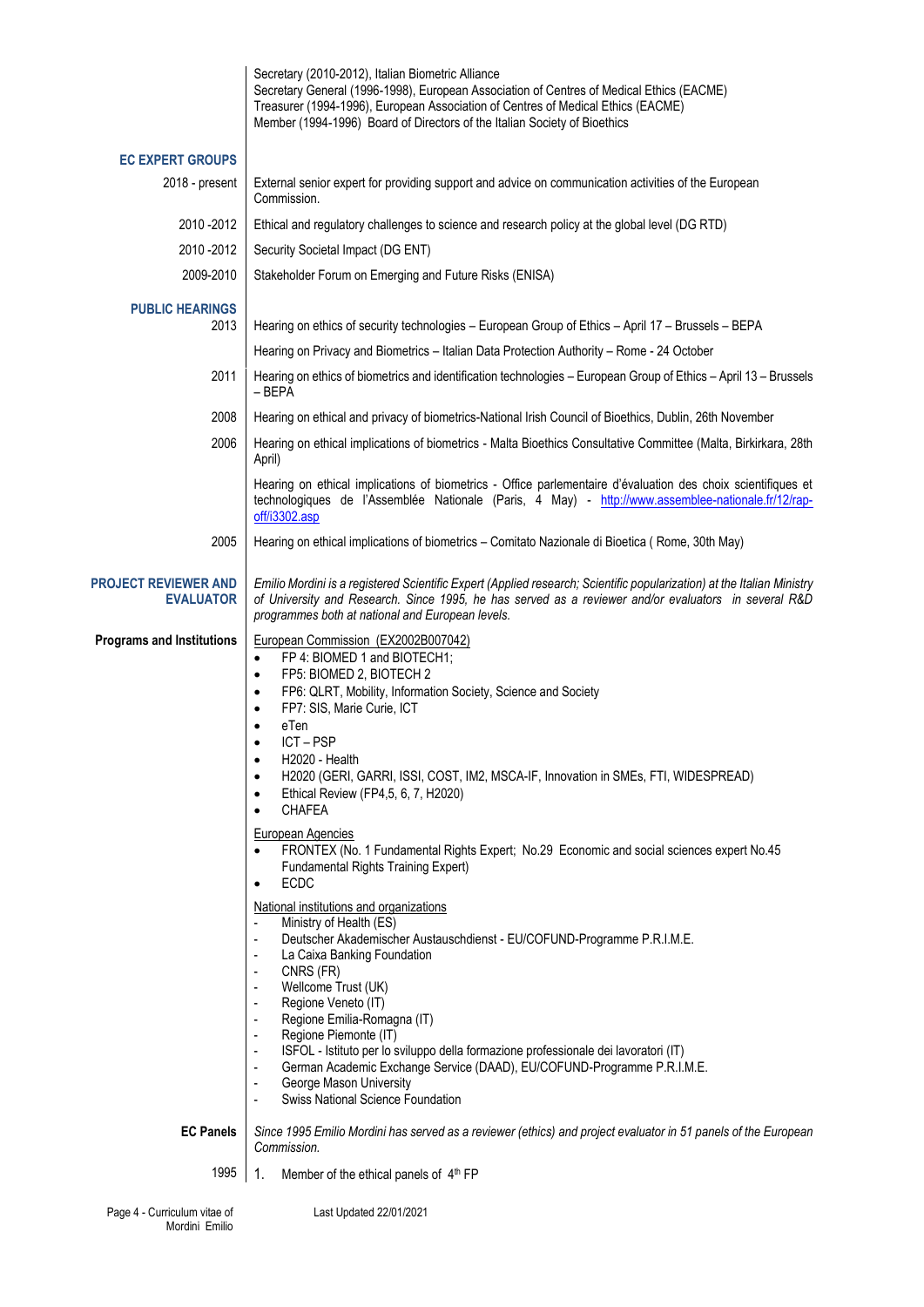|  |  | 1996 $\vert$ 2. Member of evaluation panels (biomedicine and biotechnology) in $4th FP$ |  |  |  |  |
|--|--|-----------------------------------------------------------------------------------------|--|--|--|--|
|--|--|-----------------------------------------------------------------------------------------|--|--|--|--|

- 1998 3. Member of evaluation panels in 4th FP programme "BIOMED Jan 27-29 (contract: BIO4-CALL4-ELSA-EP12)
- 2000 4. Member of the evaluation panel for the review of proposals for RT&D Projects March 13-15 (contract: QLEV-2000-20708)
	- 5. Member of the evaluation panel in 5<sup>th</sup> FP "Quality of life"- July 3-6
	- 6. Member of the evaluation panel in 5<sup>th</sup> FP programme INCO-DEV October, 16-20 (contract IEA4-CT-2000-00154)
- 2001 7. Member of the evaluation panel for the review of proposals for RT&D Projects January, 19-31, Brussels
	- 8. Member of the evaluation panel for the review of proposals for RT&D Projects June, 18-20, Brussels
	- 9. Member of the evaluation panel for the review of proposals for RT&D Projects November, 5-7, Brussels
	- 10. Member of the evaluation panel for the review of proposals for RT&D Projects December, 12-14, Brussels
- 2003 | 11. Member of the evaluation panel for the review of proposals for RT&D Projects June, 116-19, Brussels (contract sas6 2003 30001)
	- 12. Member of the review panel of the DG Infso eTen (Brussels 2 Dec)
- 2004 | 13. Member of the evaluation panel for Strategic Specific Support Actions in Thematic Priority I (DG Research, Brussels, 20-22 Jan)
	- 14. Member of the evaluation panel for Marie-Curie Research Training Networks (DG Research, Brussels, March 1-3)
	- 15. Rapporteur in the evaluation panel of Marie-Curie Research Training Networks (Brussels, March 4-5)
	- 16. Member of the ethical panel for the review of research projects (DG Research,Brussels, Apr 5-7) ctex2002b007042-103
	- 17. Member of the ethical panel for the review of research projects (DG Research,Brussels, July 14-15) CT-EX2002B007042-105
	- 18. Member of the ethical panel for the review of research projects (DG Research,Brussels, Sept 27 -29) CT-EX2002B007042-106
	- 19. Project reviewer in the e-Ten programme (DG InfoSociety, July) 161470 e-TEN
- 2005 20. Member of the evaluation panel for Marie-Curie Research Training Networks (Brussels, Jan 31 Feb 2)
	- 21. Rapporteur in the evaluation panel of Marie-Curie Research Training Networks (Brussels, Feb 3-4)
	- 22. Member of the ethical panel for the review of research projects (DG Research,Brussels, April 4-6)
	- 23. Member of the panel eInclusion Project Review (DG INFSO, Brussels June 21-22)
	- 24. Member of the panel eInclusion Project Review (DG INFSO, Brussels October 23-28)
- 2006 25. Member of the ethical panel (DG Research,Brussels, Feb 13-15)
	- 26. Member of the Life panel for Marie-Curie Research Training Networks (Brussels, Jan 31 Feb 2)
	- 27. Rapporteur in the Life panel of Marie-Curie Research Training Networks (Brussels, March 20-23)
	- 28. Member of the Socio-Economic panel f Marie-Curie Individual Fellowship (Brussels, 3-7 April)
	- 29. Member of the Socio-Economic panel f Marie-Curie Individual Fellowship (Brussels, 8-12 May)
	- 30. Mid term evaluation, e-Inclusion, DG INFSO (remote, May)
	- 31. Member of the ethical panel (DG Research,Brussels, July 17-20)
	- 32. Mid term evaluation, e-Ten (DG INFSO, Brussels, Sept 11)
- 2007 33. Project review, e-Ten (DG INFSOC, Brussels, March 21)
	- 34. Member of Expert Evaluators Panel for FP7-PEOPLE-2007
	- 35. Member of Expert Evaluators Panel for FP7-NMP-2007-CSA-1
	- 36. Member of Expert Evaluators Panel for CIP-ICT PSP-2007-1
- 2008 37. Member of the evaluation panel for the review of proposals for CIP-ICT-PSP-2008-2 (DG INFSO, Brussels 1-3 October)
- 2010 38. Reviewer ISFOL Istituto per lo sviluppo della formazione professionale dei lavoratori (contract 37 29/01/2010
- 2011 39. Member of the Ethical Screening Panel of calls FP7-PEOPLE-2011
	- 40. Member of the Ethical Screening Panel of calls FP7-PEOPLE-2011
- 2014 41. Member of Expert Evaluators Panel for H2020-GERI-2014-1 / H2020-ISSI-2014-1 / H2020-GARRI-2014-1
	- 42. Member of Expert Evaluators Panel for H2020-JTI-IMI2-2014-02-single-stage call for proposals Ct. n° IMI2/OUT/2014-04792
- 2015 43. Member of the Eexternal Experts Review Panel for the COST Open Call OC-2015-1
	- 44. Ethics expert for the proposal evaluations of the call H2020-TWINN-2015- CT-EX2002B007042-123
- 2017 45. Ethics Expert Marie Skłodowska-Curie Individual Fellowships H2020-MSCA-IF-2017
- 46. Ethical Monitoring Innovation in SMEs
- 2018 47. Ethics Screening H2020-BG-2018-1, H2020-RUR-2018-1, H2020-SFS-2018-1 CT-EX2002B007042-129 48. Evaluation EASME H2020-EIC-FTI-2018-2020 - CT-EX2002B007042-127
- 2019 49. H2020-EIC-FTI-2018-2020\_21-02-2019 CT-EX2002B007042-131
	- 50. H2020 Health, demographic change and wellbeing Ethics review session CT-EX2002B007042-132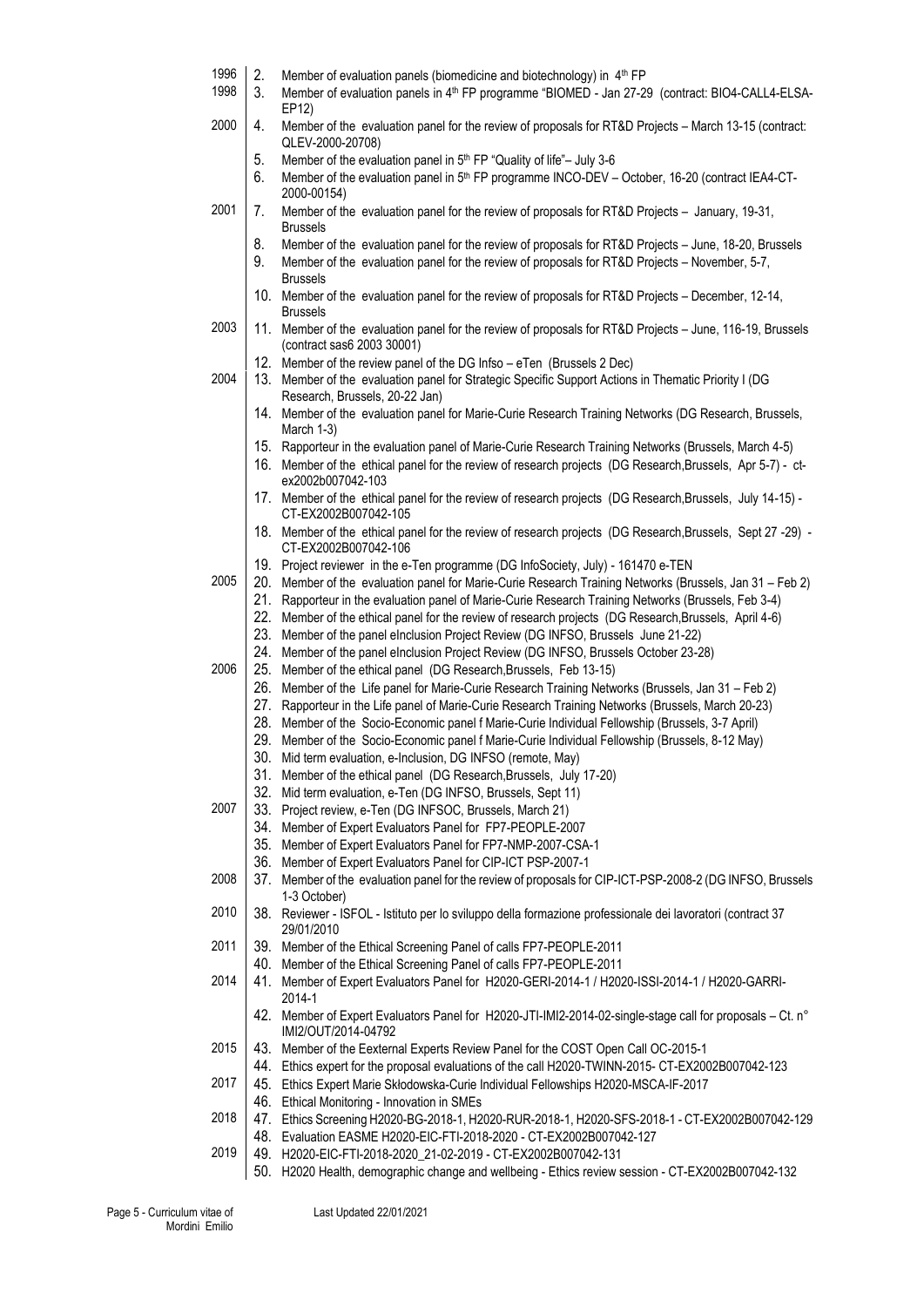|                             | 51. ERCEA - ETHICS - Ethics screening of ERC proposals - StG19 Screening 3 - - CT-EX2002B007042-133<br>52. ERCEA - ETHICS - Ethics assessment of ERC proposals - StG19 Screening 3 - - CT-EX2002B007042-<br>134                                                                                                                                                                                                                                                                                                                                                                                                                                                                                                                                                                                                                                                                                                                                                                                                                                                                                                                                                        |  |  |
|-----------------------------|------------------------------------------------------------------------------------------------------------------------------------------------------------------------------------------------------------------------------------------------------------------------------------------------------------------------------------------------------------------------------------------------------------------------------------------------------------------------------------------------------------------------------------------------------------------------------------------------------------------------------------------------------------------------------------------------------------------------------------------------------------------------------------------------------------------------------------------------------------------------------------------------------------------------------------------------------------------------------------------------------------------------------------------------------------------------------------------------------------------------------------------------------------------------|--|--|
| 2020                        | 53. SC1-PHE-Coronavirus-2020_Ethics - 101003562(CORONADX) -- CT-EX2002B007042-135<br>54. Ethics screening II IMI 2 JU II Fast-track coronavirus -- CT-EX2002B007042-136<br>55. Evaluation of H2020 research proposals_topic SC1-BHC-33-2020: Addressing low vaccine uptake -- CT-<br>EX2002B007042-136                                                                                                                                                                                                                                                                                                                                                                                                                                                                                                                                                                                                                                                                                                                                                                                                                                                                 |  |  |
| <b>RESEARCH EXPERIENCE</b>  | Since 1992 Emilio Mordini has maturated an extensive experience in initiating, participating, coordinating, and<br>leading, national and international, multidisciplinary teams.                                                                                                                                                                                                                                                                                                                                                                                                                                                                                                                                                                                                                                                                                                                                                                                                                                                                                                                                                                                       |  |  |
| <b>TEAM MEMBER</b>          |                                                                                                                                                                                                                                                                                                                                                                                                                                                                                                                                                                                                                                                                                                                                                                                                                                                                                                                                                                                                                                                                                                                                                                        |  |  |
| 1992-1994                   | Biomedical Ethics in Europe: Inventory, Analysis, Information (BIOMED1 CT-0169)                                                                                                                                                                                                                                                                                                                                                                                                                                                                                                                                                                                                                                                                                                                                                                                                                                                                                                                                                                                                                                                                                        |  |  |
| 1996-2000                   | TRE-IND (Programme INTEGRA)                                                                                                                                                                                                                                                                                                                                                                                                                                                                                                                                                                                                                                                                                                                                                                                                                                                                                                                                                                                                                                                                                                                                            |  |  |
|                             | Racism-Free (Programme INTEGRA)                                                                                                                                                                                                                                                                                                                                                                                                                                                                                                                                                                                                                                                                                                                                                                                                                                                                                                                                                                                                                                                                                                                                        |  |  |
|                             | COME- Community Mediator Project - (funded by EC DG XII)                                                                                                                                                                                                                                                                                                                                                                                                                                                                                                                                                                                                                                                                                                                                                                                                                                                                                                                                                                                                                                                                                                               |  |  |
|                             | SIS - Social Integration Strategies - (funded by EC DG V)                                                                                                                                                                                                                                                                                                                                                                                                                                                                                                                                                                                                                                                                                                                                                                                                                                                                                                                                                                                                                                                                                                              |  |  |
| 1999-2002                   | Governance models and new migration patterns: local strategies to foster social cohesion in a changing<br>labour market - (funded by EC DG V)                                                                                                                                                                                                                                                                                                                                                                                                                                                                                                                                                                                                                                                                                                                                                                                                                                                                                                                                                                                                                          |  |  |
|                             | CULTURLAW -Cross-Cultural Mediation in Law Enforcement - (2000 ODYSSEUS/269)<br>Since 1992 Emilio has been awarded with                                                                                                                                                                                                                                                                                                                                                                                                                                                                                                                                                                                                                                                                                                                                                                                                                                                                                                                                                                                                                                                |  |  |
| <b>GRANT OWNER</b>          | 10 contracts for international meeting organisation (by the Italian National Research Council, the EC,<br>and the NATO Science for Peace Program).<br>32 European grants within the scope of FP4, 5, 6 and 7, ICT-PSPS, Public Health.                                                                                                                                                                                                                                                                                                                                                                                                                                                                                                                                                                                                                                                                                                                                                                                                                                                                                                                                 |  |  |
|                             |                                                                                                                                                                                                                                                                                                                                                                                                                                                                                                                                                                                                                                                                                                                                                                                                                                                                                                                                                                                                                                                                                                                                                                        |  |  |
| <b>Meeting organization</b> | Emilio Mordini convened a number of international meetings and workshops within the scope of the research<br>projects that he carried out (they are not listed below). Moreover, he was granted for convening some<br>workshops and meetings.                                                                                                                                                                                                                                                                                                                                                                                                                                                                                                                                                                                                                                                                                                                                                                                                                                                                                                                          |  |  |
|                             | 1.<br>Bilateral Bioethical Meeting Italy - Hungary (1994 - CNR CT1994-21)<br>2.<br>Bridge to the Future: Values to promote in the bioethical debate between Western and Eastern European<br>Countries (1994 - CT PSS 0782)<br>Ethical Aspects of Brain Research (1994 - CT LEA 2/94)<br>3.<br>Bioethics Research. Policies, Methods, and Strategies (1995 - CT BMH4 CT95 4809),<br>4.<br>First International conference on "Ethical, Legal and Social Aspects of Vaccination Policies in Europe"<br>5.<br>(1997 - BMH4 CT97 4802)<br>International Conference on Ethical Implications of Research into the Prevention of Bioterrorism (2002 -<br>6.<br>QLG6-CT2002-01796)<br>Ethical and Social Implication of Biometrics (2005 - SAS6 - 006093)<br>7.<br>8.<br>International Conference on Ethical, Social and Policy Implications of Epidemics (2005 - QLG6-CT2002-<br>01796)<br>9.<br>Identity, Security and Democracy (2006 - NATO Advanced Research Workshop CT 98203).<br>10.<br>Internet-based intelligence for public health emergencies and disease outbreak: technical, medical, and<br>regulatory issues (2011 - NATO Advanced Research Workshop CT 984009) |  |  |
| <b>Project Coordination</b> | Emilio Mordini served as a scientific coordinator and main investigator in 10 EC funded research projects                                                                                                                                                                                                                                                                                                                                                                                                                                                                                                                                                                                                                                                                                                                                                                                                                                                                                                                                                                                                                                                              |  |  |
| 1997 - 1998                 | BRAIN ELSA - Ethical, legal, and social aspects of brain research (BT04 CT97 2264) - FP4 Biotech<br>1.                                                                                                                                                                                                                                                                                                                                                                                                                                                                                                                                                                                                                                                                                                                                                                                                                                                                                                                                                                                                                                                                 |  |  |
| 1998 - 2000                 | 2.<br>EURO-ELSAV Ethical, legal, and social aspects of vaccine research and vaccination policies in Europe<br>(BMH4 98 3197) - FP4 Biomed                                                                                                                                                                                                                                                                                                                                                                                                                                                                                                                                                                                                                                                                                                                                                                                                                                                                                                                                                                                                                              |  |  |
| 2002 - 2005                 | BIG - Bioethical Implications of Globalisation Processes (QLG6-CT2002-01796) - FP5 Quality of Life<br>3.                                                                                                                                                                                                                                                                                                                                                                                                                                                                                                                                                                                                                                                                                                                                                                                                                                                                                                                                                                                                                                                               |  |  |
| 2004 - 2005                 | BITE - Biometric Identification Technology Ethics" (SAS6 - 006093) - FP6 SaS<br>4.                                                                                                                                                                                                                                                                                                                                                                                                                                                                                                                                                                                                                                                                                                                                                                                                                                                                                                                                                                                                                                                                                     |  |  |
| 2007 - 2008                 | HIDE - Homeland Security, biometric identification & personal detection ethics (GA 217762) – FP7<br>5.                                                                                                                                                                                                                                                                                                                                                                                                                                                                                                                                                                                                                                                                                                                                                                                                                                                                                                                                                                                                                                                                 |  |  |
| 2007-2008                   | <b>Capacities SiS</b><br>SENIOR - Social ethical and privacy needs in ICT for older people: a dialogue roadmap (GA216820) -<br>6.<br>FP7 Cooperation ICT Challenge 4                                                                                                                                                                                                                                                                                                                                                                                                                                                                                                                                                                                                                                                                                                                                                                                                                                                                                                                                                                                                   |  |  |
| 2008 - 2010                 | RISE - Rising pan-European and international Awareness of Biometrics and Security Ethics (GA<br>7.                                                                                                                                                                                                                                                                                                                                                                                                                                                                                                                                                                                                                                                                                                                                                                                                                                                                                                                                                                                                                                                                     |  |  |
| 2010 - 2013                 | 230389) - FP7 Capacities SiS<br>VALUE AGEING - Incorporating European fundamental values into ICT for ageing (GA 251686) - FP7<br>8.<br>People IAPP                                                                                                                                                                                                                                                                                                                                                                                                                                                                                                                                                                                                                                                                                                                                                                                                                                                                                                                                                                                                                    |  |  |
| 2012 - 2013                 | 9.<br>TELL ME - Transparent communication in Epidemics: Learning Lessons from experience, delivering<br>effective Messages, providing Evidence (GA 278723) - FP7 Cooperation HEALTH<br>10. PACT - Public perception of security and privacy: Assessing knowledge, Collecting evidence, Translating<br>research into action (GA 285399) FP7 Cooperation Security                                                                                                                                                                                                                                                                                                                                                                                                                                                                                                                                                                                                                                                                                                                                                                                                        |  |  |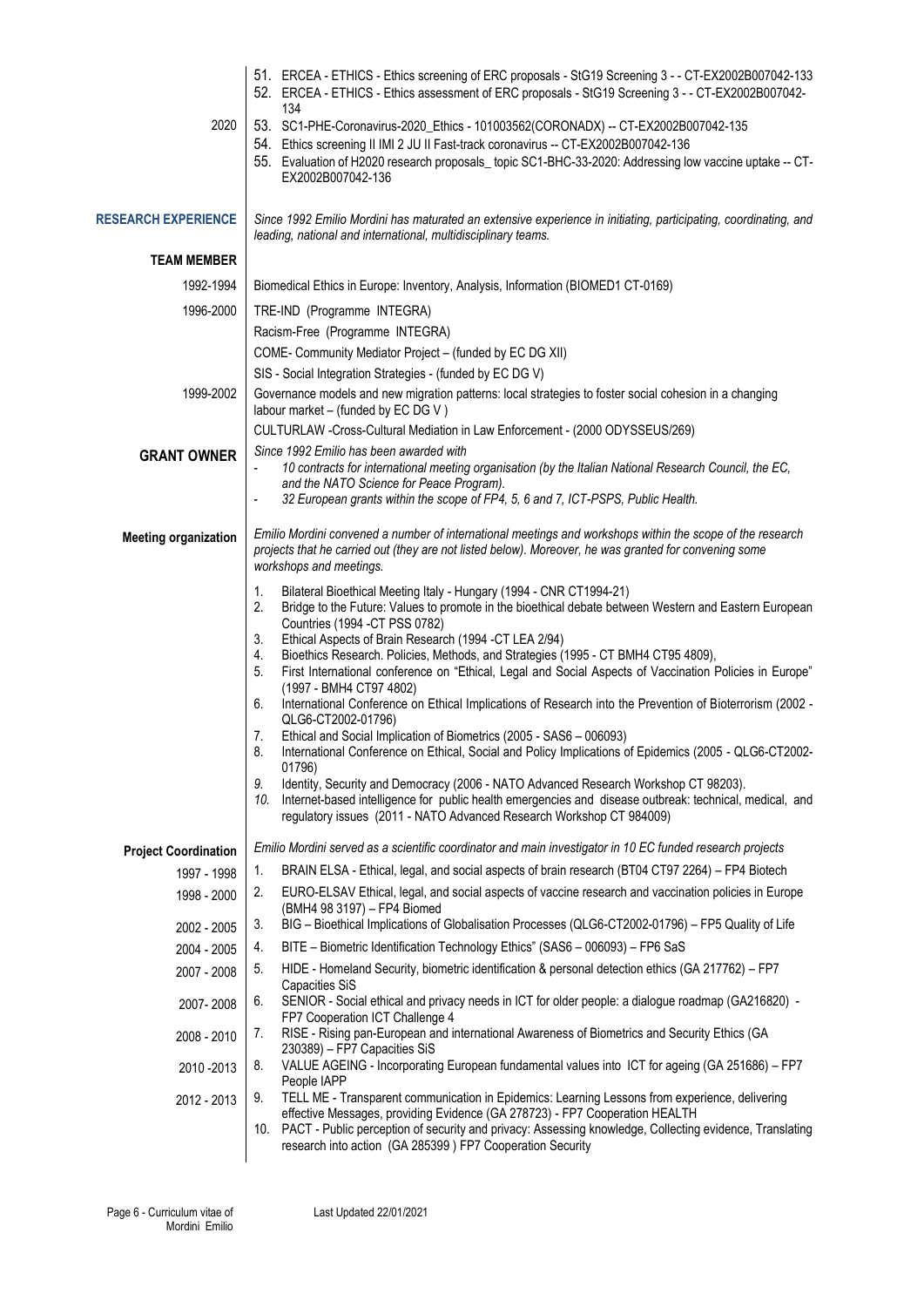| <b>Project Management Board and</b><br>working party leader | Emilio Mordini was contractual partner, member of the project management board, and working party leader in 22<br>EC funded research projects.                                                                                                                                                                                                                                                                                                                                                                                                                                                                                                                                                                                                                               |  |  |
|-------------------------------------------------------------|------------------------------------------------------------------------------------------------------------------------------------------------------------------------------------------------------------------------------------------------------------------------------------------------------------------------------------------------------------------------------------------------------------------------------------------------------------------------------------------------------------------------------------------------------------------------------------------------------------------------------------------------------------------------------------------------------------------------------------------------------------------------------|--|--|
| 1993 - 1994                                                 | Ethical Aspects of Coercive Supervision and Treatment of Uncooperative Psychiatric Patients in the Community<br>1.<br>(CT BMH1 - CT93 - 1679) - FP4 Biomed 1                                                                                                                                                                                                                                                                                                                                                                                                                                                                                                                                                                                                                 |  |  |
| 1996 - 1998                                                 | 2.<br>Virtue Ethics and Chronic Illnesses (CT 963112) - FP4 Biomed 2                                                                                                                                                                                                                                                                                                                                                                                                                                                                                                                                                                                                                                                                                                         |  |  |
| 1999 - 2001                                                 | CTC Ethics - Ethical Issues in Clinical Trials in Developing Countries (QLRT - 1999 -00957) - FP5 Quality of<br>3.<br>Life                                                                                                                                                                                                                                                                                                                                                                                                                                                                                                                                                                                                                                                   |  |  |
| 2001 - 2002                                                 | EUROSOCAP - European Standards on Confidentiality and Privacy in Healthcare among Vulnerable Patient<br>4.<br>Populations (QLRT - 2001 - 00771)- FP5 Quality of Life                                                                                                                                                                                                                                                                                                                                                                                                                                                                                                                                                                                                         |  |  |
| $2003 - 2004$                                               | EDCEP - European and Developing Countries Ethics Partnership (SAS6-CT-2003-003578)- FP6 SaS<br>5.                                                                                                                                                                                                                                                                                                                                                                                                                                                                                                                                                                                                                                                                            |  |  |
| 2003 - 2005                                                 | INES - The Institutionalisation of Ethics in Science Policy; practices and impact (SAS6-CT-2003-003282) - FP6<br>6.<br>SaS                                                                                                                                                                                                                                                                                                                                                                                                                                                                                                                                                                                                                                                   |  |  |
| 2007 - 2008                                                 | 7.<br>AMAC - Assisting Migrants and Communities: Analysis of Social Determinants of Health and Health Inequalities<br>- Public Health 2008-2010                                                                                                                                                                                                                                                                                                                                                                                                                                                                                                                                                                                                                              |  |  |
| 2007 - 2009                                                 | ACTIBIO - Unobtrusive Authentication Using Activity Related and Soft Biometrics (GA 215372) - FP7<br>8.<br>Cooperation ICT Challenge 1<br>NMFRDisaster – Identifying the Needs of Medical First Responders in Disaster (GA 218057) – FP7 Cooperation<br>9.<br>Security                                                                                                                                                                                                                                                                                                                                                                                                                                                                                                       |  |  |
| 2009 - 2011                                                 | 10. BEST Network - Biometric European Stakeholder Network (GA 238955) - ICT PSP<br>11. PRESCIENT - Privacy and emerging fields of science and technology (GA 244779) - FP7 Capacities SiS                                                                                                                                                                                                                                                                                                                                                                                                                                                                                                                                                                                    |  |  |
| 2010 - 2011                                                 | 12. BRAID - Bridging Research in Ageing and ICT Development (GA 248485) - FP7 Cooperation ICT Challenge 4                                                                                                                                                                                                                                                                                                                                                                                                                                                                                                                                                                                                                                                                    |  |  |
| 2010 - 2013                                                 | 13. TABULA RASA - Trusted Biometrics under Spoofing Attacks (GA 257289) - FP7 Cooperation ICT Challenge 1<br>14. SAPIENT- Supporting fundamental rights, Privacy and Ethics in surveillance Technologies- (GA 261698)) FP7-<br>SEC-2010-1                                                                                                                                                                                                                                                                                                                                                                                                                                                                                                                                    |  |  |
| $2011 - 2012$                                               | 15. ETCETERA - Evaluation of Critical and Emerging Technologies for the Elaboration of a Security Research<br>Agenda (GA 261512) FP7-SEC-2010-1                                                                                                                                                                                                                                                                                                                                                                                                                                                                                                                                                                                                                              |  |  |
| 2012 - 2013                                                 | 16. SNIFFER - A bio-mimicry enabled artificial sniffer (GA 285203) - FP7-SEC-2010-1                                                                                                                                                                                                                                                                                                                                                                                                                                                                                                                                                                                                                                                                                          |  |  |
|                                                             | 17. CATO - CBRN crisis management: Architecture, Technologies and Operational Procedures (GA 261693) FP7-<br>SEC-2010.1                                                                                                                                                                                                                                                                                                                                                                                                                                                                                                                                                                                                                                                      |  |  |
| 2013 - 2014                                                 | 18. PROGRESS - Promoting Global Responsible research and Social and Scientific innovation (GA 321400) FP7-<br>SiS.2012.1                                                                                                                                                                                                                                                                                                                                                                                                                                                                                                                                                                                                                                                     |  |  |
|                                                             | 19. OPSIC - Operationalising Psychosocial Support in Crisis (GA 312783) FP7 SEC-2012.4<br>20. ISAR+ - Online and Mobile Communications for Crisis Response and Search and Rescue (GA 312850) FP7<br>SEC-2012.6                                                                                                                                                                                                                                                                                                                                                                                                                                                                                                                                                               |  |  |
|                                                             | 21. EDEN - End-user driven Demo for cbrNe (GA 313077) FP7-SEC-2012-1                                                                                                                                                                                                                                                                                                                                                                                                                                                                                                                                                                                                                                                                                                         |  |  |
| 2014 - 2019                                                 | COMPARE - COllaborative Management Platform for detection and Analyses of (Re-)emerging and foodborne<br>22.<br>outbreaks in Europe (GA 643476) H2020-PHC-2014-2015                                                                                                                                                                                                                                                                                                                                                                                                                                                                                                                                                                                                          |  |  |
|                                                             | SERVICE CONTRACTS   Since 2012, Emilio Mordini has been awarded with 4 contracts for service delivery and 2 contracts within the scope of<br>a multiple framework service contract granted to the European Technology Assessment Group - ETAG consortium<br>by the EU Parliament.                                                                                                                                                                                                                                                                                                                                                                                                                                                                                            |  |  |
| 2012-13                                                     | HUPE - Human Performance Enhancement - European Defence Agency Contract No. 1 2.R&T.RP.320                                                                                                                                                                                                                                                                                                                                                                                                                                                                                                                                                                                                                                                                                   |  |  |
| 2012-14                                                     | Ethical Management of the project ETTIS (European security trends and threats in society; FP7 -SEC-2011.6.3-1<br>GA: 285593)                                                                                                                                                                                                                                                                                                                                                                                                                                                                                                                                                                                                                                                 |  |  |
| 2012-14                                                     | Ethical Management of the project NEMESYS. (Enhanced Network Security for Seamless Service Provisioning in the<br>Smart Mobile Ecosystem; FP7 - ICT-2011.1.4 GA: 317888)                                                                                                                                                                                                                                                                                                                                                                                                                                                                                                                                                                                                     |  |  |
| 2013-15                                                     | Ethical Management of the project LOBOS (LOw time critical BOrder Surveillance; FP7-SPACE-2012-1; GA: 312584                                                                                                                                                                                                                                                                                                                                                                                                                                                                                                                                                                                                                                                                 |  |  |
| 2014-2019                                                   | Multiple framework service contract for the provision of external expertise services in the areas of science and<br>technology options assessment IP/G/STOA/FWC/2013<br>- Contract: Assistive technologies for the inclusion of people with disabilities<br>- Contract: Additive Bio-Manufacturing: 3D Printing for Medical Recovery and Human Enhancement                                                                                                                                                                                                                                                                                                                                                                                                                   |  |  |
| <b>CONFERENCES AND</b><br><b>MEETINGS</b>                   | Emilio Mordini served in the committee of 54 international conferences and meetings; he was invited as a key<br>speaker or chairperson in 162 major national and international conferences and meetings, including world<br>conferences. Moreover he initiated 4 major international conferences on ethics of biometrics, held in Europe<br>(Brussels 15-16 Dec 2005 convened by the European Commission), in the US (November, 28 - 29 2006)<br>convened by the US Dept. of Homeland Security, in India (24-25 Sept 2009, New Delhi) convened by the Data<br>Security Council of India, and in the People's Republic of China (Hong Kong 4-5 January 2010 and October<br>11-12 2011, Beijing) convened by the HK Polytechnic University and the Chinese Academy of Science. |  |  |
| <b>Committee Member</b>                                     |                                                                                                                                                                                                                                                                                                                                                                                                                                                                                                                                                                                                                                                                                                                                                                              |  |  |
| 1992                                                        | $\mathbf{1}$ .<br>Member of the Organizing Committee of the meeting "The Evolution of the Meaning of Sexual Intercourse in<br>Human" (grant of the Ford Foundation)                                                                                                                                                                                                                                                                                                                                                                                                                                                                                                                                                                                                          |  |  |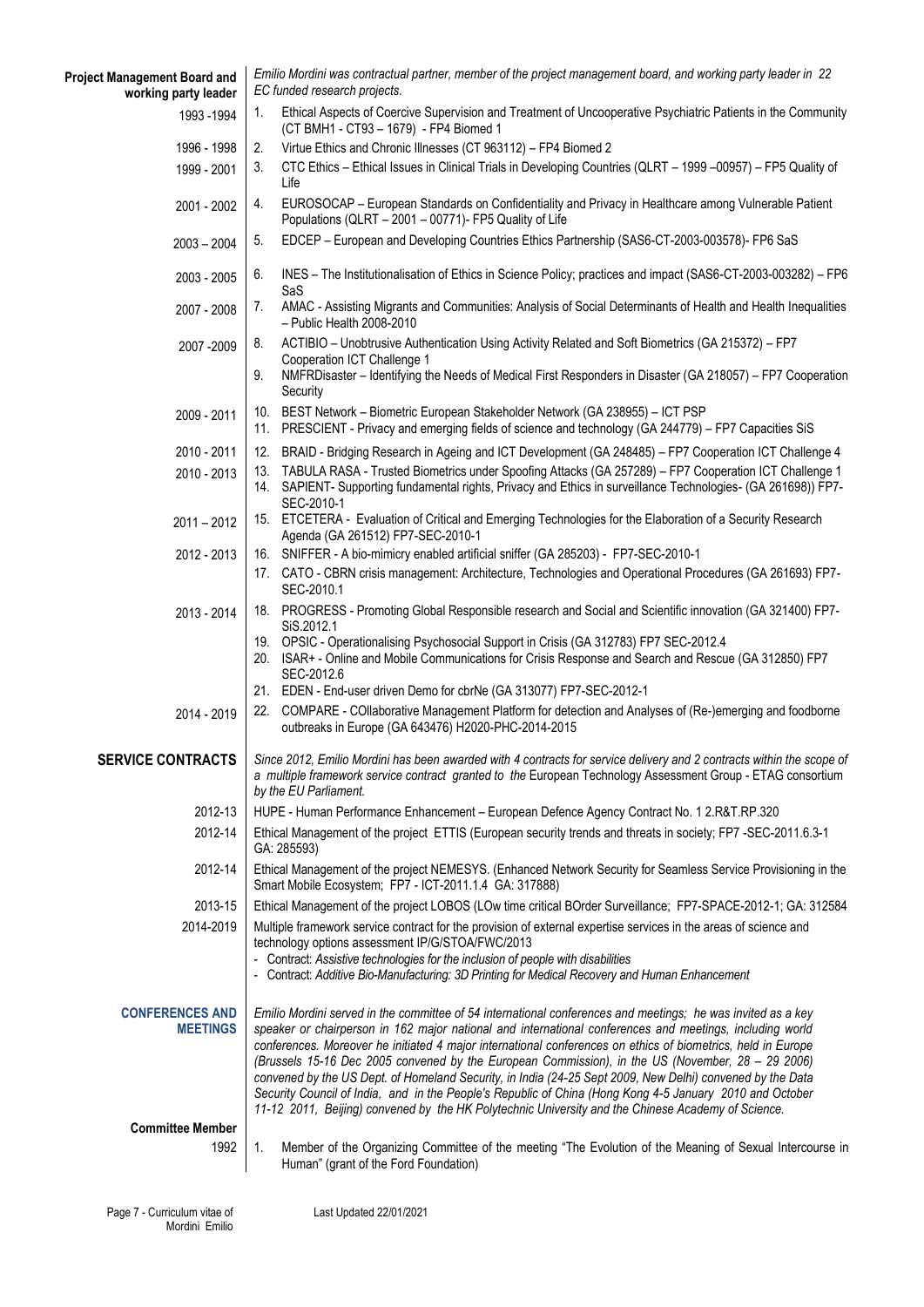1993 2. Scientific Secretary of the International Multidisciplinary Congress "From the Moral Illness to the Molecular Biology. Bioethics Issues in Psychiatry and Psychology" 1994 3. Scientific Secretary of the International Conference on "Informed Consent in Psychiatry. Cross-Cultural and Philosophical Issues" 4. Scientific Secretary of the European Conference: "Values to Promote in the Bioethical Debate between Eastern and Western Countries" 5. Scientific Secretary of the Hungarian – Italian Bilateral Seminar on Bioethics 6. Scientific Secretary of the European Workshop on "Ethical Aspects of Brain Research" 1995 7. Scientific Secretary of the European Workshop on "Bioethics Research. Policies, Methods, and Strategies<br>1996 8. Member of the Scientific Secretariat of the International Conference on "Psychological Effects of Abor 1996 8. Member of the Scientific Secretariat of the International Conference on "Psychological Effects of Abortion" 1997 9. Scientific Secretary of the European Conference on "Ethical, Legal, and Social Aspects of Vaccine Research and Vaccination Policies in Europe" 10. Member of the Scientific and Organizing Committees of the International Conference "La Bioetica e la sfida delle Società Complesse" 1998 11. Member of the Scientific Committee of the IV World Bioethics Conference 2000 | 12. Member of the Scientific Committee of the V World Bioethics Conference 2003 13. Scientific Secretary of the International Workshop: "Ethical Implications of Prevention of Bioterrorism" – DG Research, Brussels 2005 14. Co-director of the International Workshop: "Ethical Implications of Biometric Identification Technology" – DG Research, Brussels 2006 15. Co-director of the International Workshop: "Ethical Implications of Epidemics" – DG Research, Brussels 16. Co-director of the NATO Advanced Research Workshop on "Identity, Security and Democracy" (Jerusalem, 2-4 September) 17. Advisor Committee of the Conference "Research ethics and capacity building in developing countries and emerging economies" convened by the European Commission DG Research(May 2007) 2008 18. Member of the Scientific Committee of VIII Computers, Privacy and Data Protection Conference 19. Member of the Scientific Committee of the IX World Bioethics Conference 2009 | 20. Co-director of the First Italian Conference on "Religiosità e Nuove Tecnologie" (Rome, 4 April) 21. Director of the International Seminar "Thinking the unthinkable: Lessons that can be learnt from the psychological responses of the victims and security personnel during the Abruzzo earthquake" (DG Enterprise, Grant Agreement No. 218057) 2010 22. Member of the Scientific Committee of X Computers, Privacy and Data Protection Conference 23. Member of the Scientific Committee of the X World Bioethics Conference - CPDP 2010 – Brussels, Jan 25-26 2011 24. Member of the Scientific Committee of the conference Computers, Privacy and Data Protection Conference -CPDP 2011 – Brussels, Jan 25-26 25. Conference Chair of the 2011 IEEE Workshop on Biometric Measurements and Systems for Security and Medical Applications, Sponsored by the IEEE Italy Section Biometrics Council Chapter and Organized by Università degli Studi di Milano, Department of Information Technology, Milan, Italy, 28 September 2011 2012 26. Member of the Scientific Committee of the conference Computers, Privacy and Data Protection Conference – CPDP 2012 – Brussels, Jan 25-26 27. Member of the program committee of the BIOSIG 2012 - International Conference of the Biometrics Special Interest Group – 6 -7 Sep, Darmstadt 28. Member of the Scientific Committee of the 1st International Conference on Human Aspects of Information, Security, Privacy and Trust – Las Vegas 21-26 July 2013 29. Member of the Scientific Committee of the conference Computers, Privacy and Data Protection Conference – CPDP 2013 – Brussels, Jan 25-26 2013 30. Member of the Scientific Committee of the conference Computers, Privacy and Data Protection Conference – CPDP 2014 – Brussels, Jan 25-26 31. Member of the program committee of the BIOSIG 2013 - International Conference of the Biometrics Special Interest Group, 5-7 Sept, Darmstadt 32. Member of the Program Board of the 2nd International Conference on Human Aspects of Information Security, Privacy and Trust. - Heraklion, Crete, Greece, 22 - 27 June 2014 33. Member of the Program Committee of the 2<sup>nd</sup> International Workshop on Biometrics and Forensics- 27 - 28 March, 2014, Valletta, Malta 2014 34. Member of the Scientific Committee of the 37th INTERNATIONAL CONFERENCE ON INTELLIGENT SYSTEMS (CIS), Opatija, Croatia, May 29-30, 2014 35. Member of the Scientific Committee of the 2015 INTERNATIONAL CONFERENCE ON BIOMETRICS (IBC 2015), Seul, Korea 36. Member of the Program Committee of third International Workshop on Biometrics and Forensics, IWBF 2015, Lisbon March 5-6 2015 37. Member of the Scientific Committee of the conference Computers, Privacy and Data Protection Conference – CPDP 2015 – Brussels, Jan 25-26 38. Member of the Program Committee of the International Conference De-identification for privacy protection in multimedia (DeID2015 and IEEE FG 2015), May 29-30, Ljubljana 39. Member of the program committee of the BIOSIG 2014 - International Conference of the Biometrics Special Interest Group, 5-7 Sept, Darmstadt 40. Member of the Program Committee of the IEEE Workshop on Biometric Measurements and Systems for Security and Medical Applications, 17 Oct Rome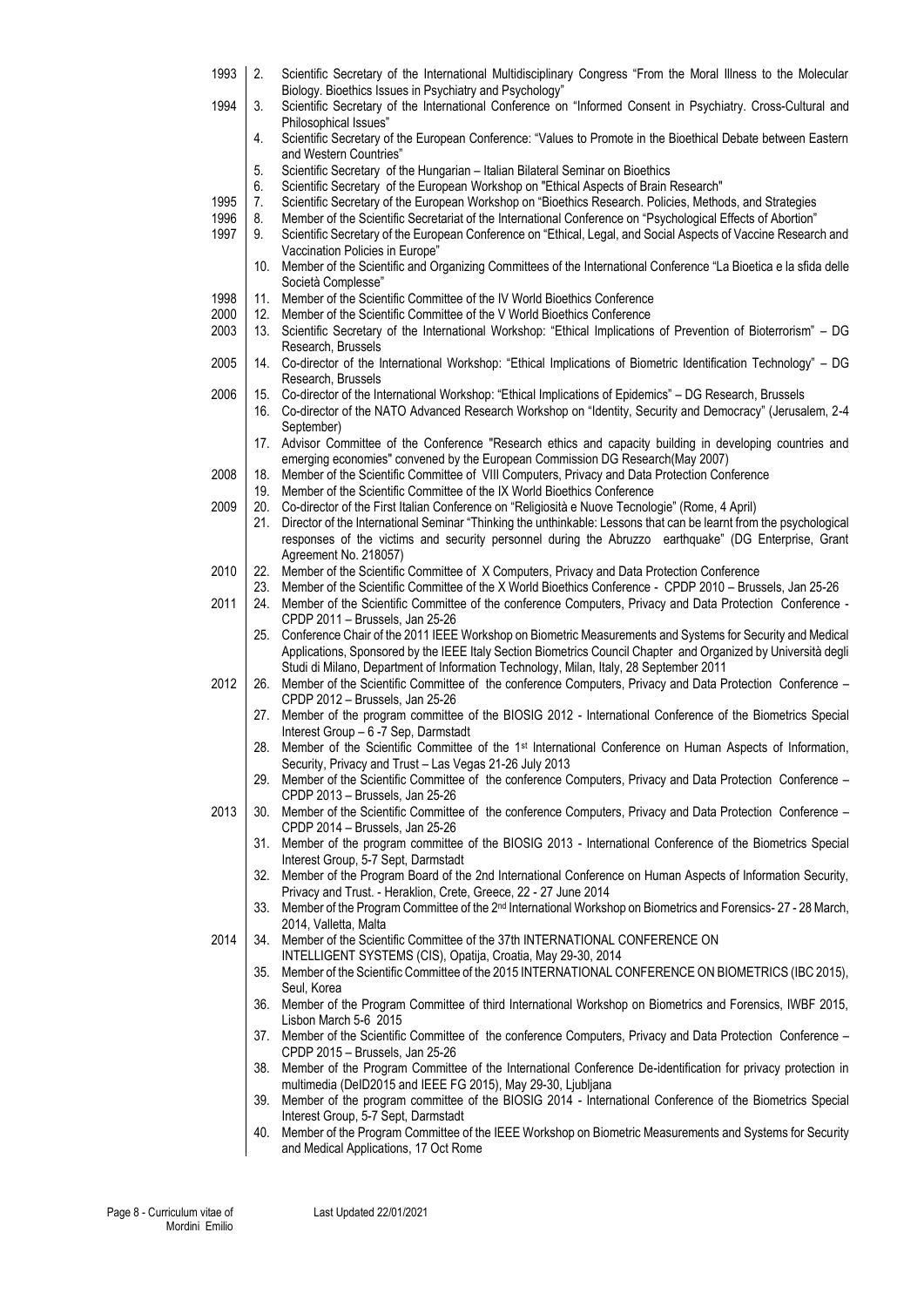| 3-4 March, 2015, Gjøvik, Norway<br>42. Member of the program committee of the BIOSIG 2015 - International Conference of the Biometrics Special<br>Interest Group, 5-7 Sept, Darmstadt<br>43. Member of the Program Committee of the XXV International Conference on Information, Communication and<br>Automation Technologies, October 29 - 31, 2015, Sarajevo, Bosnia and Herzegovina<br>Member of the Scientific Committee of the conference Computers, Privacy and Data Protection Conference -<br>44.<br><b>CPDP 2016</b><br>2016<br>Member of the Scientific Committee of the conference Computers, Privacy and Data Protection Conference -<br>45.<br><b>CPDP 2017</b><br>Member of the Scientific Committee of the 4th International Workshop on Biometrics and Forensics (IWBF 2016)<br>46.<br>47. Member of the Scientific Committee of the International Conference on Biometrics Engineering and Application<br>(ICBEA 2017)<br>Member of the program committee of the BIOSIG 2016 - International Conference of the Biometrics Special<br>48.<br><b>Interest Group</b><br>2017<br>Member of the Scientific Committee of the 5th International Workshop on Biometrics and Forensics (IWBF 2017)<br>49.<br>Member of the program committee of the BIOSIG 2017 - International Conference of the Biometrics Special<br>50.<br>Interest Group<br>51. Member of the Scientific Committee of the conference Computers, Privacy and Data Protection Conference -<br><b>CPDP 2018</b><br>2018<br>52.<br>Member of the Scientific Committee of the 5th International Workshop on Biometrics and Forensics (IWBF 2018)<br>Member of the programme committee of the International Conference on Biometric Engineering and Applications<br>53.<br>(ICBEA 2018) (Amsterdam May, 16-17)<br>54. Member of the program committee of the BIOSIG 2018- International Conference of the Biometrics Special<br>Interest Group<br>55. Conference Chair, workshop on "Vaccine, Anti Vaccination Movements, and Communication", under the aegis of<br>the Italian Ministry of Health and the Medical Association, Pordenone 26-27 October<br>2019<br>Member of the programme committee of the International Conference on Biometric Engineering and Applications<br>56.<br>(ICBEA 2019) (Stockholm, May, 29-31)<br>57. Member of the program committee of the BIOSIG 2019- International Conference of the Biometrics Special Interest<br>Group |  |
|--------------------------------------------------------------------------------------------------------------------------------------------------------------------------------------------------------------------------------------------------------------------------------------------------------------------------------------------------------------------------------------------------------------------------------------------------------------------------------------------------------------------------------------------------------------------------------------------------------------------------------------------------------------------------------------------------------------------------------------------------------------------------------------------------------------------------------------------------------------------------------------------------------------------------------------------------------------------------------------------------------------------------------------------------------------------------------------------------------------------------------------------------------------------------------------------------------------------------------------------------------------------------------------------------------------------------------------------------------------------------------------------------------------------------------------------------------------------------------------------------------------------------------------------------------------------------------------------------------------------------------------------------------------------------------------------------------------------------------------------------------------------------------------------------------------------------------------------------------------------------------------------------------------------------------------------------------------------------------------------------------------------------------------------------------------------------------------------------------------------------------------------------------------------------------------------------------------------------------------------------------------------------------------------------------------------------------------------------------------------------------------------------------------------------------------|--|
|                                                                                                                                                                                                                                                                                                                                                                                                                                                                                                                                                                                                                                                                                                                                                                                                                                                                                                                                                                                                                                                                                                                                                                                                                                                                                                                                                                                                                                                                                                                                                                                                                                                                                                                                                                                                                                                                                                                                                                                                                                                                                                                                                                                                                                                                                                                                                                                                                                      |  |
|                                                                                                                                                                                                                                                                                                                                                                                                                                                                                                                                                                                                                                                                                                                                                                                                                                                                                                                                                                                                                                                                                                                                                                                                                                                                                                                                                                                                                                                                                                                                                                                                                                                                                                                                                                                                                                                                                                                                                                                                                                                                                                                                                                                                                                                                                                                                                                                                                                      |  |
|                                                                                                                                                                                                                                                                                                                                                                                                                                                                                                                                                                                                                                                                                                                                                                                                                                                                                                                                                                                                                                                                                                                                                                                                                                                                                                                                                                                                                                                                                                                                                                                                                                                                                                                                                                                                                                                                                                                                                                                                                                                                                                                                                                                                                                                                                                                                                                                                                                      |  |
|                                                                                                                                                                                                                                                                                                                                                                                                                                                                                                                                                                                                                                                                                                                                                                                                                                                                                                                                                                                                                                                                                                                                                                                                                                                                                                                                                                                                                                                                                                                                                                                                                                                                                                                                                                                                                                                                                                                                                                                                                                                                                                                                                                                                                                                                                                                                                                                                                                      |  |
|                                                                                                                                                                                                                                                                                                                                                                                                                                                                                                                                                                                                                                                                                                                                                                                                                                                                                                                                                                                                                                                                                                                                                                                                                                                                                                                                                                                                                                                                                                                                                                                                                                                                                                                                                                                                                                                                                                                                                                                                                                                                                                                                                                                                                                                                                                                                                                                                                                      |  |
|                                                                                                                                                                                                                                                                                                                                                                                                                                                                                                                                                                                                                                                                                                                                                                                                                                                                                                                                                                                                                                                                                                                                                                                                                                                                                                                                                                                                                                                                                                                                                                                                                                                                                                                                                                                                                                                                                                                                                                                                                                                                                                                                                                                                                                                                                                                                                                                                                                      |  |
|                                                                                                                                                                                                                                                                                                                                                                                                                                                                                                                                                                                                                                                                                                                                                                                                                                                                                                                                                                                                                                                                                                                                                                                                                                                                                                                                                                                                                                                                                                                                                                                                                                                                                                                                                                                                                                                                                                                                                                                                                                                                                                                                                                                                                                                                                                                                                                                                                                      |  |
|                                                                                                                                                                                                                                                                                                                                                                                                                                                                                                                                                                                                                                                                                                                                                                                                                                                                                                                                                                                                                                                                                                                                                                                                                                                                                                                                                                                                                                                                                                                                                                                                                                                                                                                                                                                                                                                                                                                                                                                                                                                                                                                                                                                                                                                                                                                                                                                                                                      |  |
|                                                                                                                                                                                                                                                                                                                                                                                                                                                                                                                                                                                                                                                                                                                                                                                                                                                                                                                                                                                                                                                                                                                                                                                                                                                                                                                                                                                                                                                                                                                                                                                                                                                                                                                                                                                                                                                                                                                                                                                                                                                                                                                                                                                                                                                                                                                                                                                                                                      |  |
|                                                                                                                                                                                                                                                                                                                                                                                                                                                                                                                                                                                                                                                                                                                                                                                                                                                                                                                                                                                                                                                                                                                                                                                                                                                                                                                                                                                                                                                                                                                                                                                                                                                                                                                                                                                                                                                                                                                                                                                                                                                                                                                                                                                                                                                                                                                                                                                                                                      |  |
|                                                                                                                                                                                                                                                                                                                                                                                                                                                                                                                                                                                                                                                                                                                                                                                                                                                                                                                                                                                                                                                                                                                                                                                                                                                                                                                                                                                                                                                                                                                                                                                                                                                                                                                                                                                                                                                                                                                                                                                                                                                                                                                                                                                                                                                                                                                                                                                                                                      |  |
|                                                                                                                                                                                                                                                                                                                                                                                                                                                                                                                                                                                                                                                                                                                                                                                                                                                                                                                                                                                                                                                                                                                                                                                                                                                                                                                                                                                                                                                                                                                                                                                                                                                                                                                                                                                                                                                                                                                                                                                                                                                                                                                                                                                                                                                                                                                                                                                                                                      |  |
|                                                                                                                                                                                                                                                                                                                                                                                                                                                                                                                                                                                                                                                                                                                                                                                                                                                                                                                                                                                                                                                                                                                                                                                                                                                                                                                                                                                                                                                                                                                                                                                                                                                                                                                                                                                                                                                                                                                                                                                                                                                                                                                                                                                                                                                                                                                                                                                                                                      |  |
|                                                                                                                                                                                                                                                                                                                                                                                                                                                                                                                                                                                                                                                                                                                                                                                                                                                                                                                                                                                                                                                                                                                                                                                                                                                                                                                                                                                                                                                                                                                                                                                                                                                                                                                                                                                                                                                                                                                                                                                                                                                                                                                                                                                                                                                                                                                                                                                                                                      |  |
|                                                                                                                                                                                                                                                                                                                                                                                                                                                                                                                                                                                                                                                                                                                                                                                                                                                                                                                                                                                                                                                                                                                                                                                                                                                                                                                                                                                                                                                                                                                                                                                                                                                                                                                                                                                                                                                                                                                                                                                                                                                                                                                                                                                                                                                                                                                                                                                                                                      |  |
|                                                                                                                                                                                                                                                                                                                                                                                                                                                                                                                                                                                                                                                                                                                                                                                                                                                                                                                                                                                                                                                                                                                                                                                                                                                                                                                                                                                                                                                                                                                                                                                                                                                                                                                                                                                                                                                                                                                                                                                                                                                                                                                                                                                                                                                                                                                                                                                                                                      |  |
|                                                                                                                                                                                                                                                                                                                                                                                                                                                                                                                                                                                                                                                                                                                                                                                                                                                                                                                                                                                                                                                                                                                                                                                                                                                                                                                                                                                                                                                                                                                                                                                                                                                                                                                                                                                                                                                                                                                                                                                                                                                                                                                                                                                                                                                                                                                                                                                                                                      |  |
|                                                                                                                                                                                                                                                                                                                                                                                                                                                                                                                                                                                                                                                                                                                                                                                                                                                                                                                                                                                                                                                                                                                                                                                                                                                                                                                                                                                                                                                                                                                                                                                                                                                                                                                                                                                                                                                                                                                                                                                                                                                                                                                                                                                                                                                                                                                                                                                                                                      |  |
|                                                                                                                                                                                                                                                                                                                                                                                                                                                                                                                                                                                                                                                                                                                                                                                                                                                                                                                                                                                                                                                                                                                                                                                                                                                                                                                                                                                                                                                                                                                                                                                                                                                                                                                                                                                                                                                                                                                                                                                                                                                                                                                                                                                                                                                                                                                                                                                                                                      |  |
|                                                                                                                                                                                                                                                                                                                                                                                                                                                                                                                                                                                                                                                                                                                                                                                                                                                                                                                                                                                                                                                                                                                                                                                                                                                                                                                                                                                                                                                                                                                                                                                                                                                                                                                                                                                                                                                                                                                                                                                                                                                                                                                                                                                                                                                                                                                                                                                                                                      |  |
|                                                                                                                                                                                                                                                                                                                                                                                                                                                                                                                                                                                                                                                                                                                                                                                                                                                                                                                                                                                                                                                                                                                                                                                                                                                                                                                                                                                                                                                                                                                                                                                                                                                                                                                                                                                                                                                                                                                                                                                                                                                                                                                                                                                                                                                                                                                                                                                                                                      |  |
|                                                                                                                                                                                                                                                                                                                                                                                                                                                                                                                                                                                                                                                                                                                                                                                                                                                                                                                                                                                                                                                                                                                                                                                                                                                                                                                                                                                                                                                                                                                                                                                                                                                                                                                                                                                                                                                                                                                                                                                                                                                                                                                                                                                                                                                                                                                                                                                                                                      |  |
|                                                                                                                                                                                                                                                                                                                                                                                                                                                                                                                                                                                                                                                                                                                                                                                                                                                                                                                                                                                                                                                                                                                                                                                                                                                                                                                                                                                                                                                                                                                                                                                                                                                                                                                                                                                                                                                                                                                                                                                                                                                                                                                                                                                                                                                                                                                                                                                                                                      |  |
|                                                                                                                                                                                                                                                                                                                                                                                                                                                                                                                                                                                                                                                                                                                                                                                                                                                                                                                                                                                                                                                                                                                                                                                                                                                                                                                                                                                                                                                                                                                                                                                                                                                                                                                                                                                                                                                                                                                                                                                                                                                                                                                                                                                                                                                                                                                                                                                                                                      |  |
| 2020<br>Member of the program committee of the BIOSIG 2020- International Conference of the Biometrics Special Interest<br>58.                                                                                                                                                                                                                                                                                                                                                                                                                                                                                                                                                                                                                                                                                                                                                                                                                                                                                                                                                                                                                                                                                                                                                                                                                                                                                                                                                                                                                                                                                                                                                                                                                                                                                                                                                                                                                                                                                                                                                                                                                                                                                                                                                                                                                                                                                                       |  |
| Group                                                                                                                                                                                                                                                                                                                                                                                                                                                                                                                                                                                                                                                                                                                                                                                                                                                                                                                                                                                                                                                                                                                                                                                                                                                                                                                                                                                                                                                                                                                                                                                                                                                                                                                                                                                                                                                                                                                                                                                                                                                                                                                                                                                                                                                                                                                                                                                                                                |  |
| Invited speaker, chair, lecturer                                                                                                                                                                                                                                                                                                                                                                                                                                                                                                                                                                                                                                                                                                                                                                                                                                                                                                                                                                                                                                                                                                                                                                                                                                                                                                                                                                                                                                                                                                                                                                                                                                                                                                                                                                                                                                                                                                                                                                                                                                                                                                                                                                                                                                                                                                                                                                                                     |  |
| 1991<br>1.<br>International conference on "Ethical Aspects of Suicide" (Delegation of Medical Ethics of the Royal College of<br>Physician - Stockholm)                                                                                                                                                                                                                                                                                                                                                                                                                                                                                                                                                                                                                                                                                                                                                                                                                                                                                                                                                                                                                                                                                                                                                                                                                                                                                                                                                                                                                                                                                                                                                                                                                                                                                                                                                                                                                                                                                                                                                                                                                                                                                                                                                                                                                                                                               |  |
| 1992<br>2.<br>International symposium on "The Evolution of the Meaning of Sexual Intercourse in the Human" (1st and 2nd                                                                                                                                                                                                                                                                                                                                                                                                                                                                                                                                                                                                                                                                                                                                                                                                                                                                                                                                                                                                                                                                                                                                                                                                                                                                                                                                                                                                                                                                                                                                                                                                                                                                                                                                                                                                                                                                                                                                                                                                                                                                                                                                                                                                                                                                                                              |  |
| Institute of Obs and Gyn - University of Rome "La Sapienza" - Caprarola)                                                                                                                                                                                                                                                                                                                                                                                                                                                                                                                                                                                                                                                                                                                                                                                                                                                                                                                                                                                                                                                                                                                                                                                                                                                                                                                                                                                                                                                                                                                                                                                                                                                                                                                                                                                                                                                                                                                                                                                                                                                                                                                                                                                                                                                                                                                                                             |  |
| 3.<br>Invited speaker in the international conference "Les limites du principe d'autonomie" (Centre Sèvres, Paris)                                                                                                                                                                                                                                                                                                                                                                                                                                                                                                                                                                                                                                                                                                                                                                                                                                                                                                                                                                                                                                                                                                                                                                                                                                                                                                                                                                                                                                                                                                                                                                                                                                                                                                                                                                                                                                                                                                                                                                                                                                                                                                                                                                                                                                                                                                                   |  |
| International conference "Bioethics in Research and Society" (Italian Council of Research CNR - Rome)<br>4.<br>International multidisciplinary congress Dalla malattia morale alla biologia molecolare. Questioni di bioetica in<br>1993<br>5.                                                                                                                                                                                                                                                                                                                                                                                                                                                                                                                                                                                                                                                                                                                                                                                                                                                                                                                                                                                                                                                                                                                                                                                                                                                                                                                                                                                                                                                                                                                                                                                                                                                                                                                                                                                                                                                                                                                                                                                                                                                                                                                                                                                       |  |
| psicologia e psichiatria (Bioethical Commission of the Italian Council of Research CNR, Psychoanalytic Institute                                                                                                                                                                                                                                                                                                                                                                                                                                                                                                                                                                                                                                                                                                                                                                                                                                                                                                                                                                                                                                                                                                                                                                                                                                                                                                                                                                                                                                                                                                                                                                                                                                                                                                                                                                                                                                                                                                                                                                                                                                                                                                                                                                                                                                                                                                                     |  |
| for Social Research - Rome)                                                                                                                                                                                                                                                                                                                                                                                                                                                                                                                                                                                                                                                                                                                                                                                                                                                                                                                                                                                                                                                                                                                                                                                                                                                                                                                                                                                                                                                                                                                                                                                                                                                                                                                                                                                                                                                                                                                                                                                                                                                                                                                                                                                                                                                                                                                                                                                                          |  |
| 1994<br>Seminar on Bioethics and Psychoanalysis (Associazione Descartes - Ministry of University and Scientific<br>6.                                                                                                                                                                                                                                                                                                                                                                                                                                                                                                                                                                                                                                                                                                                                                                                                                                                                                                                                                                                                                                                                                                                                                                                                                                                                                                                                                                                                                                                                                                                                                                                                                                                                                                                                                                                                                                                                                                                                                                                                                                                                                                                                                                                                                                                                                                                |  |
| Research - Paris)<br>7.                                                                                                                                                                                                                                                                                                                                                                                                                                                                                                                                                                                                                                                                                                                                                                                                                                                                                                                                                                                                                                                                                                                                                                                                                                                                                                                                                                                                                                                                                                                                                                                                                                                                                                                                                                                                                                                                                                                                                                                                                                                                                                                                                                                                                                                                                                                                                                                                              |  |
| Coordinator of the workshop "Les origines de la vie psychique" in the First International Congress on Philosophy<br>and Medicine (European Society of Philosophy of Medicine and Health Care - Paris)                                                                                                                                                                                                                                                                                                                                                                                                                                                                                                                                                                                                                                                                                                                                                                                                                                                                                                                                                                                                                                                                                                                                                                                                                                                                                                                                                                                                                                                                                                                                                                                                                                                                                                                                                                                                                                                                                                                                                                                                                                                                                                                                                                                                                                |  |
| Chairman in the International Congress "Bridge to the Future. Values to promote in the bioethical debate between<br>8.                                                                                                                                                                                                                                                                                                                                                                                                                                                                                                                                                                                                                                                                                                                                                                                                                                                                                                                                                                                                                                                                                                                                                                                                                                                                                                                                                                                                                                                                                                                                                                                                                                                                                                                                                                                                                                                                                                                                                                                                                                                                                                                                                                                                                                                                                                               |  |
| Western and Eastern countries" (European Association of Centres of Medical Ethics - Pecs)                                                                                                                                                                                                                                                                                                                                                                                                                                                                                                                                                                                                                                                                                                                                                                                                                                                                                                                                                                                                                                                                                                                                                                                                                                                                                                                                                                                                                                                                                                                                                                                                                                                                                                                                                                                                                                                                                                                                                                                                                                                                                                                                                                                                                                                                                                                                            |  |
| Invited speaker and Chairman in the II World Congress of Bioethics (International Association of Bioethics,<br>9.                                                                                                                                                                                                                                                                                                                                                                                                                                                                                                                                                                                                                                                                                                                                                                                                                                                                                                                                                                                                                                                                                                                                                                                                                                                                                                                                                                                                                                                                                                                                                                                                                                                                                                                                                                                                                                                                                                                                                                                                                                                                                                                                                                                                                                                                                                                    |  |
| Buenos Aires)<br>10. Meeting "Bioetica, Società e Ricerca" (Bioethical Commission of the Italian Council of Research CNR - Rome)                                                                                                                                                                                                                                                                                                                                                                                                                                                                                                                                                                                                                                                                                                                                                                                                                                                                                                                                                                                                                                                                                                                                                                                                                                                                                                                                                                                                                                                                                                                                                                                                                                                                                                                                                                                                                                                                                                                                                                                                                                                                                                                                                                                                                                                                                                     |  |
| 11. Chairman in the Euroworkshop "Ethical Aspects of Brain Research" (Psychoanalytic Institute for Social                                                                                                                                                                                                                                                                                                                                                                                                                                                                                                                                                                                                                                                                                                                                                                                                                                                                                                                                                                                                                                                                                                                                                                                                                                                                                                                                                                                                                                                                                                                                                                                                                                                                                                                                                                                                                                                                                                                                                                                                                                                                                                                                                                                                                                                                                                                            |  |
| Research, Institute S.Lucia - Rome)                                                                                                                                                                                                                                                                                                                                                                                                                                                                                                                                                                                                                                                                                                                                                                                                                                                                                                                                                                                                                                                                                                                                                                                                                                                                                                                                                                                                                                                                                                                                                                                                                                                                                                                                                                                                                                                                                                                                                                                                                                                                                                                                                                                                                                                                                                                                                                                                  |  |
| 1995<br>12. Euroconference "Ethical Aspects of Coercive Supervision and Treatment of Uncooperative Patients in the                                                                                                                                                                                                                                                                                                                                                                                                                                                                                                                                                                                                                                                                                                                                                                                                                                                                                                                                                                                                                                                                                                                                                                                                                                                                                                                                                                                                                                                                                                                                                                                                                                                                                                                                                                                                                                                                                                                                                                                                                                                                                                                                                                                                                                                                                                                   |  |
| Community" (Institute of Bioethics - Maastricht)<br>13. Conference "Ethique et Recherche sur le Cerveau" (Association Descartes - Paris)                                                                                                                                                                                                                                                                                                                                                                                                                                                                                                                                                                                                                                                                                                                                                                                                                                                                                                                                                                                                                                                                                                                                                                                                                                                                                                                                                                                                                                                                                                                                                                                                                                                                                                                                                                                                                                                                                                                                                                                                                                                                                                                                                                                                                                                                                             |  |
| 14. XVI World Congress of Social Psychiatry (World Association of Social Psychiatry - Rome)                                                                                                                                                                                                                                                                                                                                                                                                                                                                                                                                                                                                                                                                                                                                                                                                                                                                                                                                                                                                                                                                                                                                                                                                                                                                                                                                                                                                                                                                                                                                                                                                                                                                                                                                                                                                                                                                                                                                                                                                                                                                                                                                                                                                                                                                                                                                          |  |
| 15. Euroconference of the EBBN (European Brain Bank Network, Department of Neurology University of Barcelona                                                                                                                                                                                                                                                                                                                                                                                                                                                                                                                                                                                                                                                                                                                                                                                                                                                                                                                                                                                                                                                                                                                                                                                                                                                                                                                                                                                                                                                                                                                                                                                                                                                                                                                                                                                                                                                                                                                                                                                                                                                                                                                                                                                                                                                                                                                         |  |
| - Barcelona)<br>16. Euroconference "Informed Consent in Psychiatry" (Department of Psychiatry - Free University of Berlin - Berlin)                                                                                                                                                                                                                                                                                                                                                                                                                                                                                                                                                                                                                                                                                                                                                                                                                                                                                                                                                                                                                                                                                                                                                                                                                                                                                                                                                                                                                                                                                                                                                                                                                                                                                                                                                                                                                                                                                                                                                                                                                                                                                                                                                                                                                                                                                                  |  |
| 17. Euroworkshop "Bioethics Research. Policies, Methods, and Strategies" (Psychoanalytic Institute for Social                                                                                                                                                                                                                                                                                                                                                                                                                                                                                                                                                                                                                                                                                                                                                                                                                                                                                                                                                                                                                                                                                                                                                                                                                                                                                                                                                                                                                                                                                                                                                                                                                                                                                                                                                                                                                                                                                                                                                                                                                                                                                                                                                                                                                                                                                                                        |  |
| Research, Medical Association of Rome - Rome)                                                                                                                                                                                                                                                                                                                                                                                                                                                                                                                                                                                                                                                                                                                                                                                                                                                                                                                                                                                                                                                                                                                                                                                                                                                                                                                                                                                                                                                                                                                                                                                                                                                                                                                                                                                                                                                                                                                                                                                                                                                                                                                                                                                                                                                                                                                                                                                        |  |
| 1996<br>First International Conference on Philosophy and Psychiatry (Royal College of Psychiatry Philosophy Group -<br>18.                                                                                                                                                                                                                                                                                                                                                                                                                                                                                                                                                                                                                                                                                                                                                                                                                                                                                                                                                                                                                                                                                                                                                                                                                                                                                                                                                                                                                                                                                                                                                                                                                                                                                                                                                                                                                                                                                                                                                                                                                                                                                                                                                                                                                                                                                                           |  |
| Malaga)                                                                                                                                                                                                                                                                                                                                                                                                                                                                                                                                                                                                                                                                                                                                                                                                                                                                                                                                                                                                                                                                                                                                                                                                                                                                                                                                                                                                                                                                                                                                                                                                                                                                                                                                                                                                                                                                                                                                                                                                                                                                                                                                                                                                                                                                                                                                                                                                                              |  |
| International Conference "Psychological Effects of Abortion" (Department of Obs & Gyn of the Catholic University<br>19.<br>of Rome-Rome)                                                                                                                                                                                                                                                                                                                                                                                                                                                                                                                                                                                                                                                                                                                                                                                                                                                                                                                                                                                                                                                                                                                                                                                                                                                                                                                                                                                                                                                                                                                                                                                                                                                                                                                                                                                                                                                                                                                                                                                                                                                                                                                                                                                                                                                                                             |  |
| Meeting "Akrasia. Weakness of the Will" (Association for the Advancement of Philosophy and Psychiatry – New<br>20.                                                                                                                                                                                                                                                                                                                                                                                                                                                                                                                                                                                                                                                                                                                                                                                                                                                                                                                                                                                                                                                                                                                                                                                                                                                                                                                                                                                                                                                                                                                                                                                                                                                                                                                                                                                                                                                                                                                                                                                                                                                                                                                                                                                                                                                                                                                   |  |
| York)                                                                                                                                                                                                                                                                                                                                                                                                                                                                                                                                                                                                                                                                                                                                                                                                                                                                                                                                                                                                                                                                                                                                                                                                                                                                                                                                                                                                                                                                                                                                                                                                                                                                                                                                                                                                                                                                                                                                                                                                                                                                                                                                                                                                                                                                                                                                                                                                                                |  |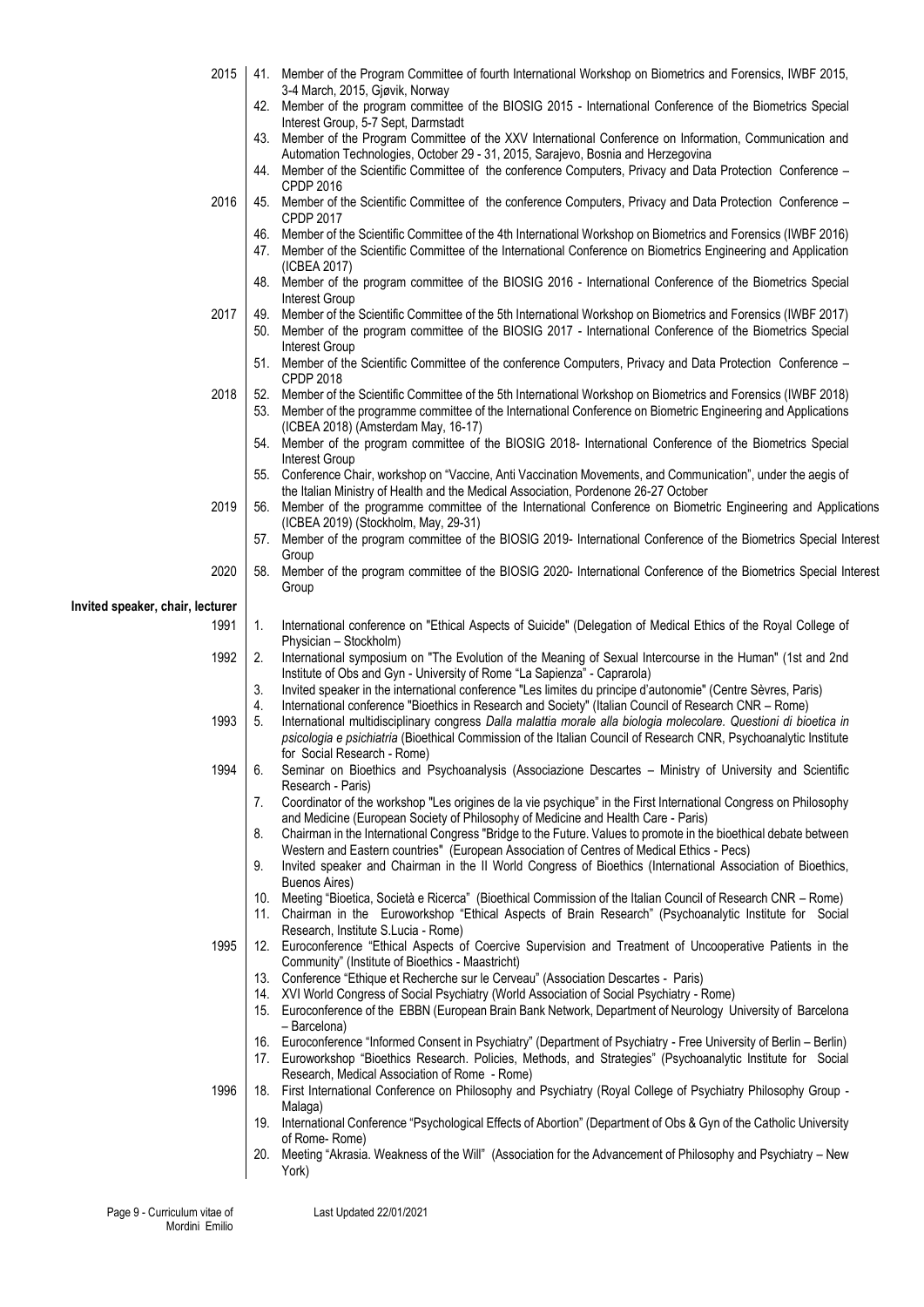|      |            | 21. First Meeting of the Project European Biomedical Ethics Practitioner Education (Grant of the European                                                                                                                                          |
|------|------------|----------------------------------------------------------------------------------------------------------------------------------------------------------------------------------------------------------------------------------------------------|
|      | 22.        | Community DG XII - Rome)<br>International Conference "Les aspects éthiques et juridiques de la réforme des politiques de santé" (Dept of<br>Sociology of the University of Sofia - Bulgaria)                                                       |
|      | 23.        | Conference "Ethical Issues in Mental Retardation" (Centro Studi Fatebenefratelli - Brescia)                                                                                                                                                        |
|      | 24.        | VIII General Meeting of the Italian Association of Perinatal Medicine (Spoleto)                                                                                                                                                                    |
| 1997 | 25.<br>26. | CIOMS Conference " The Renewal of the HFA Strategy of the WHO" (Geneva, March 12-14)                                                                                                                                                               |
|      | 27.        | 2nd World Congress on Labor and Delivery (Rome, May 6-9)<br>World Psychiatric Association Regional Meeting (Rome, June 16-19)                                                                                                                      |
|      | 28.        | 40th Congress of the Italian Psychiatric Association (Palermo, October18-24)                                                                                                                                                                       |
|      | 29.        | Invited speaker and chairman in the International Conference "The Broken Family", organized by the EC DG V<br>and the Italian Presidency of the Council of Ministers (Rome, October 29-31)                                                         |
|      | 30.        | 6th Journées de Formation organised by the European Post-Graduate Training Institute of Health Care (European<br>Parliament - Strasbourg, December 1-2)                                                                                            |
|      | 31.        | International conference: "Genetic Information: acquisition, access, and control" organised by the University of<br>Central Lancashire (Preston, Dec 5-6)                                                                                          |
|      | 32.        | Chairman in the International Conference "La Bioetica e la sfida delle Società Complesse" (Italian National<br>Council of Research - CNR - Rome, December 9-10)                                                                                    |
|      | 33.        | 1st International Workshop: "Menopausa e Osteoporosi" organised by the International Society for New<br>Technologies in Gynecology (Rome, Dec 11-12)                                                                                               |
| 1998 | 34.        | Key Note Speaker in the "VII Congress of the Italian Society of Perinatal Medicine" (Bari 25-28 March)                                                                                                                                             |
|      | 35.<br>36. | Invited speaker in the first congress of the Italian Association for Mental Retardation -AIRIM (Brescia, 4-5 June)<br>Invited speaker in the international symposium: "Alzheimer's disease. Science and Human Being" (International                |
|      | 37.        | University of Catalunya, Barcelona, 21-22 September)<br>Invited speaker in the conference: "Medicina Basata sull' Evidenza: Endoscopia digestiva e medicina generale"<br>(Frascati, 25-26 September)                                               |
|      |            | 38. Chairman in the 15th Conference of the European Association of Centers of Medical Ethics (EACME) on "Ethics<br>& Mental Health" (Rome, 15-17 October)                                                                                          |
| 1999 | 39.        | Invited speaker in the VI European Congress of Neuropathology (Barcelona, May 7-9)                                                                                                                                                                 |
|      | 40.        | Invited speaker in the Council of Europe International Conference "Ethical issues arising from the application of<br>biotechnology" (Oviedo, May 16-19)                                                                                            |
| 2000 | 41.        | Chairman in the 5th World Congress of Bioethics (London, September 21-24)                                                                                                                                                                          |
|      | 42.        | Invited participant in the European Workshop on Ethics, Law and Animal Experimentation (European Commission<br>Directorate Research - Brussels, 9 November 2000)                                                                                   |
|      | 43.        | Key speaker in the 1st conference of the Bioethical Commission of the Regione Calabria (CNR - Rende 1Dec<br>2000)                                                                                                                                  |
|      | 44.        | Invited speaker in the European Workshop "End-of-life care" (European Commission, Directorate Research -<br>Brussels, 13-14 Dec 2000)                                                                                                              |
| 2001 | 45.        | Invited speaker in the congress " The woman and the child before, during, and after the pregnancy" (CNR -<br>Rome, May 22)                                                                                                                         |
|      | 46.<br>47. | Key speaker in the conference "OMG: etica, scienza e normativa" (Università di Torino - Asti June 1)<br>Invited speaker in the conference: "La bioetica per la clinica" (Univerisità di Roma "La Sapienza" – Rome, June<br>8)                      |
|      |            | 48. Invited speaker in the conference: "Comunità religiose e società contemporanea" (Università di Pavia - Abazia di<br>Chiaravalle - September 20, 21)                                                                                            |
| 2002 | 49.<br>50. | Invited speaker in the XI Congress of the Italian Society of Perinatal Medicine (Rome May 21)<br>Chairman of the Symposium on Mass Media Ethics in Psychiatry, Thematic Conference of the Italian Psychiatric                                      |
|      | 51.        | Association (Rome, June 26)<br>Key lecturer in the X World Congress of Psychiatric Genetics (Brussels, September 11)                                                                                                                               |
|      | 52.        | Invited speaker in the conference "Produzioni biologiche di interesse veterinario" organised by the Istituto<br>Zooprofilattico Sperimentatale della Sicilia (Palermo, November 21-22)                                                             |
| 2003 | 53.        | Special guest in the conference "Towards Sustainable Agriculture for Developing Countries: Options from Life<br>Sciences and Biotechnologies" (held in Brussels on January 30-31, 2003, under the aegis of the European Group<br>on Life Sciences) |
|      | 54.        | Invited speaker in the conference "La valeur du temps en Santé. Du temps gagné au temps à vivre » organised<br>by EUROCOS (Strasbourg, 14-15 March 2003)                                                                                           |
|      | 55.        | Invited speaker in the 1st Congress of the Italian Society of Materno-Fetal Medicine (Rome, 18-20 March, 2003)                                                                                                                                     |
|      | 56.        | Opening lecturer in the conference "Clonazione, Animali transgenici e Cellule Staminali. Risultati raggiunti e<br>Prospettive" (University of Turin, Dept of Vet. Medicine, Asti 29 May, 2003)                                                     |
|      | 57.        | Opening lecturer in the conference "Clonazione Animale, Animali Transgenici e Cellule Staminali. Risultati<br>raggiunti ed aspetti etici" (Istituto Zooprofilattico Siciliano, Palermo, 30 May 2003)                                               |
|      | 58.        | Invited speaker in the conference "Fertilità maschile: dalla contraccezione alla terapia" (University "La Sapienza",<br>Dept of Pharmacology, Rome 24 Oct. 2003)                                                                                   |
|      | 59.        | Invited speaker in the international conference "Benessere materno fetale e nuove tecnologie" (Italian Research<br>Council - CNR, Rome Dec 16-18)                                                                                                  |
| 2004 | 60.        | Invited speaker in the First meeting of the Network on ELSA in Food quality and safety research, organized by<br>the DG Research Dir E, Brussels, Feb 10, 2004.                                                                                    |
|      | 61.        | Invited speaker in the Conference: New genetic testing and access to healthcare, organised by the DG Research,<br>Science and Society, Brussels 24-25 March 2004                                                                                   |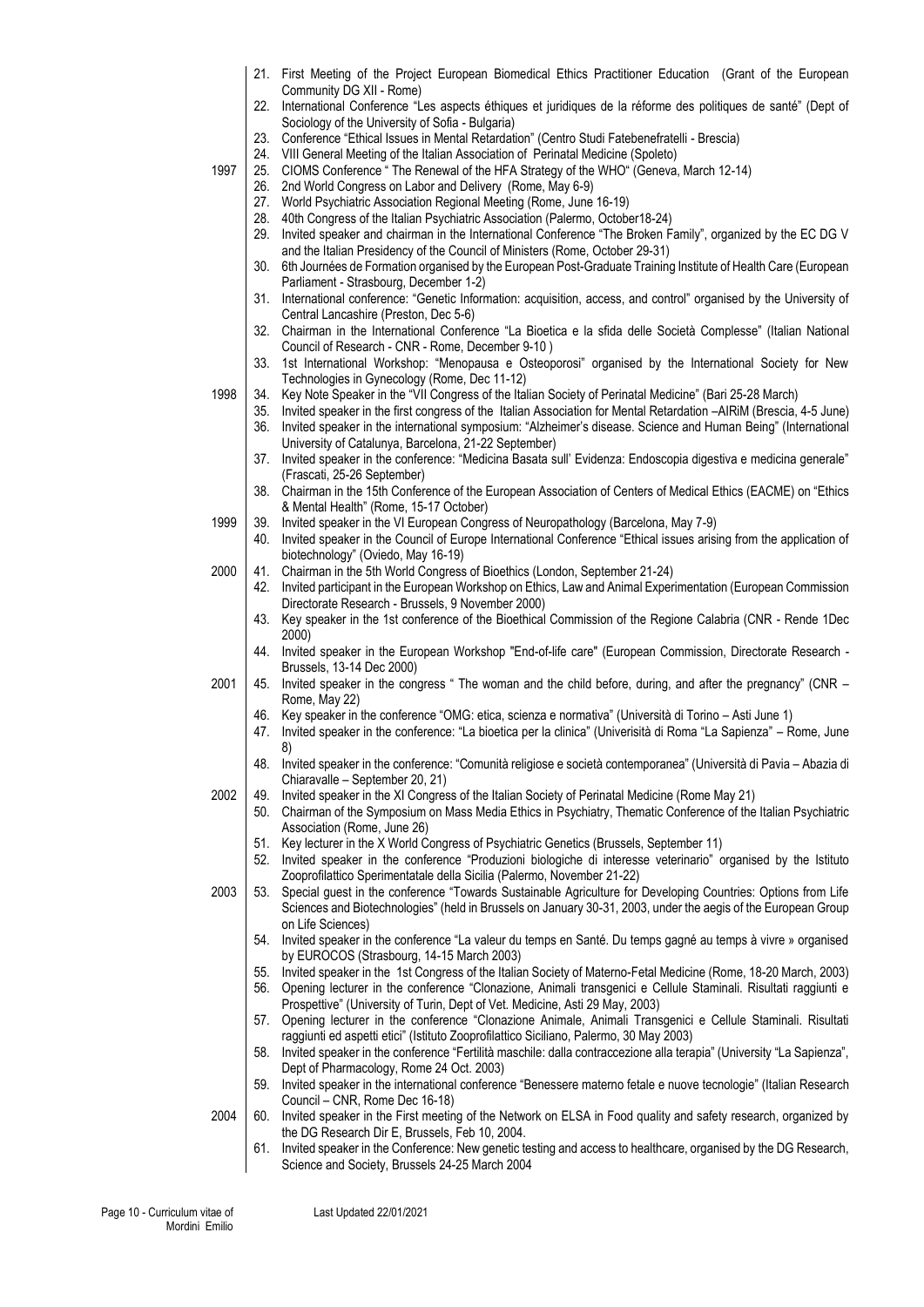| 2005 | 62.<br>63.<br>64. | Invited speaker in the XII World Computer Congress, Toulouse 23-29 August<br>Invited speaker in the Science in Society Forum 2005, organised by the DG Research, Brussels, March 11, 2005.<br>Key lecturer in the Conference "L'uomo, il cane, l'aggressività", University of Turin, Istitute of veterinary Medicine |
|------|-------------------|----------------------------------------------------------------------------------------------------------------------------------------------------------------------------------------------------------------------------------------------------------------------------------------------------------------------|
|      | 65.               | (Turin 18 March 2005)<br>Invited speaker in the Conference "Principe de precaution. Prise de Risque et responsabilité", organised by<br>INSERM (Paris, 22 March, 2005)                                                                                                                                               |
|      | 66.<br>67.        | Invited speaker in the meeting "Bio-X 2005", organised by Campus Biomedico (Rome, 1 April, 2005)<br>Invited speaker in the meeting "Ethics in developing countries" organised by the DG Research - Science and<br>Society Unit (Brussels June 13)                                                                    |
|      | 68.               | Invited speaker in the midterm conference of the International Sociological Association "Memories in action. The<br>role of memories in social change" - session 7 Memory and social link (Rome July 13)                                                                                                             |
|      | 69.               | Invited speaker in seminar "Uomo e Donna li creò?" organised by the College of Humanities and Sciences<br>(CHUMS) (Urio July 24 - August 1)                                                                                                                                                                          |
|      | 70.<br>71.        | Invited Speaker in the 2005 AGM of the European Association of Centres of Medical Ethics (Barcelona 25/8/05)<br>Key lecturer in the EURO NANOFORUM 2005, Edinburgh Sept 8                                                                                                                                            |
|      | 72.<br>73.        | Invited speaker in the conference "Normes et procédures, la santé entre menaces et oppurtunités" organised by<br>the EuroCOS (Strasbourg, October7-8)<br>Key lecturer in the VIII International Congress of the Society for New Technology in Gynecology, reproduction                                               |
|      | 74.               | and Neonatology (Rome 11 October 2005)<br>Key lecturer in the Forum of the National Ethics Committee (London 17-18 Nov)                                                                                                                                                                                              |
| 2006 | 75.               | Key speaker in the conference "International Workshop on Influenza Pandemic Preparedness and Control" (<br>China, Beijing, 1-2 August);                                                                                                                                                                              |
|      | 76.<br>77.        | Key speaker in the conference "New Pathways for European Bioethics" (Belgium, Leuven, 28-30 September);<br>Key speaker in the conference "Ethique & Pandemie Grippale" (France, Paris, 13 October);                                                                                                                  |
|      | 78.               | Key speaker in the conference "International Biometric Conference" organised by the US DHS Privacy Office (<br>Washington D.C., 28-29 November);                                                                                                                                                                     |
| 2007 | 79.<br>80.        | Invited Speaker in the CEN/ISSS FOCUS GROUP on Biometric standardization (Brussels, 5 December)<br>Lecturer, Corso di Etica Narrativa, University of Pavia, School of Communication, Collegio Borromeo, Pavia (9<br>March)                                                                                           |
|      | 81.<br>82.        | Invited Speaker - Weekly workshop - DG INFSO (Brussels, 8 May)<br>Invited Speaker - Advanced Identification System EU 2007 - (Brussels 16 May)                                                                                                                                                                       |
|      | 83.<br>84.        | Chairman – Ethics and Globalisation Conference – DG Research (Brussels 14-17 May)<br>Invited speaker - Challenge Annual Meeting - CEPS (Brussels, 6 July)                                                                                                                                                            |
|      | 85.<br>86.        | Invited Speaker - World ID (Sophia Antipoli, 20 Sept)<br>Chairman - European Biometric Forum Seminar (Brussels, 2 Oct)                                                                                                                                                                                               |
|      | 87.<br>88.        | Invited Speaker - World Security Printer Congress (Nice, 10 Oct)<br>Invited Speaker - Meeting on "Reinventing data protection" - Free University of Brussels (Brussels, 12 Oct)                                                                                                                                      |
|      | 89.<br>90.        | Invited Speaker and Chairman - Biometrics 2007 (London, 18 Oct)<br>Invited Speaker - Ethics and e-Inclusion - Workshop convened by DG INFSO (Brussels, 29 Oct)                                                                                                                                                       |
| 2008 | 91.<br>92.        | Invited Speaker - Biometrics World Congress - BIOID (Copenhagen 7-8 May)<br>Invited Speaker - e-Health without frontiers" - DG INFSO & Slovenian Presidency (Protoroz, 6-8 May)                                                                                                                                      |
|      | 93.<br>94.<br>95. | Invited Speaker - Ethics and e-Inclusion Conference - DG INFO & Slovenian Presidency (Bled 12 May)<br>Invited Speaker - 9th World Congress of Bioethics - Rijeka (5-7 September)<br>Invited Speaker - IdentiNet (Oxford 26-27 September)                                                                             |
|      | 96.<br>97.        | Invited Speaker - Challenge International Round Table (Paris 9 October)                                                                                                                                                                                                                                              |
|      | 98.               | Invited Speaker - Workshop on Privacy - DG JRC (Ispra 14 November)<br>Invited Speaker - Symposium on Biometrics: Enhancing Security or Invading Privacy? (Irish Council of Bioethics.<br>Dublin, 26th November)                                                                                                      |
|      | 99.               | Invited Speaker - Ethical Issues in European National Preparedness for Pandemic Influenza (Paris, 20-21<br>November)                                                                                                                                                                                                 |
| 2009 |                   | 100. Invited Speaker - Vienna e-Inclusion Conference (30 November - 01 December)<br>101. Invited Speaker - Conference on Prevention, Pre-emption, Precaution and Monitoring of the Future: Security and<br>Life Sciences (Paris, 7-8 April)                                                                          |
|      |                   | 102. Invited Speaker - NATO Conference on "The Intangibles of Security" (Brussels.21-22 April)<br>103. Invited Speaker - World eHealth Congress (Brussels May 14-15)                                                                                                                                                 |
|      |                   | 104. Invited Speaker - 3rd IAPR/IEEE International Conference on Biometrics-Alghero, June 2-5                                                                                                                                                                                                                        |
|      |                   | 105. Faculty Member and Lecturer - International Biometric Summer School - Alghero, June 2-5<br>106. Invited Speaker - Forum of National Ethics Councils (NEC Forum). Emerging Technologies in an Age of<br>Globalisation (Prague, 4-5 June)                                                                         |
|      |                   | 107. Key Speaker - Biometrics 2009 (London Oct 22)<br>108. Invited Speaker - European Ambient Assisted Living Forum 09 - "Innovative ICT Solutions for Older Persons - A<br>New Understanding" (Vienna, 29 Sept- 1 Oct)                                                                                              |
|      |                   | 109. Invited Speaker - Privacy- global governance seminar (DG Research, Brussels, 9 Nov)<br>110. Key Speaker - Institute of European Study Lecture Series (Brussels, 16 Dec)                                                                                                                                         |
|      |                   | 111. Key Speaker - Seminari di Etica e Salute Pubblica della Fondazione Lanza (Padova, 18 Dec)                                                                                                                                                                                                                       |
| 2010 |                   | 112. Invited Lecturer - Seminari sui Sistemi Biometrici dell'Università di Roma 3 (Rome, 20 Jan)<br>113. Invited Speaker - 2nd DETECTER Meeting - European University Institute (Florence, 19 Feb)                                                                                                                   |
|      |                   | 114. Invited Speaker - La gestione clinica dei casi di bioetica - Associazione di Bioetica e Diritti dell' Uomo (Spoleto,<br>17 Apr)                                                                                                                                                                                 |
|      |                   |                                                                                                                                                                                                                                                                                                                      |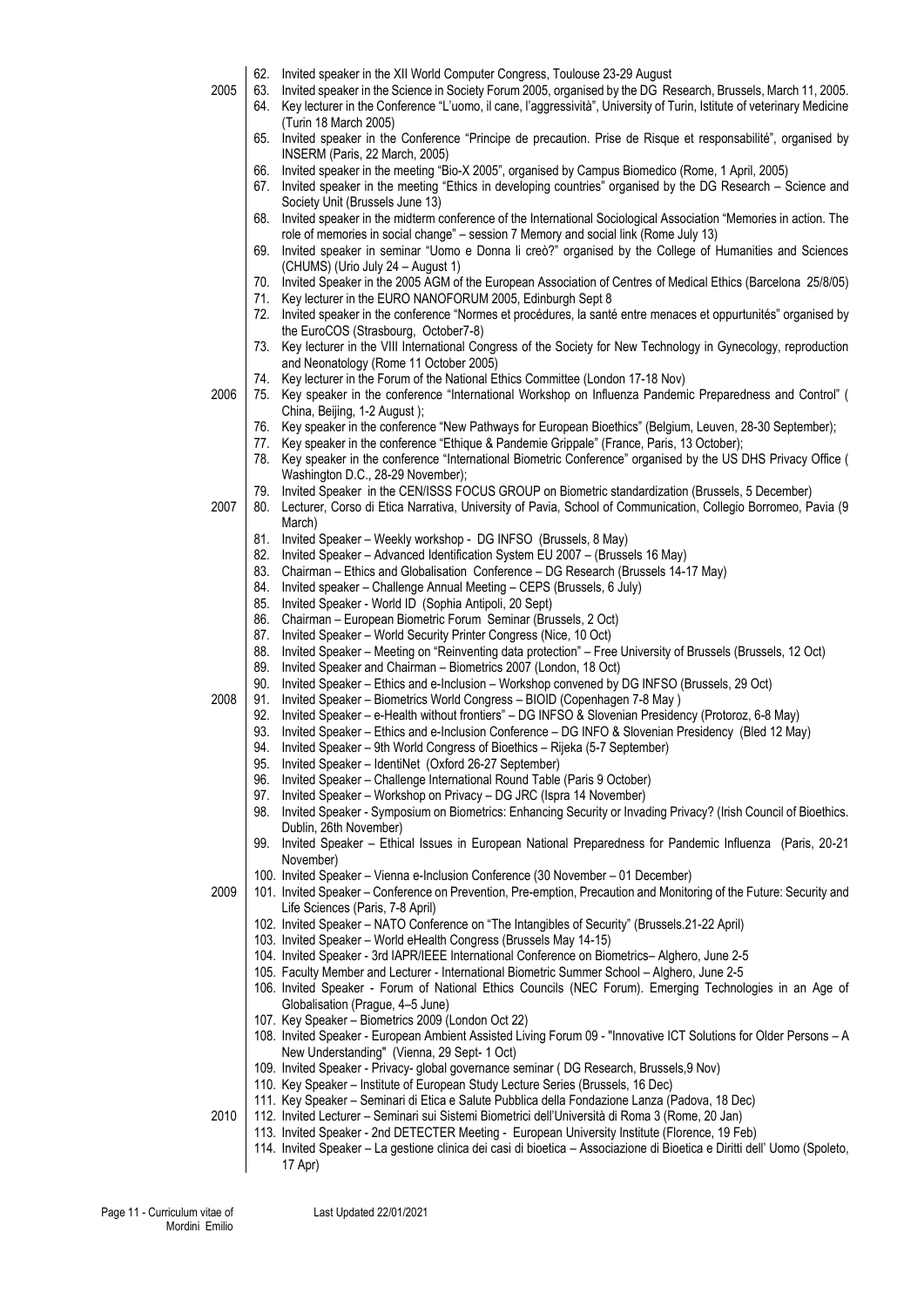- 115. Keynote Speaker Remote Sensing Panel Discussion UIC Centre for Advanced Design, Research and Exploration (University of Illinois Chicago, April 26)
- 116. Faculty Member and Lecturer International Biometric Summer School Alghero, June
- 117. Invited Speaker EU-CHINA Science and Technology Week EU Pavilion Shanghai World Expo 16 June 2010
- 118. Invited Speaker Workshop on "Societal Security" R&D lessons learnt, gaps and future needs" 1 July 2010 Brussels, DG Enterprise Sec Programme
- 119. Lecturer Seminario Specialistici del Centro Interdipartimentale di Ricerca in Storia del Diritto, Filosofia e Sociologia del Diritto e Informatica Giuridica dell'Università degli Studi di Bologna (Bologna, July 2)
- 120. Invited Speaker -Workshop "Encouraging new ways of doing research". DG Research 16 July 2010 Brussel
- 121. Invited Speaker BIOSIG 2010 Darmastadt, Sept 8-10
- 122. Invited Speaker AAL Forum session B1, Ethical dimensions Odense, Sept 15

123. Invited Speaker – COST LISS Action Seminar "European Boundaries of Humanity"- Paris, Oct 28-29

- 2011 124. Invited Speaker 44th Meeting of the European Group on Ethics in Science and new technologies (EGE) – Brussels 13 April - By invitation of the Office of Policy Advisors of the Presidency of the European Commission
	- 125. Invited Speaker Societal Impacts in the European Security Research Programme Brussels 14 April By invitation of the European Commission - Enterprise and Industry Directorate General - Directorate H: Space, Security and GMES - Unit H3: Security Research and Development
	- 126. Invited Speaker European Identity Conference 2011 Munich 13 May
	- 127. Invited Speaker Privacy and ethical issues arising from next generation whole genome sequencing Brussels, June 1 – By Invitation of The Fraunhofer Institute for Systems and Innovation Research ISI and The Rathenau Institute
	- 128. Invited Speaker Security research and Europe's societal challenges: what do citizens want? Oslo, 8 June By invitation of the European Commission - Enterprise and Industry Directorate General - Directorate H: Space, Security and GMES - Unit H3: Security Research and Development
	- 129. Faculty Member and Lecturer International Biometric Summer School Alghero June 10
	- 130. Invited Speaker 7th EBF Seminar, Biometrics and Privacy in Europe Brussels, 15 June
	- 131. Chair Conference of Conflict and peace in a changing international context Brussels 6-7 July By invitation of the German National Contact Point for Socio-Economic Sciences and the Humanities
	- 132. Moderator 2011 IEEE Workshop on Biometric Measurements and Systems for Security and Medical Applications, Sponsored by the IEEE Italy Section Biometrics Council Chapter and Organized by Università degli Studi di Milano, Department of Information Technology, Milan, Italy, 28 September 2011
	- 133. Key Note Speaker Security Research Conference SRC11 Warsaw 19-21 September
	- 134. Invited Speaker Biometrics 2011, London, 29-31 October
	- 135. Invited Speaker DESSI, Decision Support on Security Investment, Workshop, November 8, Copenhagen
- 2012 136. Invited Speaker Computers, Privacy and Data Protection Conference CPDP 2012 Brussels, Jan 25-26
	- 137. Key Note Speaker European Identity & Cloud Conference 2012 Munich 17 April
	- 138. Key Note Speaker Discrezione di giudizio e capacità di assumere: la formulazione del canone 1095 Pontificia Università della Sanat Croce - Roma, 26 Aprile
	- 139. Key Note Speaker SMIG 2012 Security Research brokerage event UKL Brussels, May 22
	- 140. Faculty Member and Lecturer International Biometric Summer School Alghero, June 16
- 2013 141. Key Note Speaker Privacy and data protection conference Jan 9 Tallin Estonian Data Protection Authority
	- 142. Invited Speaker International Workshop on Biometrics and Forensics April 4-5 Lisbon
	- 143. Key lecturer PRACTICE Ethical Workshop April 18 Brussels
	- 144. Key lecturer International Course on Privacy by Design Institut fűr Philosophie, Technische Universiteit Darmstad, 22 May
	- 145. Key Speaker Annual TA Conference Institute of Technology Assessment of the Austrian Academy of Sciences – Wien, June 3
	- 146. Faculty Member and Lecturer International Biometric Summer School Alghero, June 15
	- 147. Chair BIOSIG 2013 Darmstadt, 6 Sept
- 2014 148. Chair 'New Horizons for Vaccine Research and Innovation' Conference European Commission DG RT&D Brussels, 12-13 March
	- 149. Lecturer Webinar on "Future medicine" in the Human Brain Project May 7th 2014
	- 150. Faculty Member and Lecturer International Biometric Summer School Alghero, June 13
	- 151. Speaker CIPHER Workshop Madrid July 1
	- 152. Speaker Ethical and Privacy Issues of Biometrics and IdM EAB Research Conference 2014 BIOSIG 2014 – Darmstadt, 8 Sept
	- 153. Chair Ethical and Societal Policy Priorities in Biometrics in 2015 EAB Research Conference 2014 BIOSIG 2014 – Darmstadt,10 Sept
	- 154. Key Speaker Biennial of Young Artists Bio-pass Art Romanian Cultural Institute Bucharest, 20 Nov
	- 155. Invited Participant Iprove: Training and Communication Workshop Brussels, 28 October
- 2015 156. Invited Speaker Workshop on Disaster Resilience- Brandenburg Institute for Society and Security Berlin 16 April
	- 157. Faculty Member and Lecturer International Biometric Summer School Alghero, June 22-26
	- 158. Key note speaker Preserving privacy in an age of increased surveillance: a biometrics perspective meeting organized by the European Association for Biometrics (EAB) in cooperation with IBM Emerging Technologies – London, 19 October
- 2016 159. Key note speaker 4th International Workshop on Biometrics and Forensics (IWBF) Limassol, Cyprus, March 3-4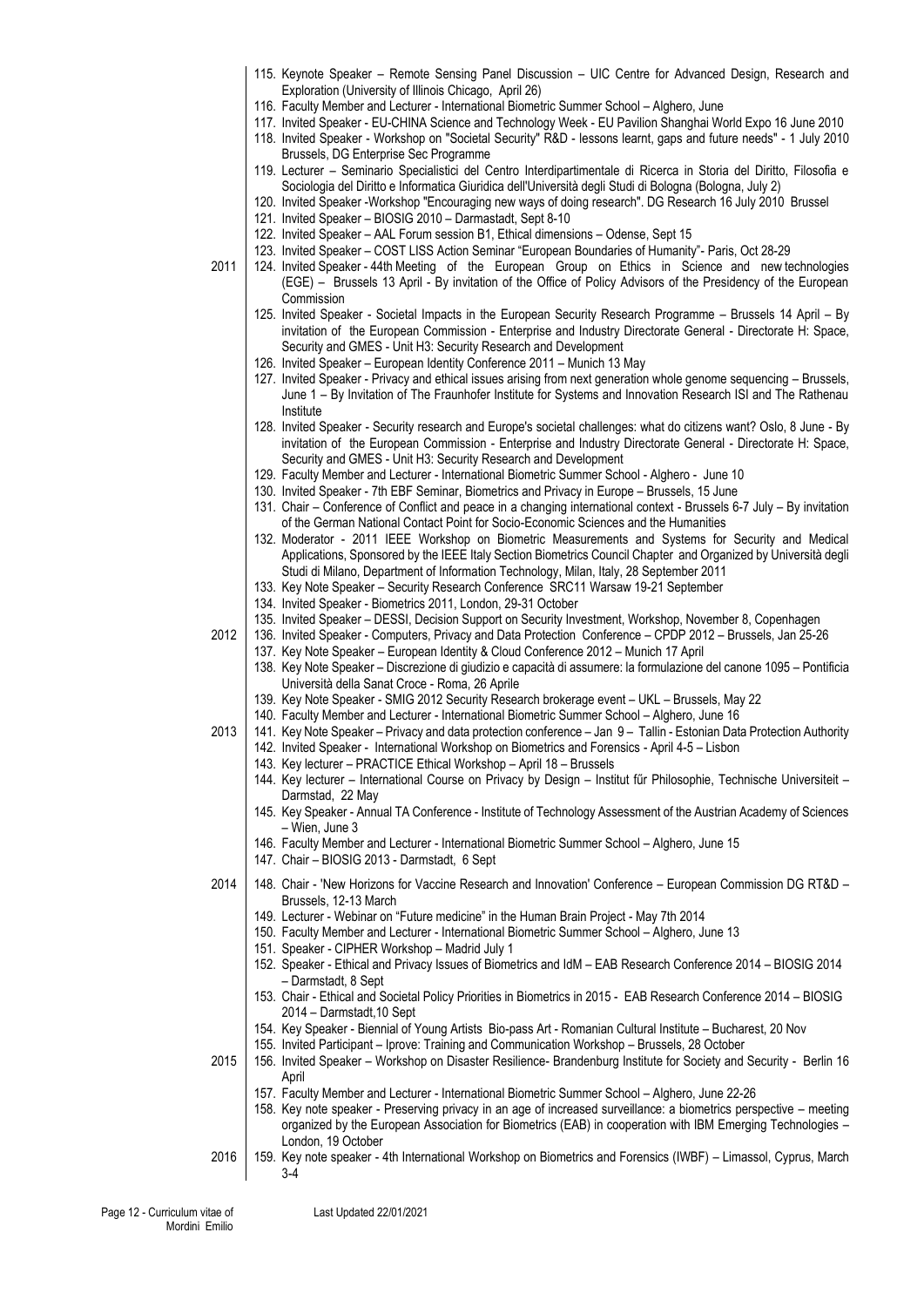|      | 160. Key note speaker - EIC – European Identity & Cloud Conference – Munich 10-13 May                                    |
|------|--------------------------------------------------------------------------------------------------------------------------|
|      | 161. Speaker - STOA-Panel meeting - European Parliament - Strasbourg, December 15                                        |
| 2017 | 162. 3D Printing for Medical Recovery and Human Enhancement - Envisioning Workshop – STOA - European                     |
|      | Parliament - Strasbourg, June 20                                                                                         |
| 2018 | 163. Chair – Workshop" Vaccine, Anti-Vaccination Movements, Health Communication" – Pordenone (IT) – 26, 27 Oct          |
|      | 2018                                                                                                                     |
|      | 164. Lecturer – Course on "Psychoanalysis of Bread: Culture, Food and Eating Disorders" – Pordenone – 1-30 Nov           |
|      | 2018                                                                                                                     |
|      | 165. Lecturer – CME Course "Vaccini, Vaccinazioni e Comunicazione – Ordine dei Medici di Pordenone - 4 Nov 2018          |
| 2019 | 166. Key speaker - Convegno "L'autorità genitoriale, limite o diritto dei figli?"- Università della Santa Croce – Rome - |
|      | 14 March 2019                                                                                                            |
|      | 167. Opening key note speaker and panellist – European Identity & Cloud Conference 2019 - Munich – 14,16 May,            |
|      | 2019                                                                                                                     |
|      | 168. Lecturer - 16th International Summer School on Biometrics 2019 - Alghero - 27-31 May 2019                           |
| 2020 | 169. Lecturer - 17th International Summer School on Biometrics 2019 – Alghero – 8-13 June 2020                           |
|      |                                                                                                                          |

| <b>Current Editorial Committees</b> | Asian Bioethics<br>Bioethics (associate editor)<br>Compendium of Global Bioethics<br>Digital Enlightenment Yearbooks<br>Electronic Journal of Mental Health, Alcohol and Drugs<br>Encyclopaedia of Applied Ethics<br>Encyclopaedia of Science, Technology, and Ethics<br><b>IET Biometrics</b><br>Journal of Ethics in Mental Health<br>Journal of Responsible Technology<br><b>Planet Biometrics</b><br>Revue Française d'éthique appliquée<br>Science and Engineering Ethics<br>Somatotechnics<br>SpringerBriefs in Ethics (associate editor)<br>Studies in Ethics, Law, and Technology                                                            |
|-------------------------------------|------------------------------------------------------------------------------------------------------------------------------------------------------------------------------------------------------------------------------------------------------------------------------------------------------------------------------------------------------------------------------------------------------------------------------------------------------------------------------------------------------------------------------------------------------------------------------------------------------------------------------------------------------|
| <b>Past Editorial Committees</b>    | Monthly Bulletin of the Medical Association of Rome<br>Dictionary of Race, Ethnicity & Culture<br>Internet Health (associate editor)<br>Psychomedia (associate editor)<br>Biologia e Società                                                                                                                                                                                                                                                                                                                                                                                                                                                         |
| Journal Referee                     | American Journal of Infection Control<br>Annali dell'Istituto Superiore di Sanità<br>Asian Bioethics<br><b>Bioethics</b><br><b>British Medical Journal</b><br>Compendium of Global Bioethics<br><b>IET Biometrics</b><br><b>IETE Technical Review</b><br>International Journal of Digital Crime and Forensics<br>Italian Journal of Psychiatry and Behavioural Sciences<br>Journal of Evaluation in Clinical Practice,<br>Journal of Medical Ethics<br>Journal of Pharmacogenomics<br>Journal of Public Health Research<br>Journal of Risk Research<br>Personalized Medicine<br>Philosophy Psychiatry & Psychology<br>Science and Engineering Ethics |

Somatotechnics SpringerBriefs in Ethics

The Lancet

**EDITORIAL ACTIVITIES**

Last Updated 22/01/2021

Studies in Ethics, Law, and Technology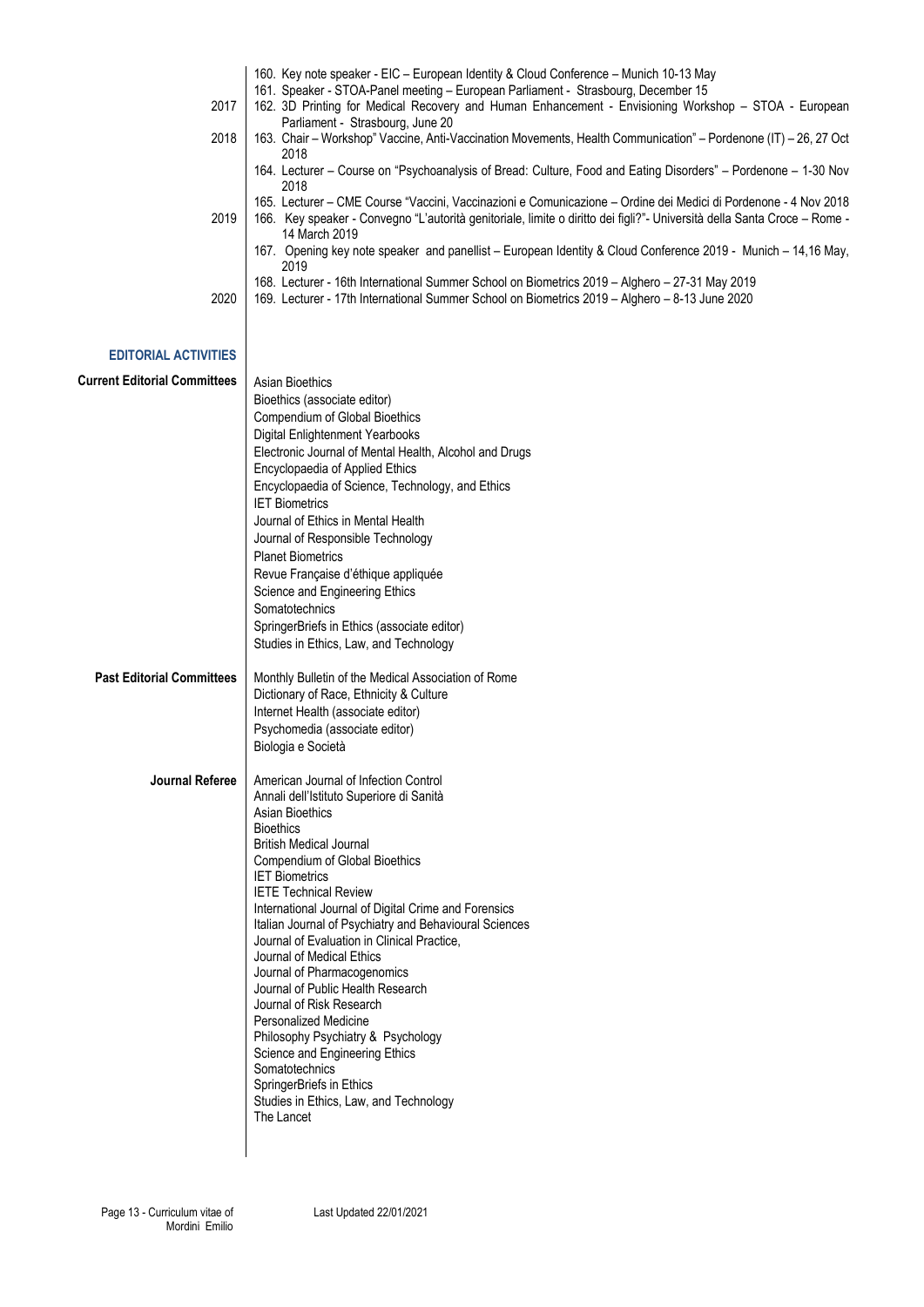#### **PEER-REVIEWED PUBLICATIONS**

| <b>Citation indices</b>        | Citation indices                     | All                                   | <b>Since 2016</b>                                                                                                                                                                                                                       |  |
|--------------------------------|--------------------------------------|---------------------------------------|-----------------------------------------------------------------------------------------------------------------------------------------------------------------------------------------------------------------------------------------|--|
| (Google Scholars January 2021) | Citations                            | 1575                                  | 665                                                                                                                                                                                                                                     |  |
|                                | h-index                              | 18                                    | 13                                                                                                                                                                                                                                      |  |
|                                | i10-index                            | 29                                    | 15                                                                                                                                                                                                                                      |  |
|                                |                                      |                                       |                                                                                                                                                                                                                                         |  |
| Articles in Journals           | 1.                                   |                                       | Martines V, MORDINI E (1983) I test multi puntura alla tubercolina: i falsi negativi. Annali di Medicina Navale,                                                                                                                        |  |
|                                | 58, 1:53-72<br>2.                    |                                       | Martines V, MORDINI E (1983) La sanità militare a La Maddalena: 200 anni di storia. Annali di Medicina                                                                                                                                  |  |
|                                | Navale, 58, 4: 1225-1242             |                                       |                                                                                                                                                                                                                                         |  |
|                                | 3.                                   |                                       | Mordini E. (1992) Bioethical Problems in Suicidology: the State of the Art. Ital J Suicidol 2: 25-30                                                                                                                                    |  |
|                                | 4.                                   |                                       | Benagiano G, MORDINI E, Pera A (1993) Il dibattito nella Bioetica: sulla natura del cosiddetto pre-embrione.                                                                                                                            |  |
|                                | Medicina Morale 43:783-7             |                                       |                                                                                                                                                                                                                                         |  |
|                                | 5.                                   |                                       | Mordini E. (1995) Ethical Aspects of Brain Research. Ital J Psychiatr Behav Sci, Vol. 5, 1: 35-41                                                                                                                                       |  |
|                                | 6.                                   |                                       | Mordini E. (1995) L'autonomie du client comme s'imposant aux professionnels. Limites de ce principe : un point<br>de vue psychanalytique Revue d'Ethique et Théologie Morale "Le Supplément", 192: 17-24                                |  |
|                                | 7.                                   |                                       | Mordini E. (1996): La ricerca in bioetica. Politiche, metodi e strategie. Rivista di Teologia Morale, 109: 97-104                                                                                                                       |  |
|                                | 8.                                   |                                       | Mordini E. (1996): L'Inconscio Sociale. Rivista di Teologia Morale, 110: 58-75                                                                                                                                                          |  |
|                                | 9.                                   |                                       | Mordini E (1997): Brain Research and Human Diversity . In Mordini E, Pasquini P. (eds): Bioethics and Brain                                                                                                                             |  |
|                                |                                      |                                       | Research, Annali dell'Istituto Superiore di Sanità 33, 4:469-473                                                                                                                                                                        |  |
|                                |                                      |                                       | 10. Cruz Sanchez FF, MORDINI E, Ravid R (1997): Ethical Aspects to be considered in Brain Banking. In Mordini                                                                                                                           |  |
|                                |                                      |                                       | E, Pasquini P. (eds): Bioethics and Brain Research, Annali dell'Istituto Superiore di Sanità 33, 4:477-483<br>11. Mordini E (1997) Mandatory hospitalisation in mental health, Bull Med Eth, 133:18-22                                  |  |
|                                |                                      |                                       | 12. Mordini E (1998): Commentary on "The Stoic Concept of Mental Disorders". Phil Psychiat Psych 4, 4:297-301                                                                                                                           |  |
|                                | 580                                  |                                       | 13. Gindro S, MORDINI E (1998): Ethical, Legal, and Social Aspects of Brain Research. Curr Op Psychiatr 11:575-                                                                                                                         |  |
|                                |                                      |                                       | 14. Agich G, MORDINI E (1998): Autonomy and the Ethics of Neurosurgery. Ital J Psychiatr Behav Scie, 2:47-55                                                                                                                            |  |
|                                |                                      |                                       | 15. Gindro S, MORDINI E (1999): Ethics and policy of vaccination strategies- International Journal of                                                                                                                                   |  |
|                                |                                      | Pharmaceutical Medicine, 13, 2: 71-74 |                                                                                                                                                                                                                                         |  |
|                                |                                      |                                       | 16. Mordini E (2000) RECs: a response to the activities of Nazi doctors?, Bull.Med.Eth., 162:2                                                                                                                                          |  |
|                                |                                      |                                       | 17. Mordini E. (2001), Confidentiality in Child Psychiatry, Turkiye Klinikleri Journal of Medical Ethics, 9: 7-12<br>18. Mordini E. (2002), L'autonomie et sa cure, Etudes, 3973: 470-474                                               |  |
|                                |                                      |                                       | 19. Mordini E. (2002), La debolezza della volontà, Annali dell'Istituto Superiore di Sanità, 38(3):223-232                                                                                                                              |  |
|                                | 379                                  |                                       | 20. Mordini E. (2004), Ethical considerations on pharmacogenomics, Pharmacological Research, Vol 49, 4: 375-                                                                                                                            |  |
|                                |                                      |                                       | 21. Ferro VA, MORDINI E (2004) Peptide vaccines in immunocontraception, Curr Op Molec Therap, 6 (1): 83-89                                                                                                                              |  |
|                                |                                      |                                       | 22. Mordini E, (2005), Conclusions of the International Conference on Ethical Implications of Research into the                                                                                                                         |  |
|                                |                                      |                                       | Prevention of Bioterrorism, Journal of International Biotechnology Law, vol 02, 1: 83-87                                                                                                                                                |  |
|                                |                                      |                                       | 23. Mordini E. (2005), Biowarfare as a Biopolitical Icon, Poiesis & Praxis, Vol 3, 4:242-255                                                                                                                                            |  |
|                                |                                      |                                       | 24. Mordini E, Ottolini C(2005), Biometria ed etica, Professione - Cultura e pratica del medico d'oggi, 29-35<br>25. Mordini E., Ricco R., (2005), The Institutionalization of Ethics in Policy making in Europe: a preliminary survey. |  |
|                                |                                      |                                       | Teorie Vedy: Journal for Theory of Science, Technology & Communication, XXVII, 3:67-112                                                                                                                                                 |  |
|                                |                                      |                                       | 26. Mordini E, Ottolini C (2005), Implicazioni etiche e sociali della biometria, L'Arco di Giano, 45:53-72                                                                                                                              |  |
|                                |                                      |                                       | 27. Novotny TE, MORDINI E, Chadwick R, Pedersen JM, Fabbri F, et al. (2006) Bioethical Implications of                                                                                                                                  |  |
|                                |                                      |                                       | Globalization: An International Consortium Project of the European Commission. PLoS Med 3(2): e43                                                                                                                                       |  |
|                                |                                      |                                       | 28. Van Steendam G, MORDINI E, et al. (2006) Intensified Networking on Ethics of Science: The case of                                                                                                                                   |  |
|                                |                                      |                                       | reproductive cloning, germline gene therapy and human dignity. Science and Engineering Ethics, 12,3: 415-420<br>29. Mordini E. (2006), The Face and the Name. Ethical, Social and Anthropological Implications of Biometric             |  |
|                                | Identification, MEDIC, 14, 2:29-40   |                                       |                                                                                                                                                                                                                                         |  |
|                                | 29                                   |                                       | 30. Mordini E., (2007), Pandémie grippale: niveau et incidences de la perception du risqué. Pandémiques, 2-3 : 26-                                                                                                                      |  |
|                                |                                      |                                       | 31. Mordini E. (2007), The Narrative Dimension of Nanotechnology, Nanotechnology Perceptions, 3:15-24                                                                                                                                   |  |
|                                |                                      |                                       | 32. Mordini E. (2007), Globalisation and Identity Loss, Ethos Gub, 4:125-131                                                                                                                                                            |  |
|                                |                                      |                                       | 33. Mordini E., Ottolini C. (2007), Body identification, Biometrics and Medicine: Ethical and Social considerations,                                                                                                                    |  |
|                                | Annali dell'ISS, 43, 1: 51-60        |                                       |                                                                                                                                                                                                                                         |  |
|                                |                                      |                                       | 34. Mordini E, Petrini C. (2007), Preface, Annali dell'ISS, 43, 1: 3-4<br>35. Mordini E, Petrini C. (2007), Ethical and Social Implications of Biometric Identification Technology, Annali                                              |  |
|                                | dell'ISS, 43, 1: 5-11<br>12: 544-546 |                                       | 36. Mordini E, (2007) Emerging Technology, Culture and Fear: Is Wonder the Key? Trends in Biotechnology, 25,                                                                                                                            |  |
|                                | Science Editing, 34:66-69            |                                       | 37. Mordini E, Gianotti S., Petrini C. (2008) Ethical implications of an emerging discipline: biometrics European                                                                                                                       |  |
|                                |                                      |                                       | 38. Mordini E, Massari S. (2008), Body, Biometrics and Identity, Bioethics, 22, 9:488                                                                                                                                                   |  |
|                                |                                      |                                       | 39. Mordini E, et al. (2009), Senior citizens and the ethics of e-inclusion, Ethics and Information Technology, 11:                                                                                                                     |  |
|                                | 1388-1957                            |                                       |                                                                                                                                                                                                                                         |  |
|                                |                                      |                                       |                                                                                                                                                                                                                                         |  |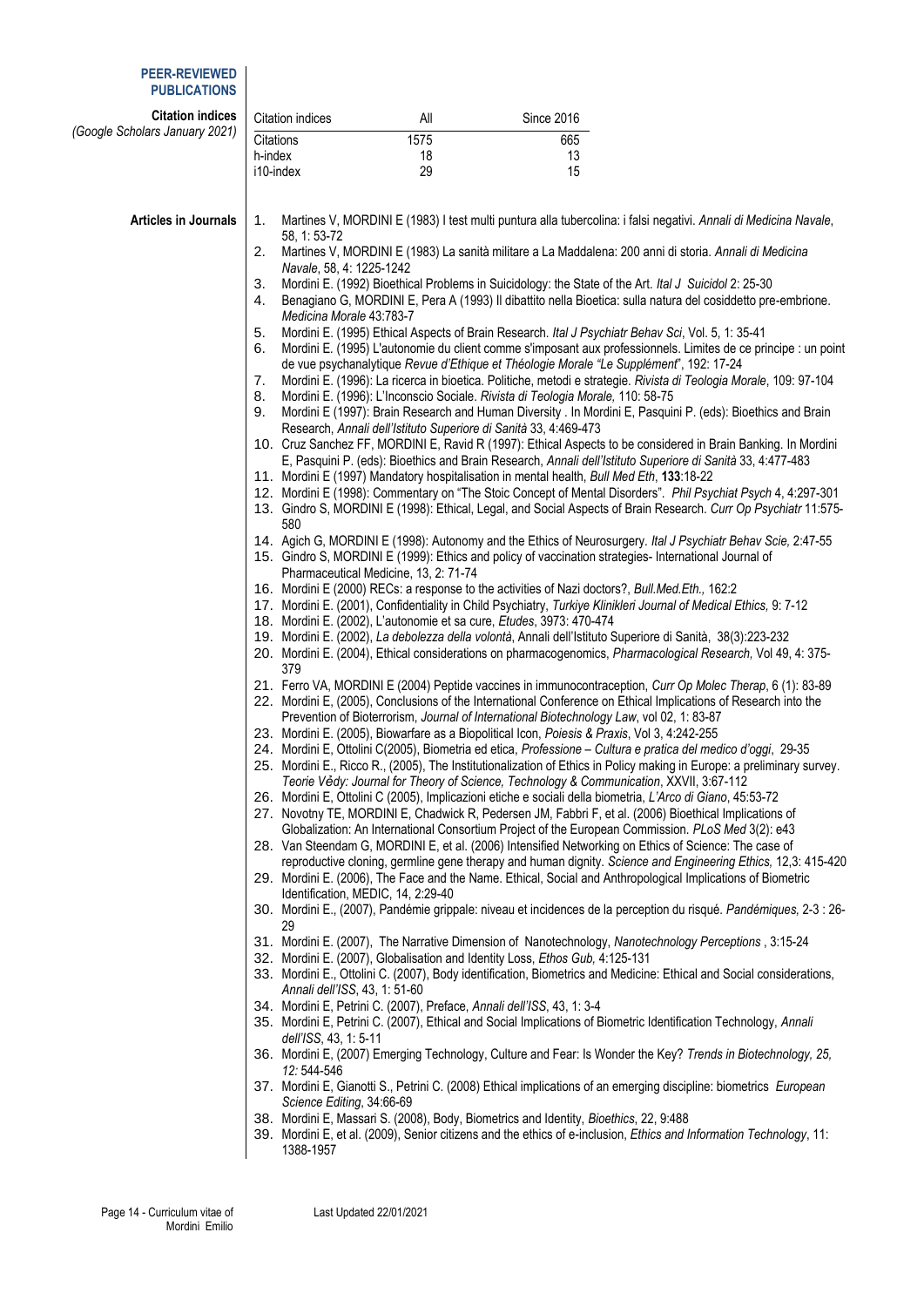|            |          | 40. Mordini E, et al. (2009), Ethics, e-Inclusion and Ageing, Studies in Ethics, Law, and Technology, Vol. 3: lss. 1,<br>Article 5.                                                                                                 |
|------------|----------|-------------------------------------------------------------------------------------------------------------------------------------------------------------------------------------------------------------------------------------|
|            |          | 41. Friedewald M, Wright D, Gutwirth S, MORDINI E, (2010) "Privacy, Data Protection and Emerging Sciences and                                                                                                                       |
|            |          | Technologies: Towards a Common Framework." Innovation: The European Journal of Social Science Research<br>23, 1:63-69                                                                                                               |
|            |          | 42. David Wright, Michael Friedewald, Serge Gutwirth, Marc Langheinrich, EMILIO MORDINI, Rocco Bellanova,                                                                                                                           |
|            |          | Paul De Hert, Kush Wadhwa, Didier Bigo (2010), Sorting out smart surveillance, Computer Law & Security 26:<br>343 - 354                                                                                                             |
|            |          | 43. Mordini E, Rebera A (2011) No Identification Without Representation: Constraints on the Use of Biometric                                                                                                                        |
|            |          | Identification Systems Review of Policy Research, Volume 29, Number 1: 5-20                                                                                                                                                         |
|            |          | 44. Mordini E (2011) Pulcinella Secrets, Bioethics Volume 25 Number 9: ii-iii<br>45. David Wright, Rachel Finn, Raphael Gellert, Serge Gutwirth, Philip Schütz, Michael Friedewald, Silvia Venier, Emilio                           |
|            |          | MORDINI (2013), Ethical dilemma scenarios and emerging technologies, Technological Forecasting and Social                                                                                                                           |
|            |          | Change, 87: 325-336 DOI: 10.1016/j.techfore.2013.12.008<br>46. Mordini E (2014), Influenza, Public Health Communication and New Media, Latvijas Politologu biedrība,                                                                |
|            |          | 2014:1, 46-57                                                                                                                                                                                                                       |
|            |          | 47. Mordini E (2014), Considering the Human Implications of New and Emerging Technologies in the Area of                                                                                                                            |
|            |          | Human Security, Science and Engineering Ethics, 20:617-638, http://dx.doi.org/10.1007/s11948-014-9555-7<br>48. Gesser-Edelsburg, A; MORDINI E; James JJ; Greco D; Green S M; (2014) Risk Communication                              |
|            |          | Recommendations and Implementation During Emerging Infectious Diseases: A Case Study of the 2009 H1N1                                                                                                                               |
|            |          | Influenza Pandemic. Disaster Med Public Health Preparedness. 2014;1:1-12 DOI: 10.1017/dmp.2014.27<br>49. Gesser-Edelsburg A, Stolero N, MORDINI E, Billingsley M, James JJ, Green MS, (2015) Emerging Infectious                    |
|            |          | Disease (EID) Communication. During the 2009 H1N1 Influenza Outbreak: Literature Review (2009-2013) of                                                                                                                              |
|            |          | the Methodology Used for EID Communication Analysis. Disaster Med Public Health Preparedness.<br>2015;2:199-206 DOI: 10.1017/dmp.2014.126                                                                                           |
|            |          | 50. Gesser-Edelsburg A, Shir-Raz Y, Walter N, MORDINI E, Dimitriou D, James JJ, Green MS (2015), The Public                                                                                                                         |
|            |          | Sphere in Emerging Infectious Disease Communication: Recipient or Active and Vocal Partner?, Disaster<br>Medicine and Public Health Preparedness 9, 4:447-58, https://doi.org/10.1017/dmp.2015.31                                   |
|            |          | 51. Mordini E (2015), Tithonus and Eos. Hektoen International Journal, Volume 7, Issue 4 - Fall 2015 ISSN 2155-                                                                                                                     |
|            |          | 3017<br>52. Mordini E (2016), Biometric identifiers for refugees. Political context and ethical challenges. Keesing Journal of                                                                                                      |
|            |          | Documents & Identity October 2016, 3-9                                                                                                                                                                                              |
|            |          | 53. Mordini E (2016), The Biodefense Field. Bioethics 30, 6:382-383 doi:10.1111/bioe.12269<br>54. Mordini E. (2018), El Gran Teatro del Mundo. Am.Jour.of Bioethics, 18:2, 37-38, DOI:                                              |
|            |          | 10.1080/15265161.2017.1409840                                                                                                                                                                                                       |
|            |          | 55. Mordini E (2018), Vaccines, Apes and Conspiracy. Am.Jour.of Bioethics, 18:10, 55-56 DOI:                                                                                                                                        |
|            |          |                                                                                                                                                                                                                                     |
|            |          | 10.1080/15265161.2018.1516001                                                                                                                                                                                                       |
| Monographs | 1.       | Mordini E (1995): Bioetica. In F.E.Negro, A.De Filippo: Dizionario di omeopatia Sperling & Kupfer, Milano:16                                                                                                                        |
|            | 2.<br>3. | Mordini E (1995): Positivismo. In F.E.Negro, A.De Filippo: Dizionario di omeopatia Sperling & Kupfer, Milano:83<br>Mordini E (1995): Psicosomatica. In F.E.Negro, A.De Filippo: Dizionario di omeopatia Sperling & Kupfer,          |
|            |          | Milano:91                                                                                                                                                                                                                           |
|            | 4.       | Mordini E (1995): Suggestione. In F.E.Negro, A.De Filippo: Dizionario di omeopatia Sperling & Kupfer,<br>Milano:111                                                                                                                 |
|            | 5.       | Mordini E. (1996): The Future of the Psychiatry and its Ethical Risks in Huber G.(ed): Human brain and psyche:                                                                                                                      |
|            | 6.       | which ethics?, John Libbey Eurotext, Paris: 167-177<br>Cosmi EV, MORDINI E (1996): Alcune considerazioni bioetiche sul ruolo del medico ginecologo nell'assistenza                                                                  |
|            |          | all' IVG. In Bracalenti et al (eds): Aborto volontario: le conseguenza psichiche. CIC, Roma: 88-95                                                                                                                                  |
|            | 7.       | Alunni Carozza L, Bracalenti R, Di Renzo GC, MORDINI E, Pomili G (1996): Gli effetti psicologici dell' IVG sul<br>compagno della donna: alcune osservazioni iniziali. In Bracalenti et al (eds): Aborto volontario: le conseguenze  |
|            |          | psichiche. CIC, Roma: 139-154                                                                                                                                                                                                       |
|            | 8.       | Cosmi EV, MORDINI E, (1996): Bioetica e Diritti del Nascituro. In: Scritti in Onore di Guido Gerin. Cedam,<br>Padova: 115-127                                                                                                       |
|            | 9.       | Mordini E (1996): Bioethics and Psychoanalysis. In Bracalenti R et al: Bioethics Research: Policy, Methods,                                                                                                                         |
|            |          | Strategies. European Commission DG XII, Report EUR 17465, Brussels: 55-61<br>10. Mordini E (1996): National Report: Italy. In Koch AG, Reiter-Theil S, Helmchen H (eds): Informed Consent in                                        |
|            |          | Psychiatry. European Perspectives of Ethics, Law and Clinic Practice. Nomos Verlagsgesellschaft, Munich:171-                                                                                                                        |
|            |          | 197.                                                                                                                                                                                                                                |
|            |          | 11. Mordini E (1997): Bioetica e Psicoanalisi. In Bracalenti R et al. (eds): La Ricerca in Bioetica. CIC, Roma:26-40<br>12. Mordini E (1997): An Overview of the Arguments. In S.Gindro (ed): Vaccines and Vaccinations: Yes or No? |
|            |          | CIC, Roma: 11-14                                                                                                                                                                                                                    |
|            |          | 13. Mordini E (1997): Psichiatria, Deontologia ed Etica Medica. In Scapicchio PL, Siracusano A (eds) Lo Psichiatra<br>Italiano Hippocrates Edizioni Medico-Scientifiche, Milano: 671-699                                            |
|            |          | 14. Mordini E (1997): Ethics of Suggestion. In R.Chadwick (ed): Encyclopedia of Applied Ethics, Academic Press,                                                                                                                     |
|            |          | San Diego: 249-258<br>15. Mordini E. (1998): Bioetica e Multiculturalismo. In Bolaffi G., S.Gindro, S.Tentori (eds): Dizionario delle diversità                                                                                     |
|            |          | Edizioni Liberal, Roma, 69-72                                                                                                                                                                                                       |
|            |          | 16. Mordini E. (1999): Linear Destiny and Geometric Fate. In A.Thompson, R.Chadwick (eds): Genetic Information:<br>Aquisition, Access and Control Kluwer Academic/Plenum Press, London: 309-320                                     |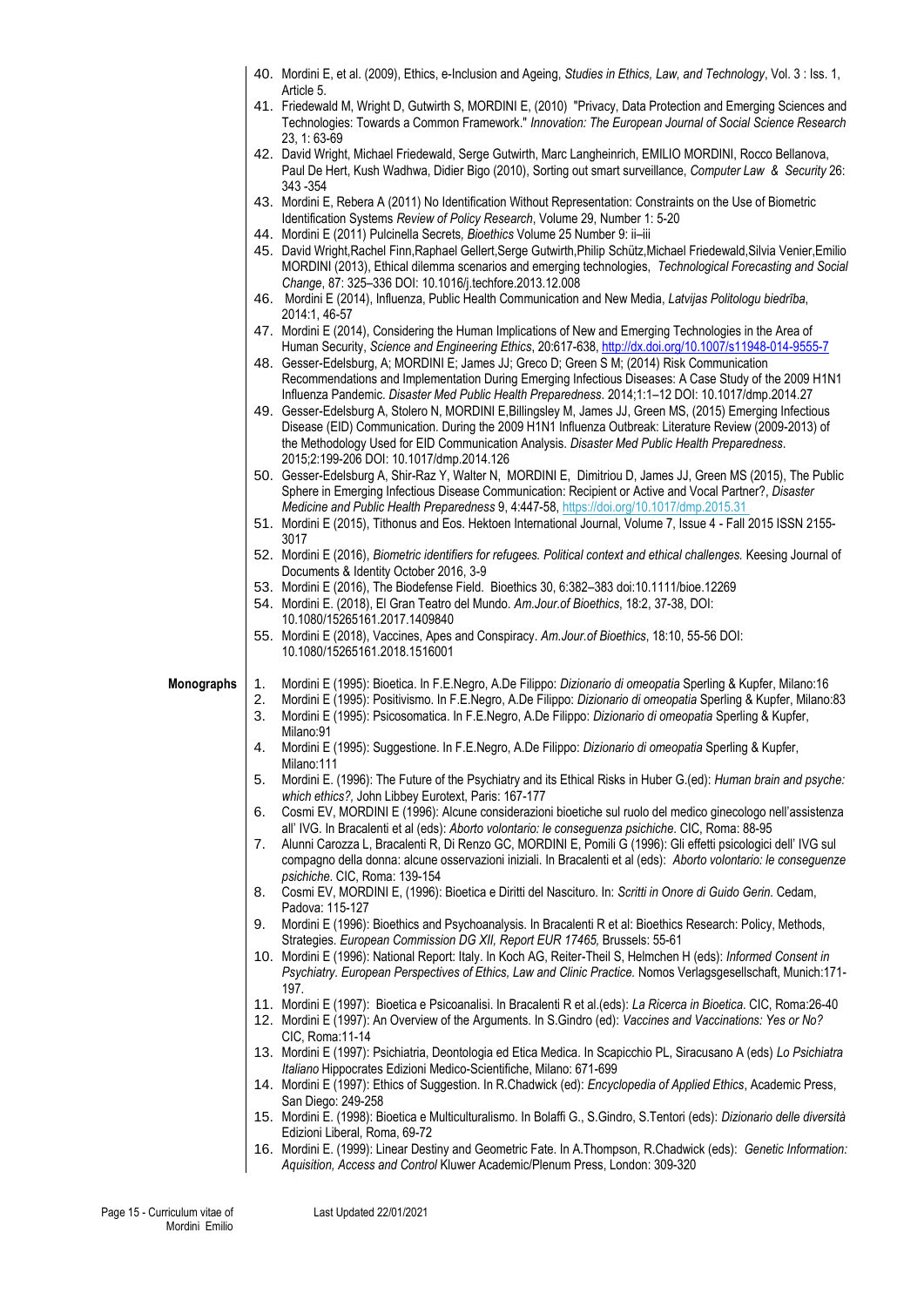- 17. Mordini E. (2000): Etica della ricerca psichiatrica sul suicidio. In Bellentani S, Valgimigli C (eds): *Ai confini tra il nascere e il morire.* Ordine Provinciale dei Medici di Modena, Modena: 65-78
- 18. Mordini E. (2000): Orientamenti internazionali in bioetica psichiatrica. In Bassi M, De Risio S., Di Giannantonio M (eds): *La questione etica in psichiatria.* Il Pensiero Scientifico, Roma: 19-37
- 19. Mordini E. (2000), EURO ELSAV Ethical, Legal, and Social Aspects of Vaccine Research and Vaccination Policies in Europe ( BIOMED2 BMH4 98 3197) WORKSHOP General Report, Rome, Sept 2000, DOI: 10.13140/RG.2.2.32557.54249/1
- 20. Mordini E. (2001), Physical Abuse: actual physical arm. Commentary. In Kushner T.K., Thomasma D.C. (eds): *Ward ethics. Dilemmas for medical students and doctors in training.* Cambridge University Press, New York: 144-147
- 21. Mordini E. (2001), Conflitti e mediazione. In Istituto Psicoanalitico per le Ricerche Sociali *Conflitti e Culture,*  Psic Con Ed., Roma: 148-165
- 22. Mordini E. (2000), EURO ELSAV Ethical, Legal, and Social Aspects of Vaccine Research and Vaccination Policies in Europe ( BIOMED2 BMH4 98 3197) WORKSHOP General Report, Rome, Sept 2000, DOI: 10.13140/RG.2.2.32557.54249/1
- 23. Mordini E. (2002), Confidentiality in Child Psychiatry, in Fulford K.W.M., DIckenson D.L., Murray T.H. (eds): *Healthcare Ethics and Human Values*, Blackwell Publish. Ltìd, Oxford: 167-170
- 24. Mordini E. (2003), *Bioethics and ethnicity*, in Bolaffi G. et al (eds) "Dictionary of Race, Ethnicity and Culture", Sage Publication Ltd, London:25-28
- 25. Mordini E. (2003), *Community*, in Bolaffi G. et al (eds) "Dictionary of Race, Ethnicity and Culture", Sage Publication Ltd, London:45-46
- 26. Mordini E. (2003), *Intollerance*, in Bolaffi G. et al (eds) "Dictionary of Race, Ethnicity and Culture", Sage Publication Ltd, London:158-161
- 27. Mordini E. (2003), *Religion and Ethnic Conflicts*, in Bolaffi G. et al (eds) "Dictionary of Race, Ethnicity and Culture", Sage Publication Ltd, London:283-290
- 28. Mordini E. (2003), *Tollerance*, in Bolaffi G. et al (eds) "Dictionary of Race, Ethnicity and Culture", Sage Publication Ltd, London:318-319
- 29. Mordini E. (2003), *Rhabe: diu viximus. Il comune destino di uomini ed animali*. In B.Biolatti (ed): La Clonazione animale. Franco Angeli, Milano:9-18
- 30. Mordini E., Ricco R. (2003), *Le rêve et le cauchemar*, In Laedlein-Greilsammer C.M. (ed): La valeur du temps en Santé. Du temps gagné au temps à vivre. Institut Européen Postuniversitaire de Formation des Professions de Santé Eurocos, Strasbourg: 153-158
- 31. Mordini E. (2003), I confini dell'anima: salute mentale e confronto multiculturale tra psicoanalisi e bioetica, in Compagnoni D, D'agostino F (eds): *Il confronto interculturale: dibattiti bioetici e pratiche giuridiche*, San Paolo, Cinisello Balsamo:335-362
- 32. Mordini E. (2003), Il monaco immaginario, in Vaccaro L, Stroppa C (eds) *Ora et labora. Le comunità religiose nella società contemporanea*, Nomos Edizioni, Milano: 165-169
- 33. Mordini E. (2004), Global Governance of the Technological Revolution*,* in Jacquart R. (ed): *Building the Information Society*, Kluwer Academic Publishers, Boston/London: 585-592
- 34. Mordini E. (2005), *Bioterrorismo ed ambiente*, in Marini L, Daclon CM (eds): Per un rinnovato sapere delle scienze ambientali. Scienza e etica per l'ambiente nel terzo millennio, Franco Angeli, Milano:202-211
- 35. Mordini E. (2005), Globalizzazione e Converging Technologies: quando un sogno si trasforma in un incubo, in Fabbri F, Malagoli C, Morandi S (eds): *La frontiera dell'invisibile: nutriceutical, biomedicina, nanobiotecnologia*, Baldini e Castoldi Dalai, Milano
- 36. Mordini E. (2006), *Management psicologico del cancro della mammella*, in E.V.Cosmi, J.A.Pinotti *Neoplasie della Mammella*, SEE, Firenze: 439-450
- 37. Mordini E, (2006), *Biopolitique, bioéthique et société du risqué*. *In La santé entre menaces et opportunités. Norme set procédures.* Edition de Santé, Paris: 21-28
- 38. Collste, G., Dequenoy, P., George, C., Hedstrom, K., Kimppa, K., Mordini, E. (2006) *ICT in Medicine and Health Care: Assessing Social, Ethical and Legal Issues,* in Berleur, J., Numinen, M. I., Impagliazzo, J. (eds) IFIP International Federation for Information Processing, Volume 223, *Social Informatics: An Information Society for All?* Springer – Boston: 297-308.
- 39. Mordini E. (2007), *Nanotechnology, Society and Collective Imaginary: Setting the Research Agenda*, in Hodge G, Elgar E (eds): *New Global Regulatory Frontiers for Nanotechnology*, Monash Univ Press: Melbourne, 29-48
- 40. Mordini E. (2007), *Wonder and Technology,* in Gastmans C, Dierickx K, Herman Nys H, Schotsmans P (eds): *New Pathways for European Bioethics*, Intersentia: 191-206
- 41. Mordini E. (2008), *Biometrics, Human Body and Medicine: A Controversial History* in Carlisle G Duquenoy P, Kimppa K (eds) *Ethical, Legal and Social Issues in Medical Informatics*, Idea Group Inc.: 249-272
- 42. Mordini E., Petrini C. (2008), Ethical and Social Implications of Biometric Identification Technology, in Bhavani MN (ed) *Biometrics. Techno-Legal Issues.* ICFAI University Press, Hyderabad: 56-71
- 43. Chronaki C, Vishnik C. Wright D, Mordini E, et al. (2008) *Identifying emerging and future risks in remote health monitoring and treatment*, in Daskala B, Marinos L (eds) *EFR Pilot: Being diabetic in 2011,* European Network and Information Security Agency (ENISA)
- 44. Mordini E (2008) *Life in a Jar*, in Mordini E., Green M. (eds) (2008) *Identity, Security, and Democracy*, IOS Press NATO Series, Brussels:vii-xv
- 45. Mordini E (2009), *Ethics and Policy of Biometrics*, in Tistarelli M, Stan ZL, Chellappa R (eds.), *Handbook of Remote Biometrics for Surveillance and Security, Series: Advances in Pattern Recognition*, Springer-Verlag Berlin Heidelberg: 293-309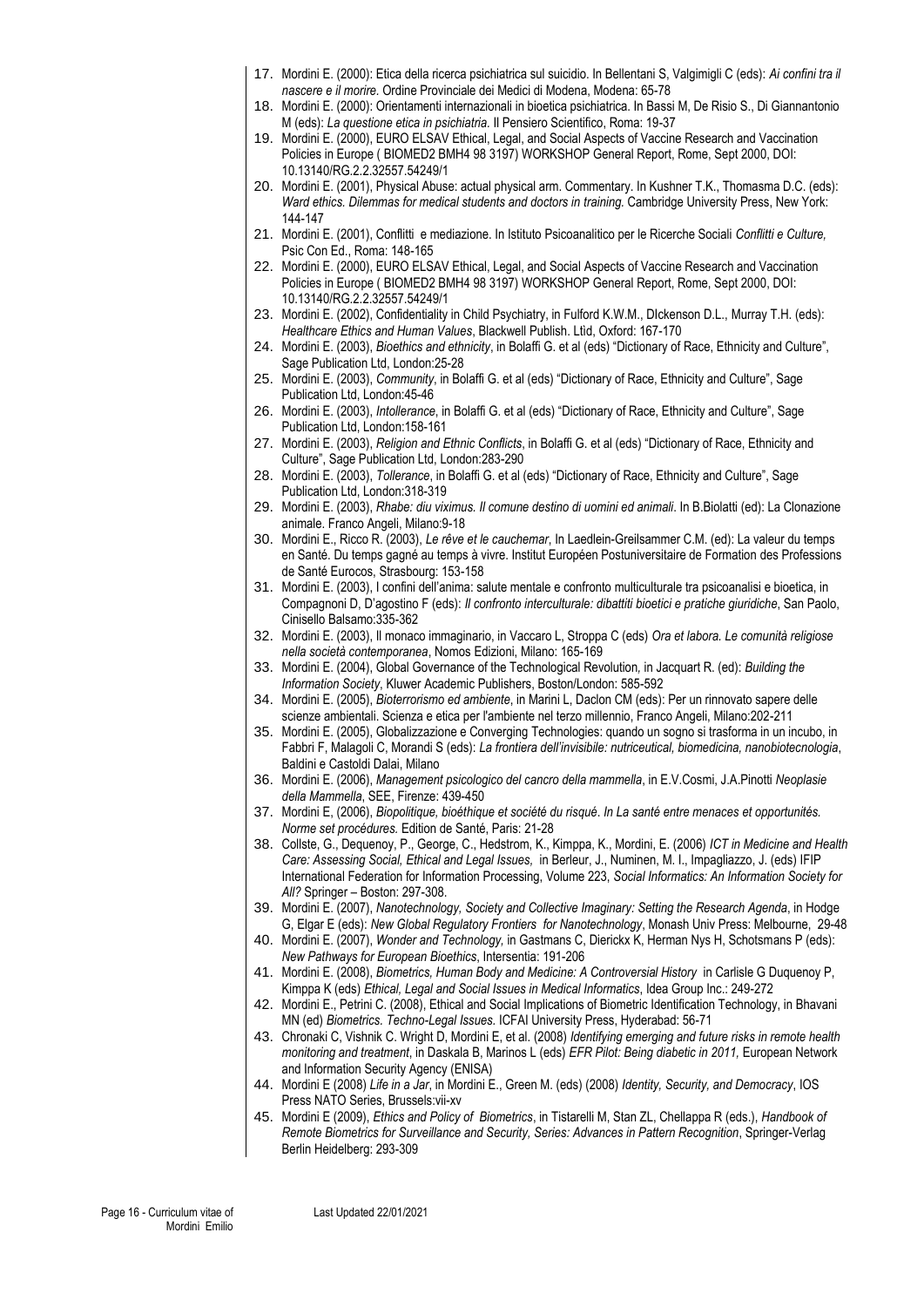|                               |    | 46. Mordini E (2010) Ethical Recommendations, in Mordini E. de Hert P (eds), Ageing and Invisibility, IOS Press,                                                                                                                                                                                                                              |
|-------------------------------|----|-----------------------------------------------------------------------------------------------------------------------------------------------------------------------------------------------------------------------------------------------------------------------------------------------------------------------------------------------|
|                               |    | Brussels: 195-219<br>47. Mordini E (2011) Whole Body Imaging At Airport Checkpoints: The Ethical And Policy Context, in von<br>Schomberg R (ed) Towards Responsible Research And Innovation In The Information And Communication<br>Technologies And Security Technologies Fields. Publication Office of the European Union - Luxemburg: 165- |
|                               |    | 209                                                                                                                                                                                                                                                                                                                                           |
|                               |    | 48. Wright D, Mordini E (2012) Privacy and Ethical Impact Assessment, in Wright, David; de Hert, Paul (Eds.)<br>Privacy Impact Assessment Series: Law, Governance and Technology, Vol. 6, Springer-Verlag Berlin<br>Heidelberg: 397-418                                                                                                       |
|                               |    | 49. Mordini E (2012), New Security Technologies and Privacy, in von Schomberg R (ed) Ethical and Regulatory<br>Challenges to Science and Research Policy at the Global Level, Publication Office of the European Union -                                                                                                                      |
|                               |    | Luxemburg: 14-30<br>50. Mordini E, Ashton H (2012), The Transparent Body - Medical Information, Physical Privacy and Respect for<br>Body Integrity, in Mordini E, Tzovaras D (eds), Second Generation Biometrics: the Ethical and Social Context,                                                                                             |
|                               |    | Springer, The International Library of Ethics, Law and Technology, Springer-Verlag:Berlin<br>51. Mordini E, (2012), Conclusions, in Mordini E, Tzovaras D (eds), Second Generation Biometrics: the Ethical and                                                                                                                                |
|                               |    | Social Context, Springer, The International Library of Ethics, Law and Technology, Springer-Verlag:Berlin<br>52. Mordini E, Rebera A, (2012), Conceptualizing the Biometric Body, in J. Bus et al. (Eds.) Digital Enlightenment                                                                                                               |
|                               |    | Yearbook 2012, IOS Press, Brussesl, 265-272                                                                                                                                                                                                                                                                                                   |
|                               |    | 53. Mordini E (2013) Introduction. in Mordini E., Green M. (eds) Internet-Based Intelligence For Public Health<br>Emergencies And Disease Outbreak: Technical, Medical, And Regulatory Issues, IOS Press NATO Series,<br>Brussels, 1-9                                                                                                        |
|                               |    | 54. Mordini E (2013) La capacità consensuale nell'ottica delle scienze psicologiche e psichiatriche. In Franceschi H,<br>Ortiz MA (eds) Discrezione di giudiizio e capacità di assumere: la formulazione del canone 1095. Giuffré Editore:                                                                                                    |
|                               |    | Roma, 59-85<br>55. Mordini E (2013) Biometrics. In Henk A.M.J. ten Have, Bert Gordijn (eds) Handbook of Global Bioethics<br>Springer:Berlin, 341-356                                                                                                                                                                                          |
|                               |    | 56. Mordini, E., Rebera, A.P. (2013) The Biometric Fetish, in I. About et al (eds), People, Papers, and Practices:<br>Identification and Registration in Transnational Perspective, 1500-2010, Palgrave:London, 98-111                                                                                                                        |
|                               |    | 57. Mordini E, Rebera AP, (2013) Social Factors in Ageing and Relevance to Biometrics. in M. Fairhurst (ed.), Age<br>Factors in Biometric Processing, Springer: Berlin, 37-62                                                                                                                                                                 |
|                               |    | 58. Mordini E (2015), Roman Catholic Perspectives on Psychiatric Ethics. In John Z. Sadler, Bill Fulford, and<br>Cornelius Werendly van Staden (eds), The Oxford Handbook of Psychiatric Ethics, Volume 1, Online                                                                                                                             |
|                               |    | Publication Date: Dec 2014 DOI: 10.1093/oxfordhb/9780198732365.013.43<br>59. Mordini E (2017), Ethics and Policy of Forensic Biometrics. In M. Tistarelli and C. Champod (eds.), Handbook of                                                                                                                                                  |
|                               |    | Biometrics for Forensic Science, Springer:Berlin, 353-365 . DOI 10.1007/978-3-319-50673-9_16<br>60. Mordini E. (2017), Biometrics, identity, recognition and the private sphere where we are, where we go. In<br>Vielhauer C. (ed.) User-Centric Privacy and Security in Biometrics. Springer: Berlin, 377 -399,                              |
|                               |    | DOI:10.1049/pbse004e_ch16<br>61. Mordini E. (2020), On Humans, Artificial Intelligence and Oracles. In Bus J., Schaffers H. (eds) Digital                                                                                                                                                                                                     |
|                               |    | innovation and societal challenges', River Publishers, in press<br>62. Mordini E. (2020), Ethics of Biometrics. In Sushil Jajodia, Pierangela Samarati and Moti Yung Encyclopedia of                                                                                                                                                          |
|                               |    | Cryptography, Security and Privacy, Springer - Berlin, in press                                                                                                                                                                                                                                                                               |
| <b>Conference Proceedings</b> | 1. | Mordini E. (1994) The Image of the Body: problems of bioethics. In: E.V. Cosmi, GC Di Renzo (eds): Bioethics<br>and Society. Science and Technology for Cultural Heritage: Journal of the "Comitato Nazionale per la Scienza                                                                                                                  |
|                               | 2. | e la Tecnologia dei Beni Culturali" of CNR 1:79-82<br>Mordini E (1995): Bioetica Europea e Bioetica Nordamericana. In: AA.VV. "Atti del Corso di Bioetica", Ordine                                                                                                                                                                            |
|                               | 3. | Provinciale di Roma dei Medici Chirurghi e degli Odontoiatri, Roma<br>Mordini E (1995): I comitati etici: istruzioni per l'uso. In: AA.VV. "Atti del Corso di Bioetica", Ordine Provinciale                                                                                                                                                   |
|                               | 4. | di Roma dei Medici Chirurghi e degli Odontoiatri, Roma<br>Mordini E (1995): La suggestione. In: AA.VV. "Atti del Corso di Bioetica", Ordine Provinciale di Roma dei                                                                                                                                                                           |
|                               | 5. | Medici Chirurghi e degli Odontoiatri, Roma<br>Cosmi EV, MORDINI E (1995): Ethics of labor and delivery In: Weinstein D., Gabbe S. (eds) Labor and                                                                                                                                                                                             |
|                               | 6. | Delivery, Bologna, Monduzzi: 47-52<br>Mordini E. (1995): Ethical Aspects of Brain Research. J Neuropathol Exp Neurol, 71-72, Supplement                                                                                                                                                                                                       |
|                               | 7. | Mordini E. (1995): La Fonction du Père. European Philosophy of Medicine and Health Care, Vol. 3, 3: 2.7.1.<br>(Special issue on CD-ROM)                                                                                                                                                                                                       |
|                               | 8. | Mordini E (1998): Ethical Aspects of Labor and Delivery. In Cosmi EV (ed): Labor and Delivery. New York,<br>London: The Parthenon Publishing Group; 301-306                                                                                                                                                                                   |
|                               | 9. | Mordini E (1998): Mandatory hospitalisation in mental health. In Biscaia J (ed) Bem da pessoa e bem comun:<br>um desafio à bioética C.E.B., Coimbra: 171-180                                                                                                                                                                                  |
|                               |    | 10. Bracalenti R, Gindro S, MORDINI E (1999): Ethical, Legal, and Social Aspects of Vaccination. In Gindro S (ed):<br>Ethical, Legal, and Social Aspects of Vaccine Research and Vaccination Policies in Europe, Archives of Clinical<br>Bioethics, 5-8                                                                                       |
|                               |    | 11. Bracalenti R, Gindro S, MORDINI E (1999): Immunocontraception: the new ethical challenge. In Gindro S,<br>MORDINI E (eds): Ethical, Legal, and Social Aspects of Vaccine Research and Vaccination Policies in Europe,<br>Archives of Clinical Bioethics, 23-26                                                                            |
|                               |    |                                                                                                                                                                                                                                                                                                                                               |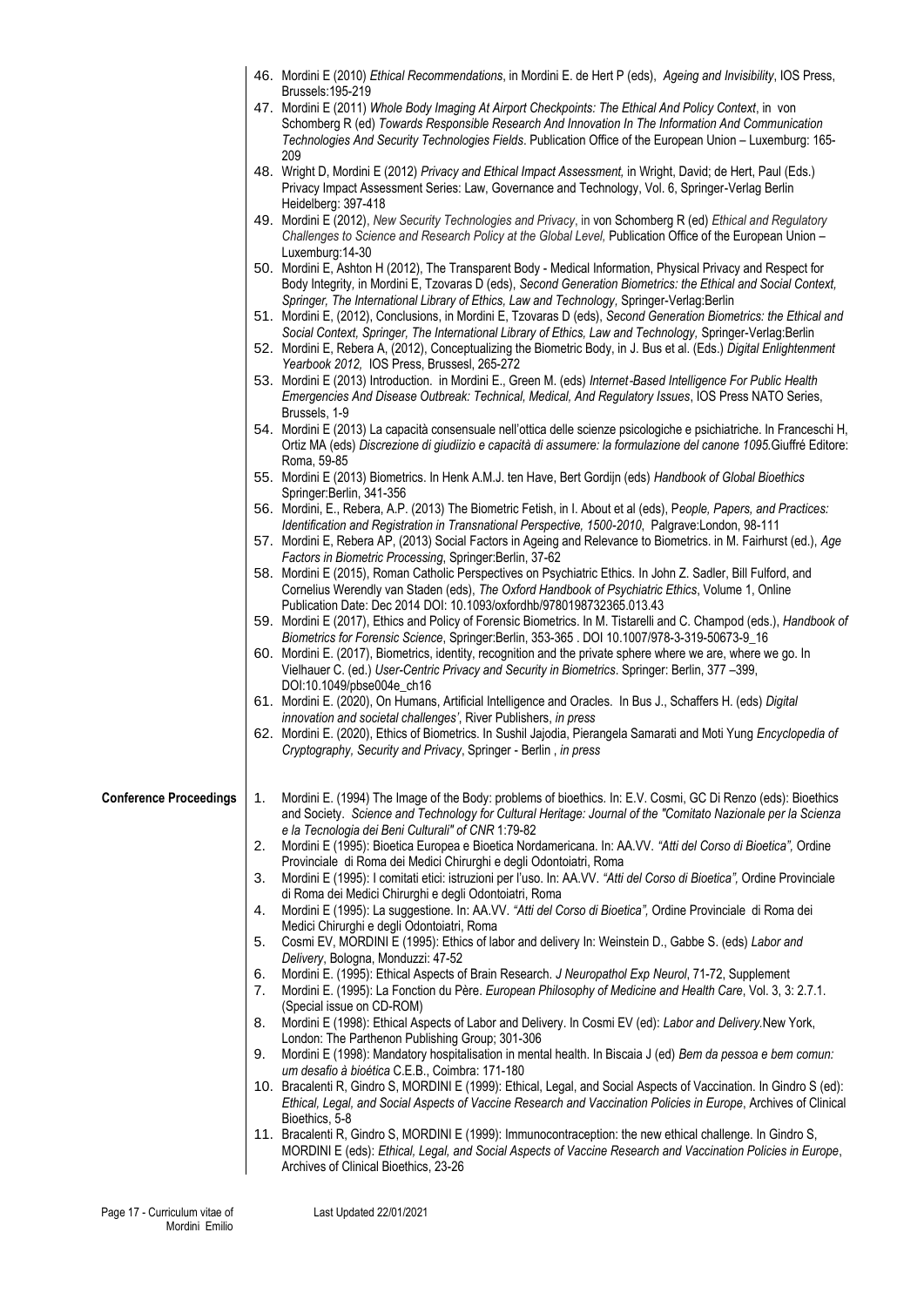|                                            |     | 12. Mordini E (1999): Etica della Ricerca Psichiatrica sul Suicidio. In Cosmi EV (ed) Atti della Conferenza "La                                     |
|--------------------------------------------|-----|-----------------------------------------------------------------------------------------------------------------------------------------------------|
|                                            |     | Bioetica e la sfida delle Società Complesse" Italian National Council of Research, Rome                                                             |
|                                            |     | 13. Mordini E. (2000): Vaccines in Plants. In International Conference of the Council of Europe on Ethical Issues                                   |
|                                            |     | Arising from the Application of Biotechnology. Vol. II, Council of Europe Publishing, Strasbourg: 103-120                                           |
|                                            |     | 14. Mordini E. (2000): Le plaisir qui soigne: l'effet placebo entre recherche et éthique. In Laedlein-Greilsammer                                   |
|                                            |     | C.M. (ed): Où nous mène le médicament? Institut Européen Postuniversitaire de formation des Professions de<br>Santé Eurocos, Strasbourg: 229-246    |
|                                            |     | 15. Mordini E. (2002), Playing God, in Cosmi E.V. (ed): Proceedings of Renaissance Congress of the 21st Century                                     |
|                                            |     | on The Woman and Child Before, During and After Pregnancy, Monduzzi, Bologna                                                                        |
|                                            |     | 16. Mordini E. (2002), Psichiatria e divulgazione scientifica, in Pancheri P., Siracusano A. (eds): Psichiatria e mass                              |
|                                            |     | media, CIC Edizioni Internazionali, Roma: 386-89                                                                                                    |
|                                            |     | 17. Mordini E. (2002), La rivoluzione genetica, in Azzaro Pulvirenti R. (ed) "Atti del convegno su OMG: scienza,                                    |
|                                            |     | normativa ed etica", CNR Dipartimento per le Attività Internazionali, Pubblicazioni e Informazioni scientifiche,                                    |
|                                            |     | Rome: 7-26                                                                                                                                          |
|                                            |     | 18. Mordini E. (2003), La fantasia del figlio perfetto, in: Atti del I Congresso Nazionale della Società Italiana di                                |
|                                            |     | Medicina Materno Fetale, Monduzzi, Bologna: 7-13                                                                                                    |
|                                            |     | 19. Collste G, Duquenoy P, George C, Hedström K, Kimppa K, Mordini E (2006), ICT in Medicine and Health Care:                                       |
|                                            |     | Assessing Social, Ethical and Legal Issues, in Social Informatics: An Information Society for all? In                                               |
|                                            |     | Remembrance of Rob Kling IFIP International Federation for Information Processing, eds Jacques Berleur,                                             |
|                                            |     | Markku I. Nurminen and John Impagliazzo, Volume 223/2006, 297-308                                                                                   |
|                                            |     | 20. Mordini E. (2008), The Ethical and Social Implications of Biometric Technologies. In Biometrics: Enhancing                                      |
|                                            |     | Security or Invading Privacy? Proceedings of the Irish Council for Bioethics' Conference, 26th November 2008,                                       |
|                                            |     | Dublin, Published by the Irish Council for Bioethics, Dublin: 12-14                                                                                 |
|                                            |     | 21. Mordini E. (2008), Nothing to Hide. Biometrics, Privacy and Private Sphere, in Schouten B. et al. (eds.): BIOID                                 |
|                                            |     | 2008, Biometrics and Identity Management, LNCS 5372, Springer-Verlag Berlin Heidelberg, 247-257                                                     |
|                                            |     | 22. Mordini E (2008) The Ethical and Social Implications of Biometric Technologies, in Dooley D (ed) Biometrics:                                    |
|                                            |     | Enhancing Security or Invading Privacy? Proceedings of the Irish Council for Bioethics' Conference, 26th                                            |
|                                            |     | November 2008, Dublin. Irish Council for Bioethics, Dublin:12-14                                                                                    |
|                                            |     |                                                                                                                                                     |
| <b>Editorship and Authorship</b>           | 1.  | Benagiano G., Cosmi E.V., Di Renzo G.C., MORDINI E., Wood R. (eds) (1996): The evolution of the meaning                                             |
|                                            |     | of sexual intercourse in the human. International Institute for the Study of Man, Leonardo Series, Cortona                                          |
|                                            | 2.  | Astrei G, Bracalenti R, Gindro S, Mancuso S, MORDINI E (eds), (1996): Aborto volontario: le conseguenza                                             |
|                                            |     | psichiche. CIC, Roma                                                                                                                                |
|                                            | 3.  | Bracalenti R, Gindro S, MORDINI E, 1996: Bioethics Research: Policy, Methods, Strategies. European<br>Commission DG XII, Report EUR 17465, Brussels |
|                                            | 4.  | Bracalenti R, Gindro S, MORDINI E (eds), (1996): La Ricerca in Bioetica. CIC, Roma                                                                  |
|                                            | 5.  | Mordini E, Pasquini P. (eds), (1997): Bioethics and Brain Research, Annali dell'Istituto Superiore di Sanità 33, 4:                                 |
|                                            |     | 461-508                                                                                                                                             |
|                                            | 6.  | Benagiano G., Cosmi E.V., Di Renzo G.C., MORDINI E., Wood R. (eds), (1999): L'evoluzione del significato del                                        |
|                                            |     | rapporto sessuale nella specie umana. CIC, Roma                                                                                                     |
|                                            | 7.  | Mordini E (ed), (2005), Bioethical Implications of Globalisation, CIC International, Roma                                                           |
|                                            | 8.  | Mordini E., Green M. (eds) (2008) Identity, Security, and Democracy, IOS Press NATO Series, Brussels                                                |
|                                            | 9.  | Mordini E. (ed), (2008), Ethics and Health in the Global Village, CIC International, Rome                                                           |
|                                            |     | 10. Mordini E, Mannari S (2008), Including Seniors in the Information Society. 28 World Leading Expert Talks on                                     |
|                                            |     | Privacy, Ethics, Technology and Aging. CIC International, Rome                                                                                      |
|                                            |     | 11. Mordini E. de Hert P (2010), Ageing and Invisibility, IOS Press, Brussels                                                                       |
|                                            |     | 12. Mordini E, Tzovaras D (2012), Second Generation Biometrics: the Ethical and Social Context, Springer, The                                       |
|                                            |     | International Library of Ethics, Law and Technology, Springer-Verlag:Berlin                                                                         |
|                                            |     | 13. Mordini E., Green M. (2013), Internet-Based Intelligence for Public Health Emergencies and Disease Outbreak:                                    |
|                                            |     | Technical, Medical, And Regulatory Issues, IOS Press NATO Series, Brussels                                                                          |
|                                            |     | 14. Mordini E., Spier R.E. (2014), Ethical and Societal Implications of Technologies for Human Security, Science                                    |
|                                            |     | and Engineering Ethics (Special Issue), Vol.20, n.3                                                                                                 |
| <b>NON-REVIEWED</b><br><b>PUBLICATIONS</b> |     |                                                                                                                                                     |
|                                            |     |                                                                                                                                                     |
| Articles in periodicals                    | 1.  | Mordini E. (1984) La cura: intervista a K.Demmer, Psic Con, 0:5                                                                                     |
|                                            | 2.  | Mordini E. (1984) La favola biologica, Psic Con, 0:7                                                                                                |
|                                            | 3.  | Mordini E. (1984) Dentro e fuori le mura: intervista a B.Zevi, Psic Con, 1:5                                                                        |
|                                            | 4.  | Mordini E. (1984) La prima volta, Psic Con, 1:6                                                                                                     |
|                                            | 5.  | Mordini E. (1984) La Nottola di Minerva: intervista a A.Capizzi, Psic Con, 2:5                                                                      |
|                                            | 6.  | Mordini E. (1984) Lo psicoanalista per bene: intervista a S.Milo, Psic Con, 3:5                                                                     |
|                                            | 7.  | Mordini E. (1984) Statua gentilissima, Psic Con, 3:9                                                                                                |
|                                            | 8.  | Mordini E. (1984) Dare nome ad una stella: intervista a L. Squarzina, Psic Con, 4:5                                                                 |
|                                            | 9.  | Mordini E. (1984) S.Ivo e la Sapienza, Psic Con, 4:7                                                                                                |
|                                            | 10. | Mordini E. (1984) La fiera dell'arte: intervista a G.Zanini, Psic Con, 7:5                                                                          |
|                                            | 11. | Mordini E. (1984) I critici: intervista a A.Bonito Oliva, Psic Con, 7:6                                                                             |
|                                            | 12. | Mordini E. (1984) Nella bocca degli stolti, Psic Con, 7:8                                                                                           |
|                                            | 13. | Mordini E. (1984) L'istituzione tradita: intervista a V.Olcese, Psic Con, 8:5                                                                       |
|                                            | 14. | Bracalenti R, MORDINI E. (1984) Il luogo non detto, Psic Con, 8:4                                                                                   |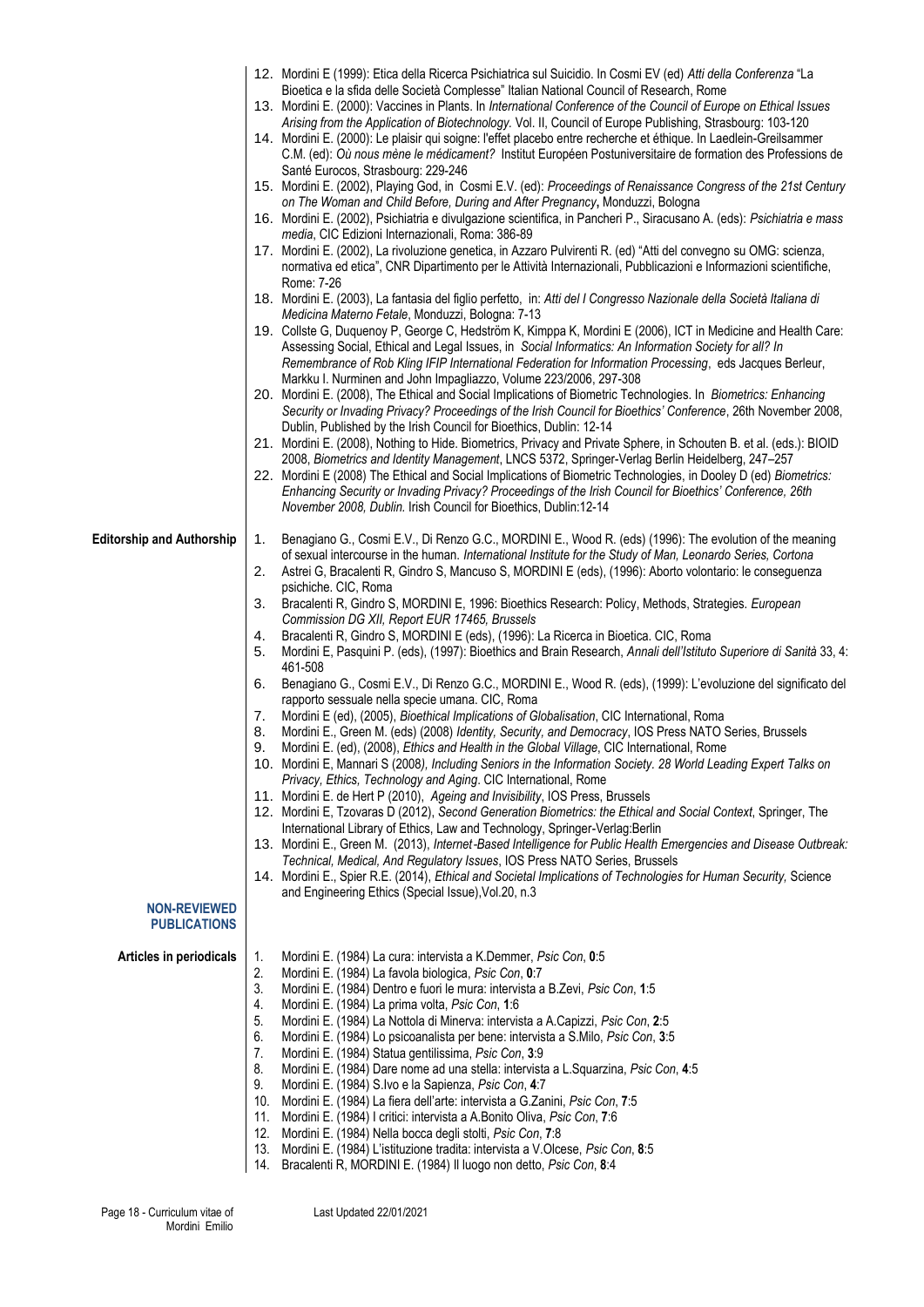15. Mordini E. (1985) Bella d'erbe famiglia e d'animali: intervista a V.Erspamer, *Psic Con*, **9**:5 16. Mordini E. (1985) Le grotte d'Altamira: intervista a G.Cremonini, *Psic Con*, **10**:5 17. Mordini E. (1985) Un topo nel labirinto, *Psic Con*, **10**:8 18. Mordini E. (1985) L'orchestra nuda: intervista a S.Bussotti, *Psic Con*, **11**:5 19. Mordini E. (1985) Il laboratorio della medicina, *Psic Con*, **12**:4 20. Mordini E. (1985) In compagnia mi chiamano maestro: intervista a D.Fo, *Psic Con*, **12**:5 21. Mordini E. (1985) Cattedrali nel deserto: intervista a A.Pellegrini, *Psic Con*, **13**:5 22. Mordini E. (1985) Storia del sé e di tre premi Nobel, *Psic Con*, **13**:9 23. Mordini E. (1985) Le fonti del Nilo: intervista a g.Briganti, *Psic Con*, **14**:5 24. Mordini E. (1985) Difese, salute e malattia, *Psic Con*, **14**:9 25. Mordini E. (1985) Sono freudiano, ma…: intervista a A.Ossicini, *Psic Con*, **17**:5 26. Mordini E. (1985) Il destino di Titone, *Psic Con*, **17**:9 27. Mordini E. (1985) Trasumanar e organizzar: intervista a L.Gatto, *Psic Con*, **18**:5 28. Mordini E. (1985) L'ordine di Atena, *Psic Con*, **18**:4 29. Mordini E. (1986) Il timore di donarsi: intervista a R.Forleo, *Psic Con*, **19**:5 30. Mordini E. (1986) Elogio dell'isteria, *Psic Con*, **19**:6 31. Mordini E. (1986) Disegnando la storia: intervista a L.Villari, *Psic Con*, **20**:5 32. Mordini E. (1986) I trucchi del burattinaio: intervista a F.Fellini, *Psic Con*, **21**:5 33. Mordini E. (1986) Che cos'è un tordino?, *Psic Con*, **21**:8 34. Mordini E. (1986) Prima e dopo il do maggiore: intervista a R.Vlad, *Psic Con*, **22**:5 35. Baletrieri A, Bracalenti R, MORDINI E. (1985) La cura della paura , *Psic Con*, **22**:6 36. Mordini E. (1986) Gli occhi del passato: intervista a L.Godart, *Psic Con*, **23**:5 37. Balestrieri A, Bracalenti R, MORDINI E. (1985) L'ombra della depressione , *Psic Con*, **23**:7 38. Mordini E. (1986) Poeti e contadini, *Psic Con*, **26**:7 39. Mordini E. (1986) Bellezza e verità: intervista a M.Beneventano, *Psic Con*, **26**:5 40. Mordini E. (1986) Ironia e geometria: intervista a G.Cassieri, *Psic Con*, **27**:5 41. Bracalenti R, MORDINI E. (1986) Le antinomie del dolore, *Psic Con*, **27**:7 42. Mordini E. (1986) L'oro del Reno: intervista a G.Sinopoli, *Psic Con*, **28**:7 43. Mordini E. (1986) Magia profonda, *Psic Con*, **28**:4 44. Mordini E. (1987) Ma dove vivono i Farfalloni: intervista a G.Albertazzi, *Psic Con*, **29**:5 45. Mordini E. (1987) Angeli e scimpanzé: intervista a G:sermonti, *Psic Con*, **30**:5 46. Mordini E. (1987) Honni soit qui mal y pense, *Psic Con*, **30**:3 47. Mordini E. (1987) Nostalgia del presente: intervista a P.Avati, *Psic Con*, **31**:5 48. Mordini E. (1987) Comporre uno stornello: intervista a G.Marini, *Psic Con*, **32**:5 49. Mordini E. (1987) La sindrome di Tucidite, *Psic Con*, **32**:3 50. Mordini E. (1987) Il vuoto e la folla: intervista a M.Trabucchi, *Psic Con*, **33**:5 51. Mordini E. (1987) Medice…, *Psic Con*, **33**:6 52. Mordini E. (1987) Il libro e la gente: intervista a F.A.Giunta, *Psic Con*, **36**:5 53. Mordini E. (1987) Il senso della storia: intervista a G.Manacorda, *Psic Con*, **37**:5 54. Mordini E. (1987) La lingua degli etruschi: intervista a M.Pallottino, *Psic Con*, **38**:5 55. Mordini E. (1988) La città bella: intervista a I.Insolera, *Psic Con*, **39**:5 56. Mordini E. (1988) La ricottina, *Psic Con*, **39**:3 57. Mordini E. (1988) Parlare ed ascoltare: intervista a T.De Mauro, *Psic Con*, **40**:7 58. Mordini E. (1988) Malattia e punizione: intervista a P.Pancheri, *Psic Con*, **41**:7 59. Mordini E. (1988) La selezione sessuale, *Psic Con*, **41**:4 60. Mordini E. (1988) Teatro è bello: intervista a M.Crippa, *Psic Con*, **42**:7 61. Mordini E. (1988) Le ragioni del cuore: intervista a G.Berlinguer, *Psic Con*, **43**:7 62. Mordini E. (1988) Recenti progressi, *Psic Con*, **44**:3 63. Mordini E. (1988) Ma la musica dov'è: intervista a E.Morricone, *Psic Con*, **45**:7 64. Mordini E. (1988) I mezzi del conoscere: intervista a T.Gregory, *Psic Con*, **47**:5 65. Mordini E. (1988) Al Dio Ignoto: intervista a M.Pavan, *Psic Con*, **48**:5 66. Mordini E. (1989) Il coraggio di essere curiosi: intervista a D.Bovet, *Psic Con*, **49**:7 67. Mordini E. (1989) Liberté, égalité, fraternité, *Psic Con*, **49**:4 68. Mordini E. (1989) Il mugniaio di Sans Souci: intervista a P.Ungari, *Psic Con*, **50**:7 69. Mordini E. (1989) le religioni impossibili: intervista a P.Rossano, *Psic Con*, **51**:7 70. Mordini E. (1989) La risposta di Orlando, *Psic Con*, **51**:4 71. Mordini E. (1989) A voce bassa: intervista a P.Maggio, *Psic Con*, **52**:7 72. Mordini E. (1989) Le cadute del desiderio: intervista a G.Spera, *Psic Con*, **53**:7 73. Mordini E. (1989) L'esigenza dell'assoluto: intervista a A.Manenti, *Psic Con*, **54**:7 74. Mordini E. (1989) I Mercenari della salute, *Psic Con*, **54**:8 75. Mordini E. (1989) Tra il cerchio e il quadrato : intervista a I.Pizzetti, *Psic Con*, **55**:7 76. Mordini E. (1989) Echi da un congresso: intervista a S.Argentieri, *Psic Con*, **56**:7 77. Mordini E. (1989) Echi da un congresso: intervista a M.Abbadi, *Psic Con*, **56**:7 78. Mordini E. (1989) Alle soglie della libertà: intervista a P.Cottier, *Psic Con*, **57**:7 79. Mordini E. (1989) I diritti dei pazienti, *Psic Con*, **57**:8 80. Mordini E. (1989) Il mondo della musica: intervista a R.Bruson, *Psic Con*, **58**:7 81. Mordini E. (1990) Educare è conservare: intervista a G.L.Colalucci, *Psic Con*, **59**:7 82. Mordini E. (1990) La sindrome del conosci te stesso, *Psic Con*, **59**:8 83. Mordini E. (1990) Tra Pretoria e Los Angeles: intervista a U.Melotti, *Psic Con*,**60**:5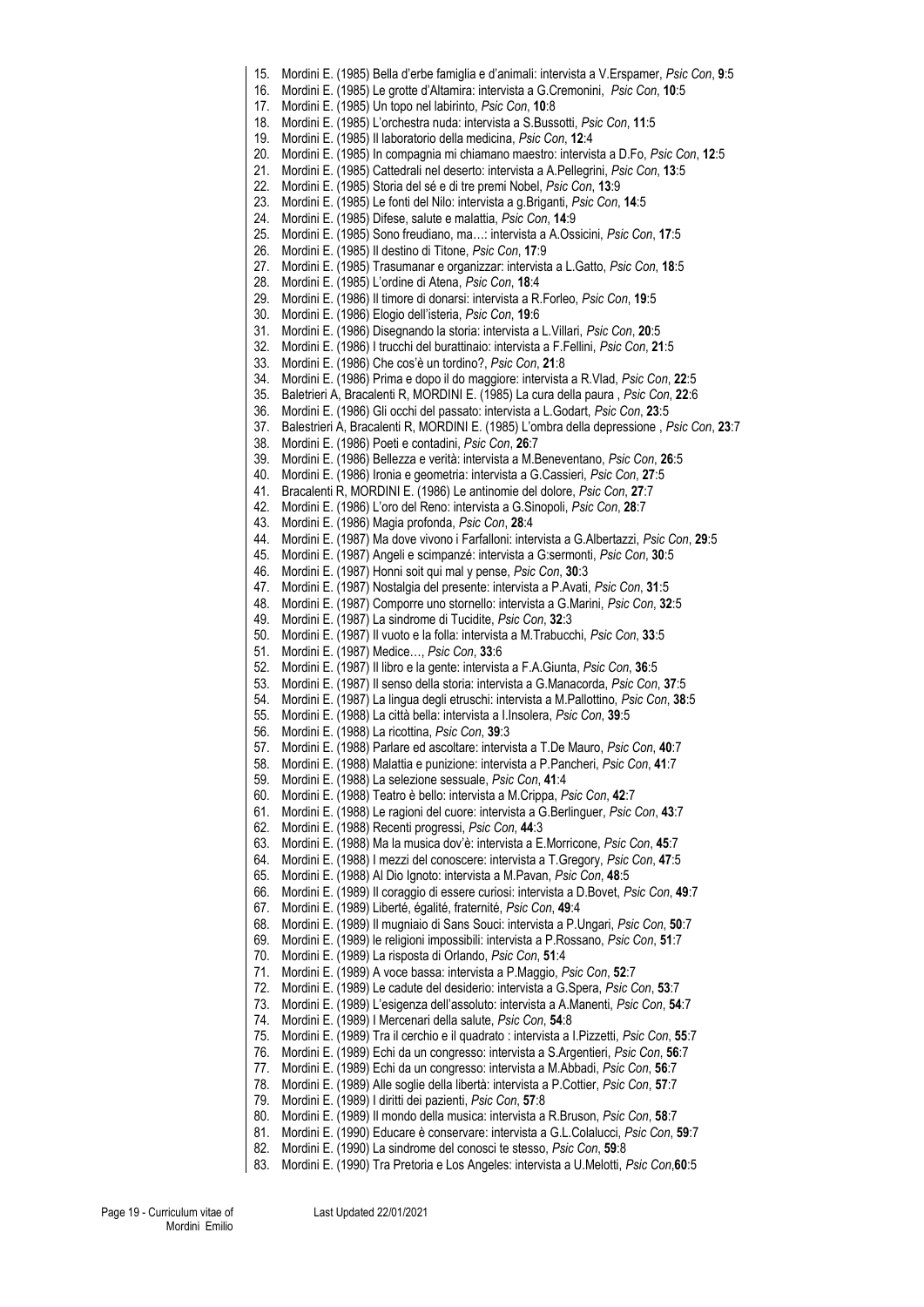84. Mordini E. (1990) Barbari ed invidiosi: intervista a L.Canali, *Psic Con*, **61**:7 85. Mordini E. (1990) Il disagio della civiltà, *Psic Con*, **61**:4 86. Mordini E. (1990) Foyer: intervista a E.Stinchelli, *Psic Con*, **62**:7 87. Mordini E. (1990) Tra la vita e la morte, *Psic Con*, **63**:4 88. Mordini E. (1990) Invecchiare bene: intervista a P.U.Carbonin, *Psic Con*, **63**:7 89. Mordini E. (1990) Pessimismo sorridente?: intervista a G.Jervis, *Psic Con*, **64**:7 90. Mordini E. (1990) Il mestiere del regista: intervista a U.Gregoretti, *Psic Con*, **65**:7 91. Mordini E. (1990) Ebrei polacchi, *Psic Con*, **66**:4 92. Mordini E. (1990) La morale del medico: intervista a A.Bompiani, *Psic Con*, **66**:7 93. Mordini E. (1990) Conoscere la musica: intervista a A.Ziino, *Psic Con*, **67**:8 94. Mordini E. (1990) L' antico ordine degli Amish, *Psic Con*, **68**:8 95. Mordini E. (1990) Un sacro racconto: intervista a G.Piccaluga, *Psic Con*, **68**:7 96. Mordini E. (1991) Il cappello di Don Giovanni: intervista a M.Zurletti, *Psic Con*, **69**:7 97. Mordini E. (1991) La verità di Don Giovanni: intervista a G.Khun, *Psic Con*, **70**:7 98. Mordini E. (1991) Mozart odiò il flautista non il flauto: intervista a S.Gazzelloni, *Psic Con*, **71**:7 99. Mordini E. (1991) Una corona di piume, *Psic Con*, **72**:3 100. Mordini E. (1991) La culturetta: intervista a P.Pietrobelli, *Psic Con*,**72**:7 101. Mordini E. (1991) Interpretare la Bibbia: intervista a S.Accardo, *Psic Con*,**73**:7 102. Mordini E. (1991) Un uomo da molte facce: intervista a R.Meloncelli, *Psic Con*,**74**:7 103. Mordini E. (1991) Sempre più cammelli: intervista a G.Lanza Tommasi, *Psic Con*,**75**:7 104. Mordini E. (1991) La notte del bambino, *Psic Con*, **76**:3 105. Mordini E. (1991) La fiaba di Don Giovanni: intervista a N.Pirrotta, *Psic Con*,**76**:7 106. Mordini E. (1991) Il bambino Amadeus: intervista a Q.Principe, *Psic Con*,**77**:6 107. Mordini E. (1991) Xanto, Rebo, e Frate Lupo, *Psic Con*, **78**:6 108. Mordini E. (1991) La voglia di vivere: intervista a S.Gindro, *Psic Con*,**78**:7 109. Mordini E. (1992) Piazza Colona: intervista a T.Tentori, *Psic Con*, **79**:8 110. Mordini E. (1992) La dissimulazione onesta: intervista a R.Villari, *Psic Con*, **81**:7 111. Mordini E. (1992) Piatti di porcellana: intervista a J.S.Sanders, *Psic Con*, **82**:8 112. Mordini E. (1992) Luci e ombre: intervista a S.Maffettone, *Psic Con*, **83**:7 113. Mordini E. (1992) Per mezza corona, *Psic Con*, **83**:8 114. Mordini E. (1992) Crescita civile e formazione scientifica : intervista a A.Ruberti, *Psic Con*, **84**:7 115. Mordini E. (1992) Da Dodona al Divino Amore, *Psic Con*, **85**:3 116. Mordini E. (1992) Dal medico di distretto in poi: intervista a B.Blasszauer, *Psic Con*, **85**:7 117. Mordini E. (1992) I nuovi diritti: intervista a S.Rodotà, *Psic Con*, **86**:7 118. Mordini E. (1992) Spostamenti, *Psic Con*, **87**:3 119. Mordini E. (1992) Due facce della bioetica: intervista a P.Singer e a A.Sutton, *Psic Con*, **88**:7 120. Mordini E. (1992) Gilgamesh: intervista a G.Pettinato, *Psic Con*, **89**:7 121. Mordini E. (1992) Sembrava ieri, *Psic Con*, **89**:8 122. Mordini E., Fulford K.W.M.(1994) Informed Consent in Psychiatry, *Bull Med Eth*, **103**:22-24 123. Mordini E (1994) La riproduzione assistita, *Boll Ordine dei Medici di Roma*, **1**:15 124. Mordini E. (1995) Il consenso informato*, Boll Ordine dei Medici di Roma*, **2**:4-8 125. Mordini E (1995) Philosophy and Psychiatry in Italy, *AAPP Newsletter*, vol 3, **2**:2-3 126. Mordini E (1995) Deontologia e Consenso Informato, *Panorama della Sanità*, **29**:38-40 127. Mordini E (1996) La ricerca in bioetica, *Boll Ordine dei Medici di Roma*, **1**:31-33 128. Mordini E (1997) Etica e rinnovo della strategia "Salute per tutti", *Boll Ordine Medici di Roma*, **4**:12-13 129. Mordini E (1997) Bioetica e psichiatria, *Boll Ordine dei Medici di Roma*, **5**:15-16 130. Mordini E (1998) Consenso e trattamento in psichiatria, *Boll Ordine Medici di Roma*, **1**:4, 131. Mordini E (1998) Sperimentazione e consenso, *Boll Ordine Medici di Roma*, **3**:10-11 132. Mordini E (1998) Sperimentazione e consenso, *Il Medico d' Italia,* **1**, 3:2 133. Mordini E (1998) Etica ed Evidence Based Medicine, *Boll Ordine Medici di Roma*, **5**:11-12 134. Mordini E (1998) Il ritardo mentale tra clinica ed etica, *Boll Ordine Medici di Roma*, **7**:14-15 135. Mordini E (1988) Libertà e responsabilità nel caso "Di Bella" *Bioetica Clinica,* **1**:III-VIII 136. Mordini E (1999) Da Amadigi al DSM IV: etica e nosografia psichiatrica, *Bioetica Clinica,* **2**:27-31 137. Mordini E (2000) L'impatto psicologico ed etico dell'informazione sanitaria, *Il Medico d'Italia,* III, 2: 6 138. Mordini E (2000) Il medico in rete, *Il Medico d'Italia,* III, 7: 6-7 139. Mordini E.(2015) Divorziati risposati: «diritto» all'Eucaristia? *Studi Cattolici,* 653/54 (Luglio-Agosto 2015): *508-11*  140. Mordini E (2016) A quick tour through Utopia, *APF Compass | Special Edition* 3, 2016, 11-12 141. Mordini E. (2020) Artificial intelligence and the love for staging. Keesing Journal of Documents & Identity February 2020, 31-35 **News-papers and newsmagazines** 1. Mordini E. (1991) *Sta salendo il nostro tasso di razzismo. Intervista a Sandro Gindro.* L'Avanti, 23 settembre: 16 2. Mordini E. (1991) *Bioetica non vuol dire paternalismo. Intervista a Sandro Spinsanti.* L'Avanti, 13 novembre: 10 3. Mordini E. (1991) *Psicoterapia, chi garantisce il paziente. Intervista a Giuseppe Inneo.* L'Avanti, 6 dicembre: 12 4. Mordini E. (1992) *Lo studente non è un computer da istruire. Intervista a Epifanio Giudiceandrea.* L'Avanti, 9 gennaio: 12 5. Mordini E. (1992) *Se vi par bello procreare a comando. Intervista a Giuseppe Benagiano.* L'Avanti, 14 gennaio: 12 6. Mordini E. (1992) *Stranieri in un mondo che cambia.intervista a Sandro Gindro.* L'Avanti, 14 febbraio: 20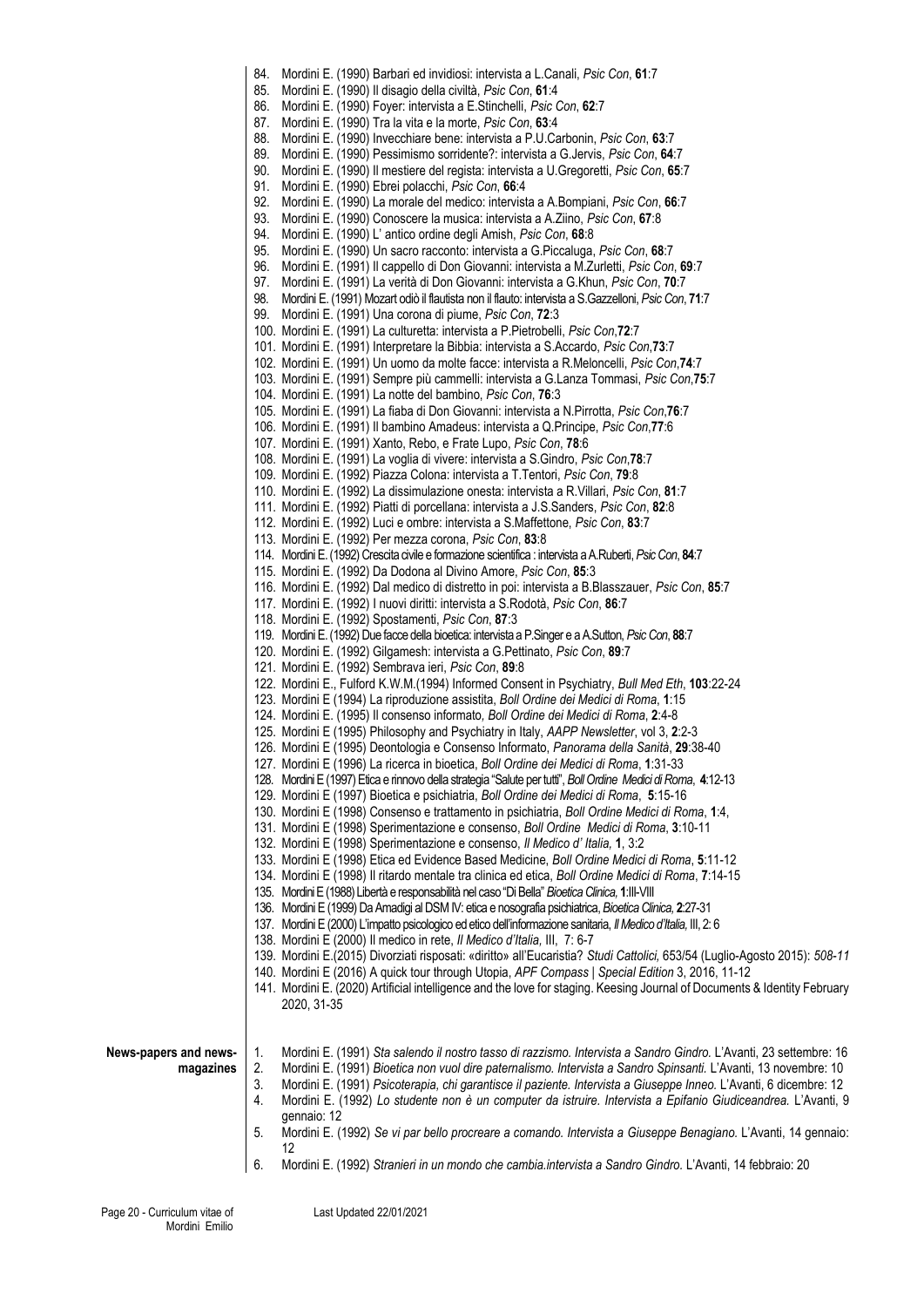|                        | 7.                               | Mordini E. (1992) USL, se davvero si lasciasse spazio ai manager. Intervista a Vincenzo Generotti. L'Avanti, 20                                                                                                                     |
|------------------------|----------------------------------|-------------------------------------------------------------------------------------------------------------------------------------------------------------------------------------------------------------------------------------|
|                        | febbraio: 12                     |                                                                                                                                                                                                                                     |
|                        | 8.                               | Mordini E. (1992) Anche gli immigrati possono contribuire a rafforzare e rilanciare l'economia italiana. Intervista<br>a Yassim Fatuma. L'Avanti, 16 aprile: 20                                                                     |
|                        | 9.                               | Mordini E. (1992) Tra le macerie del socialismo reale ci sono anche quelle del sistema sanitario. Intervista a Bela                                                                                                                 |
|                        |                                  | Blasszauer L'Avanti, 9 maggio: 20                                                                                                                                                                                                   |
|                        | 10.                              | Mordini E. (1992) Qual è lo spazio privato inviolabile? Intervista a Gerard Huber. L'Avanti, 26 maggio: 20<br>11. Mordini E. (1992) La droga guadagna terreno là dove lo perdono l'amore ed i veri valori. Intervista a Nicole Lery |
|                        | L'Avanti, 9 giugno: 20           |                                                                                                                                                                                                                                     |
|                        | 12.                              | Mordini E. (1992) Bioetica. Deve essere il dolore a definire il confine tra il lecito e l'illecito: intervista a Peter Singer.                                                                                                      |
|                        | L'Avanti, 29 ottobre: 16<br>13.  | Mordini E. (1992) E' la rimozione della memoria collettiva a riesumare orrori che speravamo sepolti: intervista ad                                                                                                                  |
|                        |                                  | Agneta Sutton L'Avanti, 5 dicembre: 16                                                                                                                                                                                              |
|                        |                                  | 14. Mordini E. (1992) La xenofobia che s'avanza in Italia è originata dalla frammentazione. Intervista a Mauro Valeri                                                                                                               |
|                        | L'Avanti, 16 dicembre: 16<br>15. | Mordini E. (1992) La psicoanalisi rivela i fantasmi razzistici che attraversano la nostra tormentata stagione                                                                                                                       |
|                        | L'Avanti, 20 dicembre: 16        |                                                                                                                                                                                                                                     |
|                        | 16.                              | Mordini E. (1993) La saga di Gilgamesh, inquieto semidio alla ricerca di un'immortalità impossibile. Intervista a                                                                                                                   |
|                        |                                  | Giovanni Pettinato. L'Avanti, 6 gennaio: 16                                                                                                                                                                                         |
|                        | 17.                              | Mordini E. (1993) Sono accettati i bambini extracomunitari che vanno a scuola nel nostro paese. Intervista a<br>Sandro Gindro. L'Avanti, 12 gennaio: 15                                                                             |
|                        |                                  | 18. Mordini E. (2005) Il domani dell'identità è la biometria?, Il Domenicale, 4:17, 8 (23/04/2005)                                                                                                                                  |
|                        |                                  | 19. Mordini E. (2005) Essere e chi essere, questo è il problema, Il Domenicale, 4:34, 1-8 (20/082005)                                                                                                                               |
|                        | 20.<br>21.                       | Mordini E. (2005) Storia d'uomini, dèi e animali, Il Domenicale, 4:40, 6 (01/10/2005)<br>Mordini E. (2006) L'utopia del figlio progettato, Il Domenicale, 5:18, 10-11(20/05/2006)                                                   |
|                        | 22.                              | Mordini E. (2006) Il mito dell'eterna vecchiezza, Il Domenicale, 5:24, 1-2(17/06/2006)                                                                                                                                              |
|                        | 23.                              | Mordini E. (2006) Conversazione sull'Identità Sessuale, Il Domenicale, 5:35, 6-7(1/09/2006)                                                                                                                                         |
|                        | 24.                              | Mordini E. (2006) L'Antico Vizio del Complotto Il Domenicale, 5:45, 6-7(11/11/2006)                                                                                                                                                 |
|                        | 25.                              | Mordini E. (2006) I prodotti dell'Italia liberata, Il Domenicale, 5:48, 1 (2/12/2006)                                                                                                                                               |
|                        | 26.<br>27.                       | Mordini E.(2006) Epidemie e Politica, Il Domenicale, 5:50, 6-7(8/12/2006)<br>Mordini E.(2006) No, non è ver che sia la morte, Il Domenicale, 5:52, 6-7(8/12/2006)                                                                   |
|                        | 28.                              | Mordini E.(2007) Privacy, Guardati a Vista, Il Domenicale, 6:17, 4-5(28/4/2007)                                                                                                                                                     |
|                        |                                  |                                                                                                                                                                                                                                     |
| <b>Radio Broadcast</b> | 1.                               | Mordini E.(2005), Implicazioni bioetiche della biometria, Oct 21, Archivio di Radio Radicale,<br>http://www.radioradicale.it/soggetti/128468/emilio-mordini                                                                         |
|                        | 2.                               | Mordini E.(2005), Sofferenza & dignità al crepuscolo della vita, Jun 6, Archivio di Radio Radicale,                                                                                                                                 |
|                        |                                  | http://www.radioradicale.it/soggetti/128468/emilio-mordini                                                                                                                                                                          |
|                        | 3.                               | Mordini E. (1992): Agnòstho Theò: Il Dio Ignoto e la Teologia Negativa. March-April 1992, Series "Uomini e                                                                                                                          |
|                        |                                  | Profeti", RAI - Radio 3, https://goo.gl/JscdLq                                                                                                                                                                                      |
|                        |                                  |                                                                                                                                                                                                                                     |
| Articles on eJournals, | 1.                               | Mordini E (2020), TRE REGOLE PER NON SOCCOMBERE ALLO STRESS DA COVID, Pillole di Ottimismo,<br>https://www.facebook.com/pillolediottimismo/posts/216477780092701                                                                    |
| eMagazines, and Blogs  | 2.                               | Mordini E (2020), E TU DI CHE COVID SEI?, Pillole di Ottimismo,                                                                                                                                                                     |
|                        |                                  | https://www.facebook.com/pillolediottimismo/posts/197957735278039                                                                                                                                                                   |
|                        |                                  | Mordini E (2020), Iniziare una psicoanalisi https://www.emiliomordini.info/post/iniziare-una-psicoanalisi                                                                                                                           |
|                        |                                  | Mordini E (2020), Virus, distanziamento sociale e salute mentale https://www.emiliomordini.info/post/virus-<br>distanziamento-sociale-e-salute-mentale                                                                              |
|                        |                                  | Mordini E (2020), Buona Pasqua https://www.emiliomordini.info/post/buona-pasqua                                                                                                                                                     |
|                        |                                  | Mordini E (2019), E tu, come te la vivi? https://www.emiliomordini.info/post/e-tu-come-te-la-vivi                                                                                                                                   |
|                        | 7.                               | Mordini E (2019), Xenofobia, memoria e nostalgia, https://www.emiliomordini.info/post/xenofobia-memoria-e-                                                                                                                          |
|                        | nostalgia<br>8.                  | Mordini E (2019), Can AI improve human intelligence? Keesing Platform, https://bit.ly/2t2fZWD                                                                                                                                       |
|                        | 9.                               | Mordini E (2019), Il potere dell'istante, https://www.emiliomordini.info/post/il-potere-dell-istante                                                                                                                                |
|                        | 10.                              | Mordini E (2019), Dottore di cosa soffro? https://www.emiliomordini.info/post/2019/11/06/dottore-di-cosa-soffro                                                                                                                     |
|                        | 11.                              | Mordini E (2019), L'accanimento terapeutico in psichiatria, https://www.emiliomordini.info/post/2019/09/08/l-e2-80-<br>99accanimento-terapeutico-in-psichiatria                                                                     |
|                        | 12.                              | Mordini E (2019), Preferisco non prendere medicine, https://www.emiliomordini.info/post/2019/08/26/preferisco-                                                                                                                      |
|                        | non-prendere-medicine            |                                                                                                                                                                                                                                     |
|                        | 13.                              | Mordini E (2019), I malati immaginari: ipocondria e patofobia, https://www.emiliomordini.info/post/2019/08/08/i-<br>malati-immaginari-ipocondria-e-patofobia                                                                        |
|                        | 14.                              | Mordini E (2019), Perdono e giustizia, https://www.emiliomordini.info/post/2019/07/26/perdono-e-giustizia                                                                                                                           |
|                        | 15.                              | Mordini E (2019), Che cos'è una persona, https://www.emiliomordini.info/post/2019/07/05/che-cose-una-persona                                                                                                                        |
|                        | 16.                              | Mordini E (2019), Eutanasia e diritti civili, https://www.emiliomordini.info/post/2019/06/13/eutanasia-e-diritti-civili                                                                                                             |
|                        | 17.                              | Mordini E (2019), Pedofobia, https://www.emiliomordini.info/single-post/2019/05/03/PEDOFOBIA                                                                                                                                        |
|                        | 18.<br>19.                       | Mordini E (2019), Rinascerà, https://www.emiliomordini.info/single-post/2019/04/16/RINASCERA<br>Mordini E (2019), Gli inganni dell'autismo, https://www.emiliomordini.info/single-post/2019/04/10/MA-ALLA-FINE-                     |
|                        |                                  | COSE28099C388-LE28099AUTISMO                                                                                                                                                                                                        |
|                        |                                  |                                                                                                                                                                                                                                     |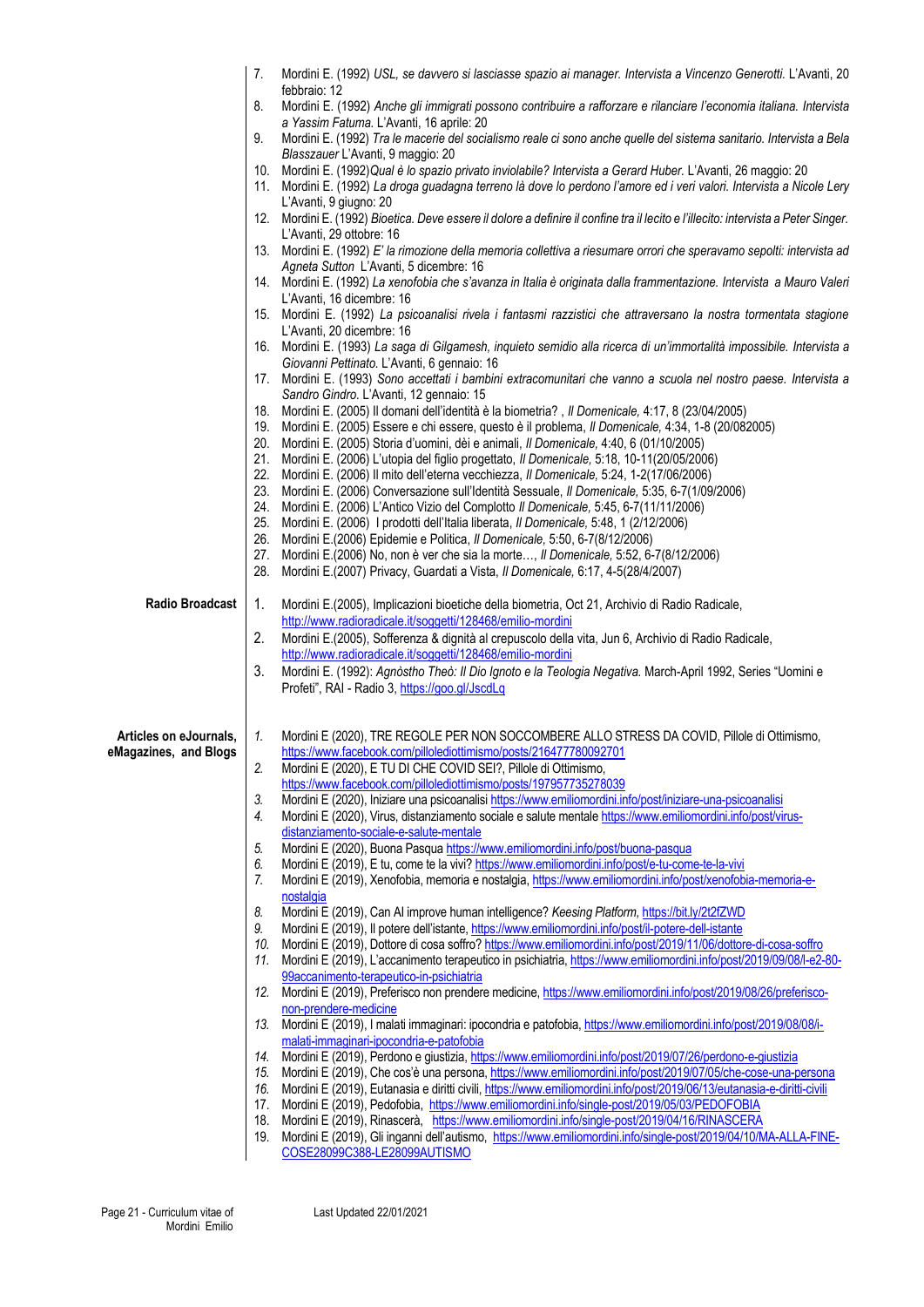- 20. Mordini E (2019), Castrazione chimica e riti di primavera[, https://www.emiliomordini.info/single](https://www.emiliomordini.info/single-post/2019/03/29/CASTRAZIONE-CHIMICA-E-RITI-DI-PRIMAVERA)[post/2019/03/29/CASTRAZIONE-CHIMICA-E-RITI-DI-PRIMAVERA](https://www.emiliomordini.info/single-post/2019/03/29/CASTRAZIONE-CHIMICA-E-RITI-DI-PRIMAVERA)
- 21. Mordini E (2019), Fake Emails and True Epidemics, [https://www.emiliomordini.info/single-post/2019/03/27/FAKE-](https://www.emiliomordini.info/single-post/2019/03/27/FAKE-EMAILS-AND-TRUE-EPIDEMICS)[EMAILS-AND-TRUE-EPIDEMICS](https://www.emiliomordini.info/single-post/2019/03/27/FAKE-EMAILS-AND-TRUE-EPIDEMICS)
- 22. Mordini E (2019), AstroSamantha, Tute Spaziali, Vaccini[, https://www.emiliomordini.info/single](https://www.emiliomordini.info/single-post/2019/02/13/AstroSamantha-Tute-Spaziali-Vaccini)[post/2019/02/13/AstroSamantha-Tute-Spaziali-Vaccini](https://www.emiliomordini.info/single-post/2019/02/13/AstroSamantha-Tute-Spaziali-Vaccini)
- 23. Mordini E (2019), Manifesto per la scienza[, https://www.emiliomordini.info/single-post/2019/01/10/Manifesto-per-la](https://www.emiliomordini.info/single-post/2019/01/10/Manifesto-per-la-scienza)[scienza](https://www.emiliomordini.info/single-post/2019/01/10/Manifesto-per-la-scienza)
- 24. Mordini E (2019), Toxic Information, https://www.emiliomordini.info/single-post/2019/01/03/TOXIC-INFORMATION
- 25. Mordini E (2018), About specks, beams, and fake news, [https://www.linkedin.com/pulse/specks-beams-fake](https://www.linkedin.com/pulse/specks-beams-fake-news-emilio-mordini/)[news-emilio-mordini/](https://www.linkedin.com/pulse/specks-beams-fake-news-emilio-mordini/)
- 26. Mordini E (2018), GDPR, The Great Gatsby, and Mark Zuckerberg[, https://www.linkedin.com/pulse/gdpr-great](https://www.linkedin.com/pulse/gdpr-great-gatsby-mark-zuckerberg-emilio-mordini-1/)[gatsby-mark-zuckerberg-emilio-mordini-1/](https://www.linkedin.com/pulse/gdpr-great-gatsby-mark-zuckerberg-emilio-mordini-1/)
- 27. Mordini E. (2018), Biothreats, data science and storytelling, [https://www.id-hub.com/2018/02/01/biothreats-data](https://www.id-hub.com/2018/02/01/biothreats-data-science-storytelling/)[science-storytelling/](https://www.id-hub.com/2018/02/01/biothreats-data-science-storytelling/)
- 28. Mordini E (2017), Natural or Safe[? https://www.linkedin.com/pulse/natural-safe-two-instructive-tales-emilio-mordini](https://www.linkedin.com/pulse/natural-safe-two-instructive-tales-emilio-mordini)
- 29. Mordini E (2017), Vaccination and Health Communication[. https://www.linkedin.com/pulse/vaccination-health](https://www.linkedin.com/pulse/vaccination-health-communication-emilio-mordini)[communication-emilio-mordini](https://www.linkedin.com/pulse/vaccination-health-communication-emilio-mordini)
- 30. Mordini E (2017), Providers of Truth[. https://www.linkedin.com/pulse/providers-truth-emilio-mordini](https://www.linkedin.com/pulse/providers-truth-emilio-mordini)
- 31. Mordini E (2017), Globalization, Pandemics, and Populism. [https://www.linkedin.com/pulse/globalization](https://www.linkedin.com/pulse/globalization-pandemics-populism-emilio-mordini)[pandemics-populism-emilio-mordini](https://www.linkedin.com/pulse/globalization-pandemics-populism-emilio-mordini)
- 32. Mordini E (2016), The Post Truth.<https://www.linkedin.com/pulse/post-truth-emilio-mordini>
- 33. Mordini E (2016), Il terrorista è un perdente radicale[. http://www.scienzainrete.it/contenuto/articolo/emilio](http://www.scienzainrete.it/contenuto/articolo/emilio-mordini/terrorista-e-perdente-radicale/ottobre-2016)[mordini/terrorista-e-perdente-radicale/ottobre-2016](http://www.scienzainrete.it/contenuto/articolo/emilio-mordini/terrorista-e-perdente-radicale/ottobre-2016)
- 34. Mordini E (2016), The Privacy Paradox: Shields or Stones[? https://www.linkedin.com/pulse/privacy-paradox](https://www.linkedin.com/pulse/privacy-paradox-shields-stones-emilio-mordini)[shields-stones-emilio-mordini](https://www.linkedin.com/pulse/privacy-paradox-shields-stones-emilio-mordini)
- 35. Mordini E (2016), Online Identities[. https://www.linkedin.com/pulse/online-identities-emilio-mordini](https://www.linkedin.com/pulse/online-identities-emilio-mordini)
- 36. Mordini E (2016), The New Digital Divide.<https://www.linkedin.com/pulse/new-digital-divide-emilio-mordini> 37. Mordini E (2016), The Biometric Nightmare. [https://www.linkedin.com/pulse/biometric-nightmare-emilio](https://www.linkedin.com/pulse/biometric-nightmare-emilio-mordini?trk=mp-author-card)
	- [mordini?trk=mp-author-card](https://www.linkedin.com/pulse/biometric-nightmare-emilio-mordini?trk=mp-author-card) an[d http://iot.business/2016/01/05/emilio-mordini-the-biometric-nightmare/](http://iot.business/2016/01/05/emilio-mordini-the-biometric-nightmare/)
- 38. Mordini E (2015), Magnum-Proof Cockpits[? https://www.linkedin.com/pulse/magnum-proof-cockpits-emilio](https://www.linkedin.com/pulse/magnum-proof-cockpits-emilio-mordini?trk=mp-author-card)[mordini?trk=mp-author-card](https://www.linkedin.com/pulse/magnum-proof-cockpits-emilio-mordini?trk=mp-author-card)
- 39. Mordini E (2015), What is "truth"? <https://www.linkedin.com/pulse/what-truth-emilio-mordini?trk=mp-author-card>
- 40. Mordini E (2015), Risk communication in the COMPARE project[, http://www.compare](http://www.compare-europe.eu/News/Nyhed?id=533B87CF-BD66-4FF6-940F-8FAD2D2DD5F8)[europe.eu/News/Nyhed?id=533B87CF-BD66-4FF6-940F-8FAD2D2DD5F8](http://www.compare-europe.eu/News/Nyhed?id=533B87CF-BD66-4FF6-940F-8FAD2D2DD5F8)
- 41. Mordini E (2015), The Surveillance Society[, https://www.linkedin.com/pulse/surveillance-society-emilio](https://www.linkedin.com/pulse/surveillance-society-emilio-mordini?trk=mp-author-card)[mordini?trk=mp-author-card](https://www.linkedin.com/pulse/surveillance-society-emilio-mordini?trk=mp-author-card) an[d http://free-group.eu/2015/05/09/the-surveillance-society-1/](http://free-group.eu/2015/05/09/the-surveillance-society-1/)
- 42. Mordini E (2015),The Killing of Osama bin Laden[, https://www.linkedin.com/pulse/killing-osama-bin-laden-emilio](https://www.linkedin.com/pulse/killing-osama-bin-laden-emilio-mordini?trk=mp-author-card)[mordini?trk=mp-author-card](https://www.linkedin.com/pulse/killing-osama-bin-laden-emilio-mordini?trk=mp-author-card)
- 43. Mordini E (2015), Puppets and Puppeteers[, https://www.linkedin.com/pulse/puppets-puppeteers-emilio](https://www.linkedin.com/pulse/puppets-puppeteers-emilio-mordini?trk=mp-author-card)[mordini?trk=mp-author-card](https://www.linkedin.com/pulse/puppets-puppeteers-emilio-mordini?trk=mp-author-card)
- 44. Mordini E (2015) Power and Authority[. https://www.linkedin.com/pulse/power-authority-emilio-mordini?trk=prof](https://www.linkedin.com/pulse/power-authority-emilio-mordini?trk=prof-post)[post](https://www.linkedin.com/pulse/power-authority-emilio-mordini?trk=prof-post)
- 45. Mordini E.(2015), Will experts survive the digital revolution?[, https://digitalenlightenmentforum.com](https://digitalenlightenmentforum.com/)
- 46. Mordini E (2015), Tithonus and Eos. Hektoen International Journal, Volume 7, Issue 4 Fall 2015 ISSN 2155-3017 [http://www.hekint.org/index.php?option=com\\_content&view=article&id=1817](http://www.hekint.org/index.php?option=com_content&view=article&id=1817)
- 47. Mordini E (2015), Merry Christmas[? https://www.linkedin.com/pulse/merry-christmas-emilio-mordini?trk=mp-author](https://www.linkedin.com/pulse/merry-christmas-emilio-mordini?trk=mp-author-card)[card](https://www.linkedin.com/pulse/merry-christmas-emilio-mordini?trk=mp-author-card)
- 48. Mordini E, (2014), Expert views from 2014 and beyond… Planet Biometrics.com, <http://www.planetbiometrics.com/article-details/i/2517/>
- 49. Mordini E (2011), Bin Laden and biometrics Killing two birds with one stone?, Planet Biometrics.com, <http://www.planetbiometrics.com/article-details/i/711/>
- 50. Mordini E (2011)[, Chaos + Privacy + The Social Web,](http://seedmagazine.com/content/article/chaos_privacy_the_social_web/) SEDMAGAZINE, [http://seedmagazine.com/content/article/chaos\\_privacy\\_the\\_social\\_web/](http://seedmagazine.com/content/article/chaos_privacy_the_social_web/)
- 51. Mordini E, (2006) Autonomy and the genetics of behaviour *SMAD Electronic Journal of Mental Health, Alcohol and Drugs* available at<http://www2.eerp.usp.br/resmad/artigos.asp>
- 52. Mordini E, (2006) Il mito dell'eterna vecchiezza, [http://www.rassegnastampa](http://www.rassegnastampa-totustuus.it/modules.php?name=News&file=article&sid=2154)[totustuus.it/modules.php?name=News&file=article&sid=2154](http://www.rassegnastampa-totustuus.it/modules.php?name=News&file=article&sid=2154)
- 53. Mordini E (2005), Converging technologies. The next challenge. L'encyclopédie de l' Agora, http://www.agora.gc.ca/colloque/gga.nsf/Conferences/Converging\_technologies
- 54. Mordini E (2004) Ethical Implications of Research into the Prevention of Bioterrorism, [http://www.worldsecuritynetwork.com/showArticle3.cfm?article\\_id=9863](http://www.worldsecuritynetwork.com/showArticle3.cfm?article_id=9863)
- 55. Mordini E (2004), Be perfect, therefore, as your heavenly Father is perfect. PloS Medicice, Vol 1(3) December 2004[, http://medicine.plosjournals.org/perlserv/?request=read-response&doi=10.1371/journal.pmed.0010052#r755](http://medicine.plosjournals.org/perlserv/?request=read-response&doi=10.1371/journal.pmed.0010052#r755)
- 56. Mordini E (2003), Minimal risk, September 11,
- <http://www.hsph.harvard.edu/bioethics/archives/200110/msg00009.html>
- 57. Mordini E (2002), Il futuro della psicoterapia,<http://listserver.sicap.it/wa.exe?A2=ind0211&L=pm-pt&O=T&P=1204>
- 58. Mordini E (2001), A modest proposal *Bmj.com*, 23 Apr 200[1 http://bmj.com/cgi/eletters/322/7291/875](http://bmj.com/cgi/eletters/322/7291/875)
- 59. Mordini E.(2000), Il Medico in rete, Il Medico d'Italia, <http://www.numedionline.it/numedi/arc2000/n.0700/12.html>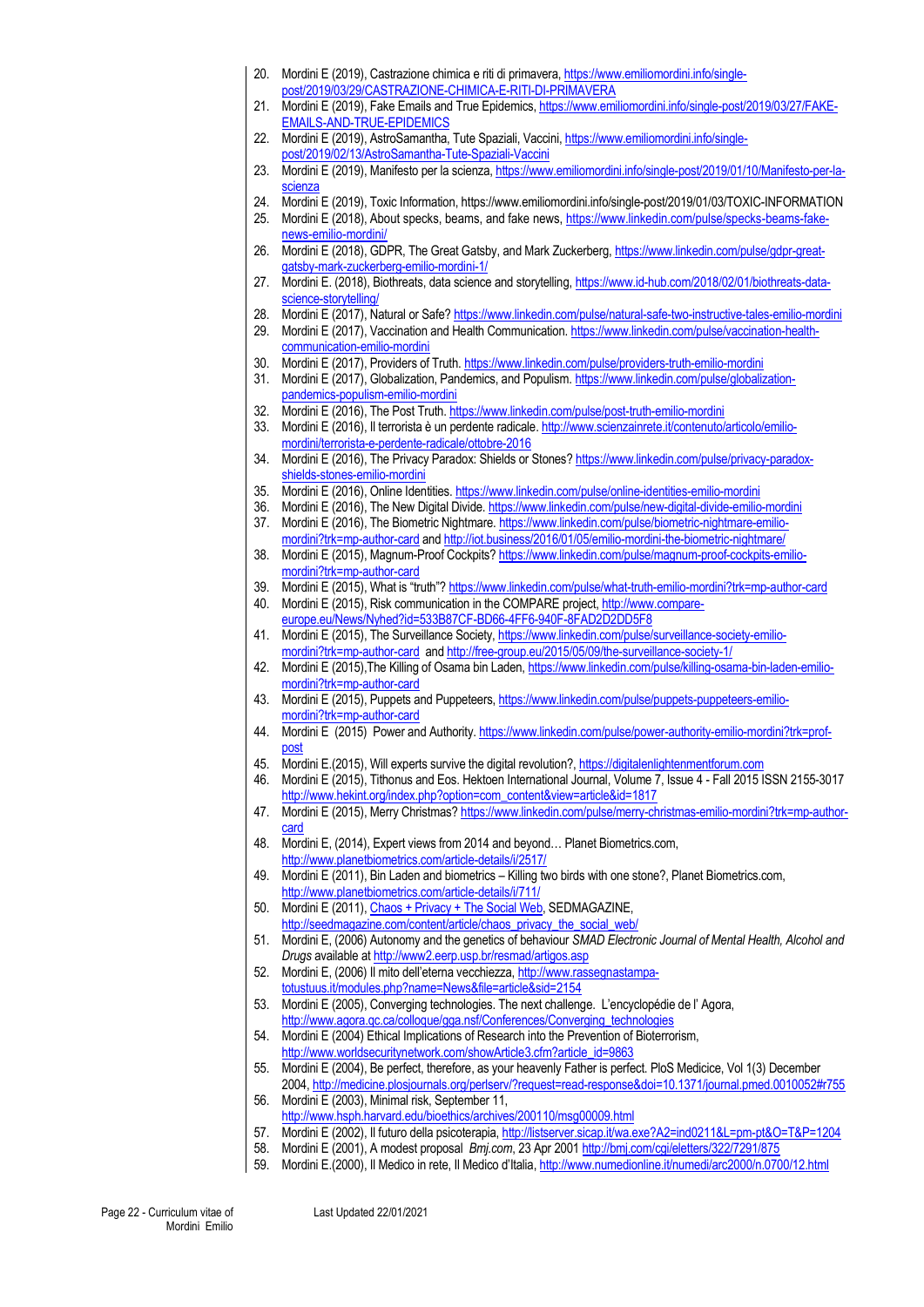60. Mordini E (2000), Etica e Psichiatria, PsychoMedia,<http://www.psychomedia.it/pm/human/eticndx1.htm>

**MEDIA MENTIONS AND INTERVIEWS**

| 1.  | Michele Wucker, Lessons from COVID-19 about communicating risk, LEADERSHIPSeptember 15, 2020,                  |
|-----|----------------------------------------------------------------------------------------------------------------|
|     | https://www.strategy-business.com/blog/Lessons-from-COVID-19-about-communicating-risk?gko=e66e5                |
|     |                                                                                                                |
| 2.  | Segreto di Pulcinella, The Free Encyclopedia. Retrieved Oct 8, 2018, from                                      |
|     | https://it.wikipedia.org/wiki/Segreto di Pulcinella                                                            |
| 3.  | Pulcinella In Wikipedia, The Free Encyclopedia. Retrieved June 7, 2018, from                                   |
|     | https://en.wikipedia.org/wiki/Pulcinella                                                                       |
| 4.  | Mass surveillance. (2018, February 5). In Wikipedia, The Free Encyclopedia. Retrieved Feb 5, 2018, from        |
|     |                                                                                                                |
|     | https://en.wikipedia.org/w/index.php?title=Mass_surveillance&oldid=82408527                                    |
| 5.  | Rien à cacher (argument). (2018, janvier 28). Wikipédia, l'encyclopédie libre.                                 |
|     | http://fr.wikipedia.org/w/index.php?title=Rien_%C3%A0_cacher_(argument)&oldid=144941338                        |
| 6.  | Nothing to hide argument. (2017, November 1). In Wikipedia, The Free Encyclopedia. Retrieved, Jan 21, 2018,    |
|     | from https://en.wikipedia.org/w/index.php?title=Nothing_to_hide_argument&oldid=808227102                       |
| 7.  | Pulchinella revisited, June 13, 2016, Information Integrity Solutions,                                         |
|     |                                                                                                                |
|     | https://www.iispartners.com/blog/2015/2/23/pulcinella-revisited-rethinking-privacy-and-security-through-       |
|     | commedia-dellarte                                                                                              |
| 8.  | Rivista di Psicologia dell'Emergenza e dell'Assistenza Umanitaria ,2015, Etica professionale nei contesti      |
|     | emergenziali. Il codice etico di Psicologi per i popoli                                                        |
|     | http://www.psicologiperipopoli.it/files/Numero%2014%20Cas.pdf                                                  |
| 9.  | Digital Enlightenment Forum, Feb 17, 2015, Pulchinella revisited,                                              |
|     |                                                                                                                |
|     | https://digitalenlightenmentforum.com/2015/02/17/pulchinella-revisited/                                        |
| 10. | Nova Media & France Television, Apr 16, 2015, Biométrie - Fenêtre sur Corps                                    |
| 11. | Vaccine Today, Mar 31, 2014, Why are vaccination rates not 100%?, https://goo.gl/MxDIBS                        |
| 12. | All About Images Blog, Nov 2012, The Value of Identification,                                                  |
|     | https://allaboutimages.wordpress.com/2012/11/27/value-o-identification/                                        |
| 13. | MY VOYAGETHROUGH TIME, May 2012, Inked: Marking Identity,                                                      |
|     |                                                                                                                |
|     | https://myvoyagethroughtime.wordpress.com/2012/05/17/inked-marking-identity/                                   |
| 14. | Tim Cole, May 2011, IT Security's little "Pulchinella Secret", https://www.kuppingercole.com/blog/timcole/it-  |
|     | securitye28099s-little-e2809cpulchinella-secrete2809d                                                          |
| 15. | SSO, May 2011, Impressions from European Identity Conference 2011,                                             |
|     | https://www.ssocircle.com/en/922/impressions-from-european-identity-conference-2011/                           |
|     | IdentitySander, May 2011, What I learned at @kuppingercole's #EIC11: #identity #IAM #privacy and secrets,      |
| 16. |                                                                                                                |
|     | https://identitysander.wordpress.com/tag/eic/                                                                  |
| 17. | www.cole.de, 2011, IT Security's dirty little "Pulchinella Secret". http://goo.gl/cwp45F                       |
| 18. | Biometric Technology Today, May 14th 2010, Workshop on Global Mobility and Security                            |
| 19. | The public will walk with nanotech - for now, Sept 21, 2009, Pacific Standards Magazine,                       |
|     | https://psmag.com/economics/the-public-will-walk-with-nanotech---for-now-3461                                  |
| 20. | IL NUOVO MEDICO D'ITALIA, religiosità e nuove tecnologie,                                                      |
|     |                                                                                                                |
|     | http://www.numedionline.it/apps/essay.php?id=9464                                                              |
| 21. | Amisnet.org - Babush n°. 3, May 2011, Intervista con Emilio Mordini sulla biometria                            |
| 22. | Tele Lazio TV, April, 4th 2009, Religiosità e nuove tecnologie: Intervista con Emilio Mordini                  |
| 23. | Radio Salesiana, April, 9th 2009, Intervista con Emilio Mordini                                                |
| 24. | RADIO VATICANA 105, Religiosità e nuove tecnologie: Intervista con Emilio Mordini. Radio Vaticana, 105 live -  |
|     |                                                                                                                |
|     | March, 24th 2009                                                                                               |
| 25. | IL CENACOLO, June 2009, La spiritualità viaggia online                                                         |
|     | https://giovanismdg.files.wordpress.com/2012/07/internet-e-spiritualitc3a0.pdf                                 |
| 26. | INFOSECURA, September 1st 2008, The debate on ethics in biometrics                                             |
| 27. | SENIOR project initiates ethical debate on ICT for the elderly, May, 3, 2008, CORDIS,                          |
|     | https://cordis.europa.eu/news/rcn/29203_en.html                                                                |
|     |                                                                                                                |
| 28. | STS - Associazione Italiana per lo Studio Sociale della Scienza e della Tecnologia, Nov 2008, Chi ha paura     |
|     | delle nanotecnologie? Il ruolo della finzione nelle situazioni d'incertezza.                                   |
|     | http://www.stsitalia.org/conferences/papers2008/6 4 maestrutti.pdf                                             |
| 29. | EM Hablamos de ti, April 15th 2008, El Proyecto Senior                                                         |
| 30. | SEED, February 2nd 2008, The year of ethical thinking                                                          |
| 31. | Smart Event, Emilio Mordini : quelle éthique pour les technologies d'identification biométrique ? Sept 2007,   |
|     | Global Security Magazine, http://www.globalsecuritymag.fr/Smart-Event-Emilio-Mordini-                          |
|     |                                                                                                                |
|     | guelle, 20071001, 67.html                                                                                      |
| 32. | OGGI SCIENZA- JEKILL, Il corpo come password (a cura di Nunzia Bonifati), 30 Aug 2007,                         |
|     | https://oggiscienza.it/category/jekyll/                                                                        |
| 33. | PRIVACY FRANCE, Dec 2006, Emilio Mordini, pour qui "la biométrie peut devenir l'étalon d'or du réseau          |
|     | mondial", http://bigbrotherawards.eu.org/Emilio-Mordini-coordinateur-du-projet-BITE                            |
|     |                                                                                                                |
| 34. | FORESIGHT INSTITUTE, Oct 2006, Psychoanalyst takes on nanotechnology,                                          |
|     | https://foresight.org/psychoanalyst-takes-on-nanotechnology/                                                   |
| 35. | INTERNETACTU.NET, Oct 2006, Du corps informatisé à la « citoyenneté biologique », ou la biométrie comme        |
|     | nouvel « étalon or », http://www.internetactu.net/2006/10/11/du-corps-informatise-a-la-citoyennete-biologique- |

Last Updated 22/01/2021

[ou-la-biometrie-comme-nouvel-etalon-or/](http://www.internetactu.net/2006/10/11/du-corps-informatise-a-la-citoyennete-biologique-ou-la-biometrie-comme-nouvel-etalon-or/)